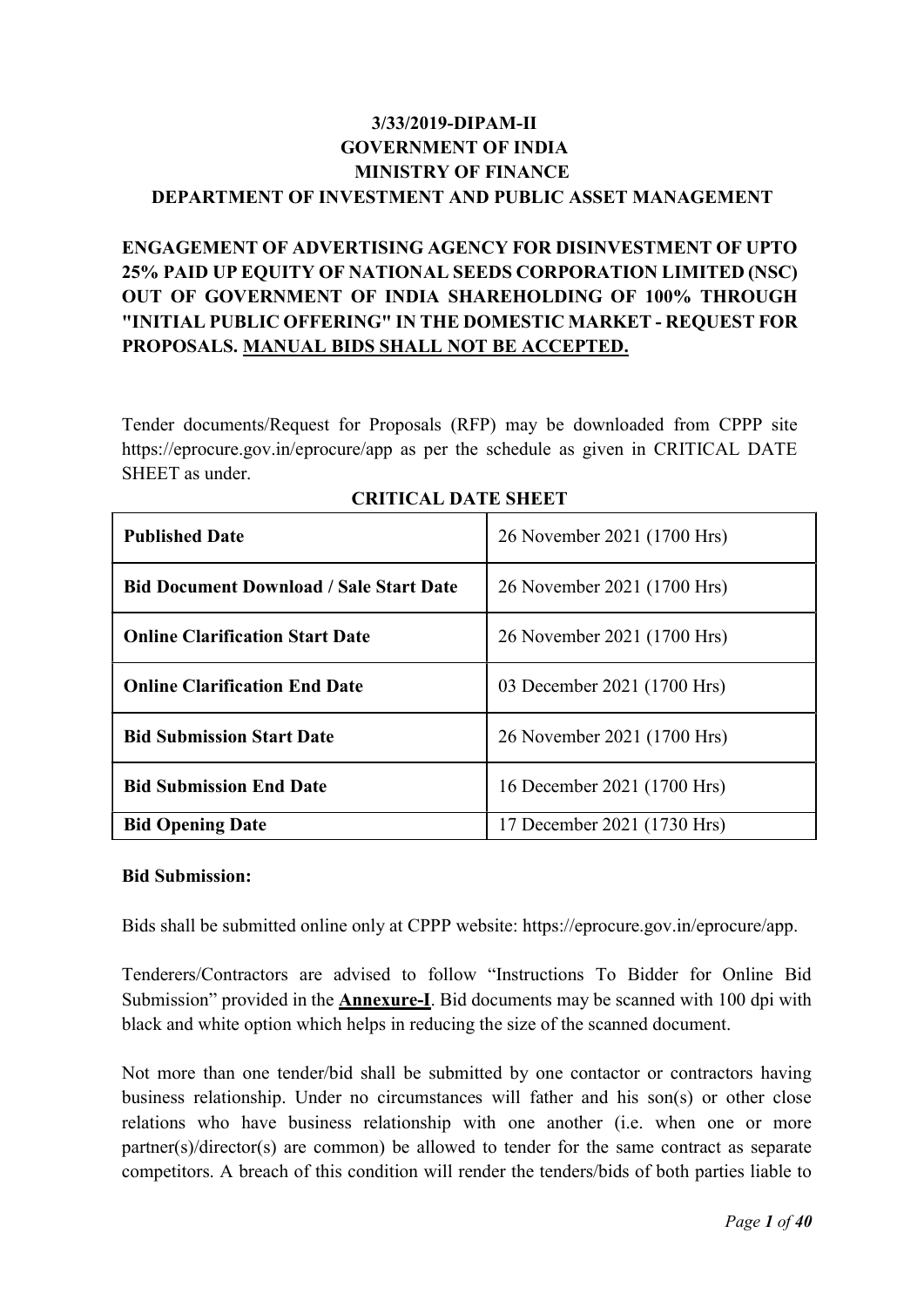rejection. Tenderer/bidder who has downloaded the tender from Central Public Procurement Portal (CPPP) website https://eprocure.gov.in/eprocure/app, shall not tamper/modify the tender form including downloaded price bid template in any manner. In case the same is found to be tempered/modified in any manner, tender will be completely rejected and EMD would be forfeited and tenderer/bidder is liable to be banned from doing business with DIPAM.

Intending Bidders are advised to visit this website regularly till closing date of submission to keep themselves updated as any change/ modification in the tender will be intimated through this website only by corrigendum/ addendum/ amendment.

Bids will be opened as per date/time as mentioned in the Tender Critical Date Sheet. After online opening of Technical-Bid the results of their qualification as well Price-Bid opening will be intimated later.

1. National Seeds Corporation Limited (NSC) was incorporated in March, 1963 under Companies Act, 1956 with the objective to undertake production of foundation and certified seeds. NSC is a Schedule 'B'', Mini Ratna, Category-I CPSE in Agro-Based Industries cognate group under the administrative control of Ministry of Agriculture and Farmers Welfare, Department of Agriculture and Farmers Welfare. The paid up capital of Company as on 31.03.2021 is Rs. 57.32 Crores comprising of 573199 Equity Shares of face value of Rs. 1000/- each. The 100% shareholding of the Corporation is held by the Government of India. The company employed 1312 regular employees as on 31.03.2021. Profit After Tax for the Fiscal 2019-20 was Rs 29.92 crore for National Seeds Corporation Limited (NSC). As on March 31, 2020, it has a Net Worth of Rs. 646.37 crore. Government of India has decided to disinvest a portion of paid up equity share capital of NSC out of its shareholding through "Initial Public Offering" in the domestic market. The Department of Investment and Public Asset Management (DIPAM) requires the services of a reputed Advertising Agency with experience and expertise in Public Offerings in capital markets to act as an Advertising Agency for the aforesaid IPO. The indicative scope of work of the Advertising Agency is enclosed as Annexure-X.

The sharing of cost by the DIPAM, NSC and the BRLMs will be as under:

### (a) To be remunerated by DIPAM

i. Cost of publication of statutory / Offer related Advertisements through the print media, electronic media as per media plan at Annexure-A1, A2 & A3 for print media and Annexure-A4 for Television Plan. Media plan for statutory ads & Issue ads through print media is as per Annexure-1A Para-A & B.

#### (b) To be remunerated by NSC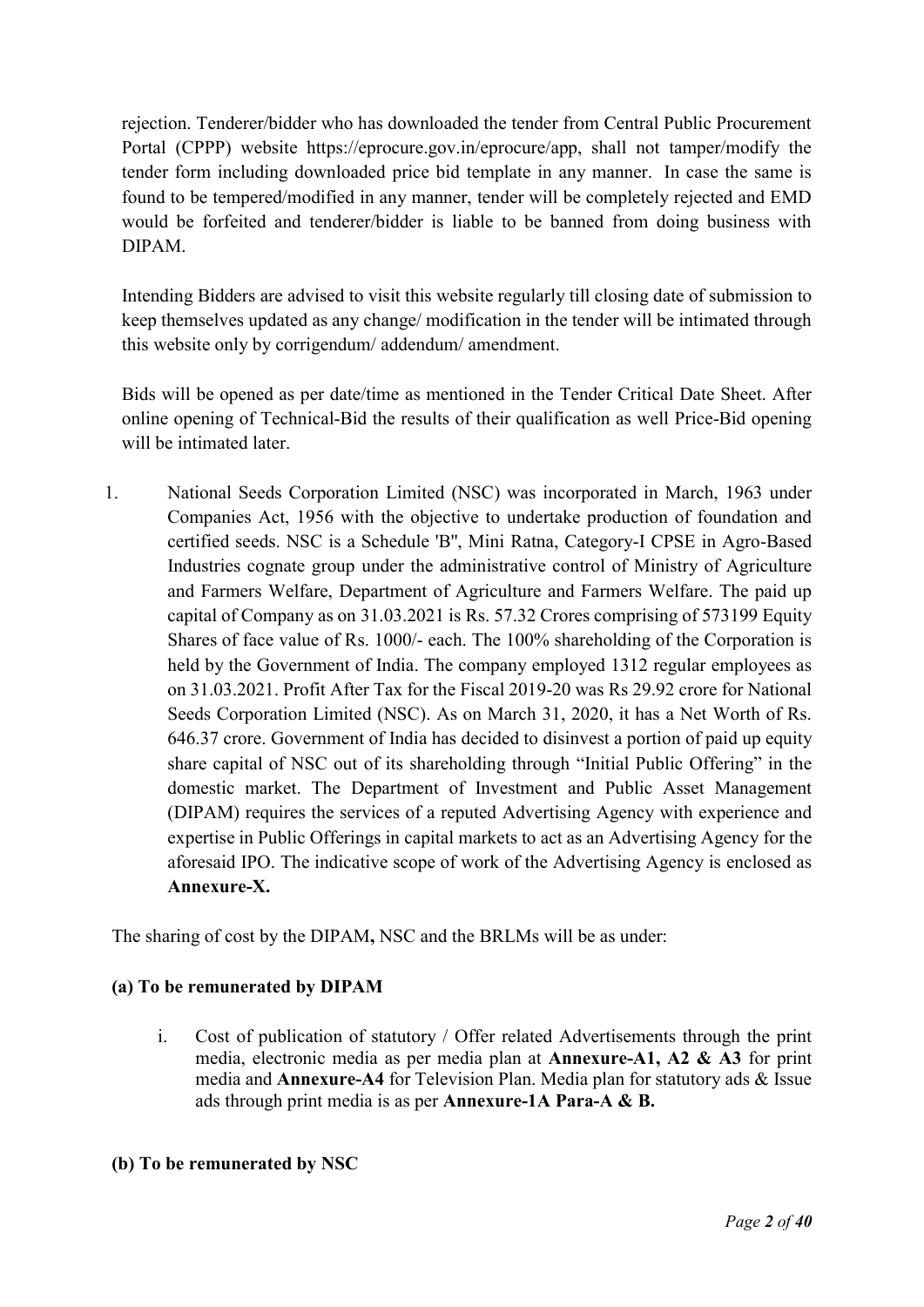- i. Conceptualizing, designing, developing and airing Television Commercials (TVC) as per the Corporate Plan for Electronic Media, as per Annexure-A4.
- ii. Designing, developing and publication of corporate advertisements through print media, as per Annexure-A1 and A3.
- iii. Designing, printing and display of Hoarding, as per Annexure-A5.
- iv. Magazines as per Annexure-A6.
- v. Cost of production of Corporate film, TVC based on DRHP/RHP.

#### (c) To be remunerated by BRLMs

- i. Public Relations work
- ii. Organizing road show- (all expenses in this regard will be borne by BRLMs)
- iii. Cost of designing and developing of advertisements for the print media (statutory and Offer advertisements)- As per RHP BRLMs are required to prepare and approve the statutory advertisement for publication. The cost of the preparation will be borne by the BRLMs and the cost of publication will be borne by the Government.
- 2. The Government shall have exhaustive rights to accept or reject any bid received against this enquiry and/ or cancel the process altogether without assigning any reason for the same.
- 3. The Government has prescribed guideline for qualifications for Advisers for disinvestment process, enclosed at Annexure-Y. The interested Bidders are advised to go through the guidelines and furnish the following certificate as part of the Proposal.

"We certify that there has been no conviction by a Court of Law or indictment/adverse order by a regulatory authority for a grave offence against us or any of our sister concern(s) during the last five years. It is further certified that there is no investigation pending against us or our sister concern(s) or the CEO, Directors/Managers/Employees of our concern or of our sister concern(s) in a case, which, if decided against, shall render us ineligible. It is certified that no conflict of interest is defined in O.M. No.  $5/3/2011$ -Policy dated  $8<sup>th</sup>$  June, 2011 exists as on date and if in future such a conflict of interest arises, we will intimate the same to the Government of India/Company.

Further, we certify that as on the date we are not advising or acting on behalf of or associated with any other person or entity (including any company, other than a CPSE (to be specified), partnership, proprietary concern or individual or an HUF or association of persons or body of individuals) which is engaged in the same line of business as that of the Company (being disinvested), in respect of any transaction of same nature as the transaction for which the Government and /or the Company (being disinvested) is proposing to select the Adviser, except for the list of the mandates, duly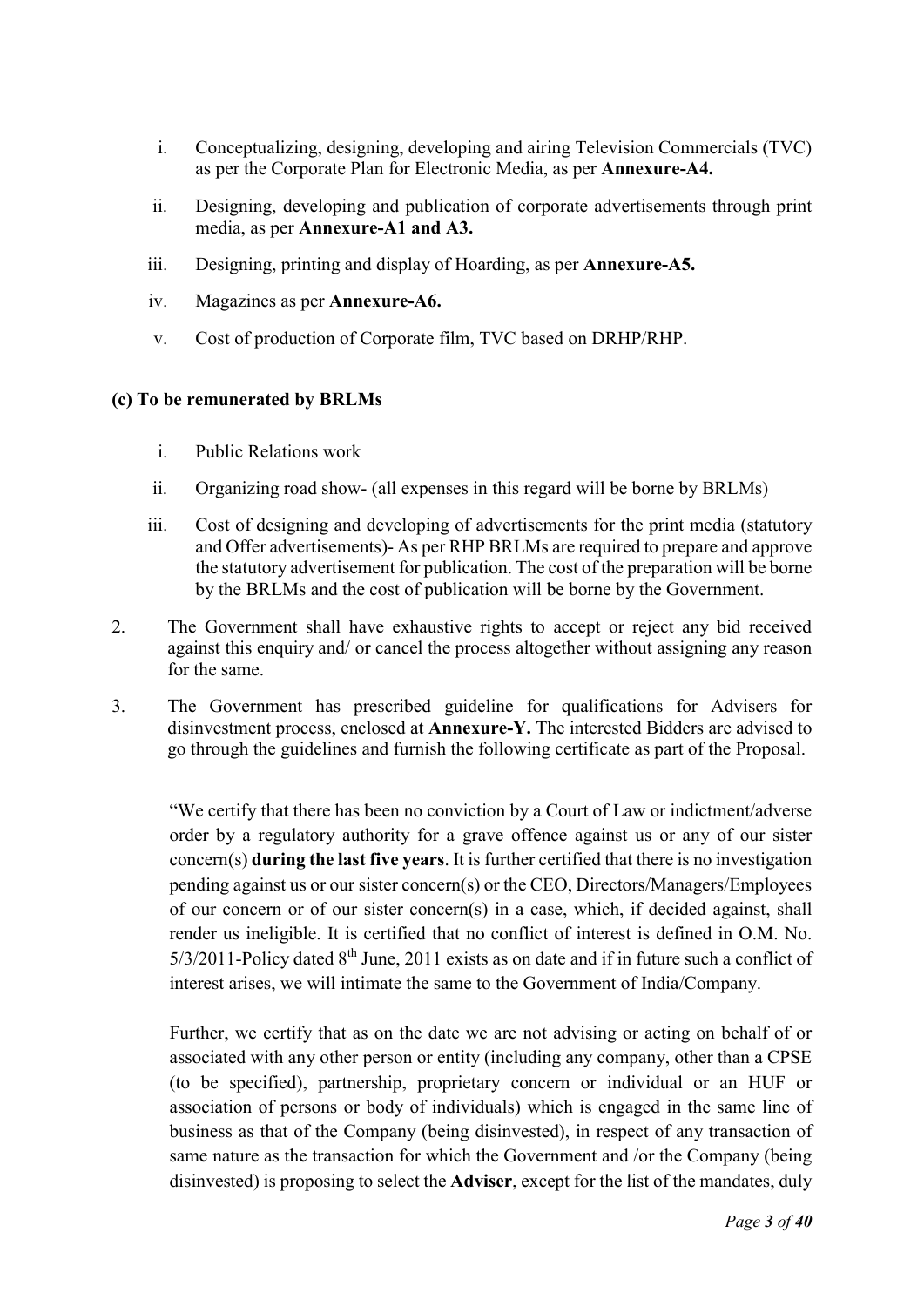signed by us, in the same line of business and for the same type of transaction, as enclosed.

Further, we certify and undertake that for a period commencing from the date of our appointment (if so appointed) as the Adviser till the completion of the transaction, we shall keep the Government/CPSE informed of any mandate/contracts entered into, to advise or act on behalf of or associate ourselves with , any other person or entity (including any company, partnership, proprietary concern or individual or an HUP or association of persons or body of individuals) which is engaged in the same line of business as that of the Company being disinvested, in respect of any transaction of same nature as the transaction in respect of which we have been appointed as the Adviser."

(The certificate should be signed by the authorized signatory of the Bidder.)

#### NOTE:

- 1. The content of the certificate must not be changed. Clarification, if any, may be provided separately.
- 2. The above certificate must be submitted along with the confirmation for participating in the presentations. If no certificate is received you will be ineligible to make a presentation.
- 4. The bidders should note that all advertisement would be required to be in line with SEBI ICDR 2009 regulations as amended from time to time and the publicity guidelines that have been circulated by legal counsels in relation to this proposed IPO and the Bid submitted will be valid till entire exercise is completed.

#### 5. Desirability

The bidder should have in-house competency of handling legal issues arising out of advertisement / publicity relating to IPO/FPO or they have a tie-up/agreement with any well-established legal firm of repute.

#### 6. Eligibility

To be eligible for the above transaction the advertising agency should have the following qualifications: -

(i) The agency should have requisite qualifications as prescribed for being empanelled as Category A as per DAVP guidelines which are as under:

> a. Agencies with the turnover of Rs. 100 crore and above in the past three (3) years;

b. Professional experience of at least 5 years in social sector advertising;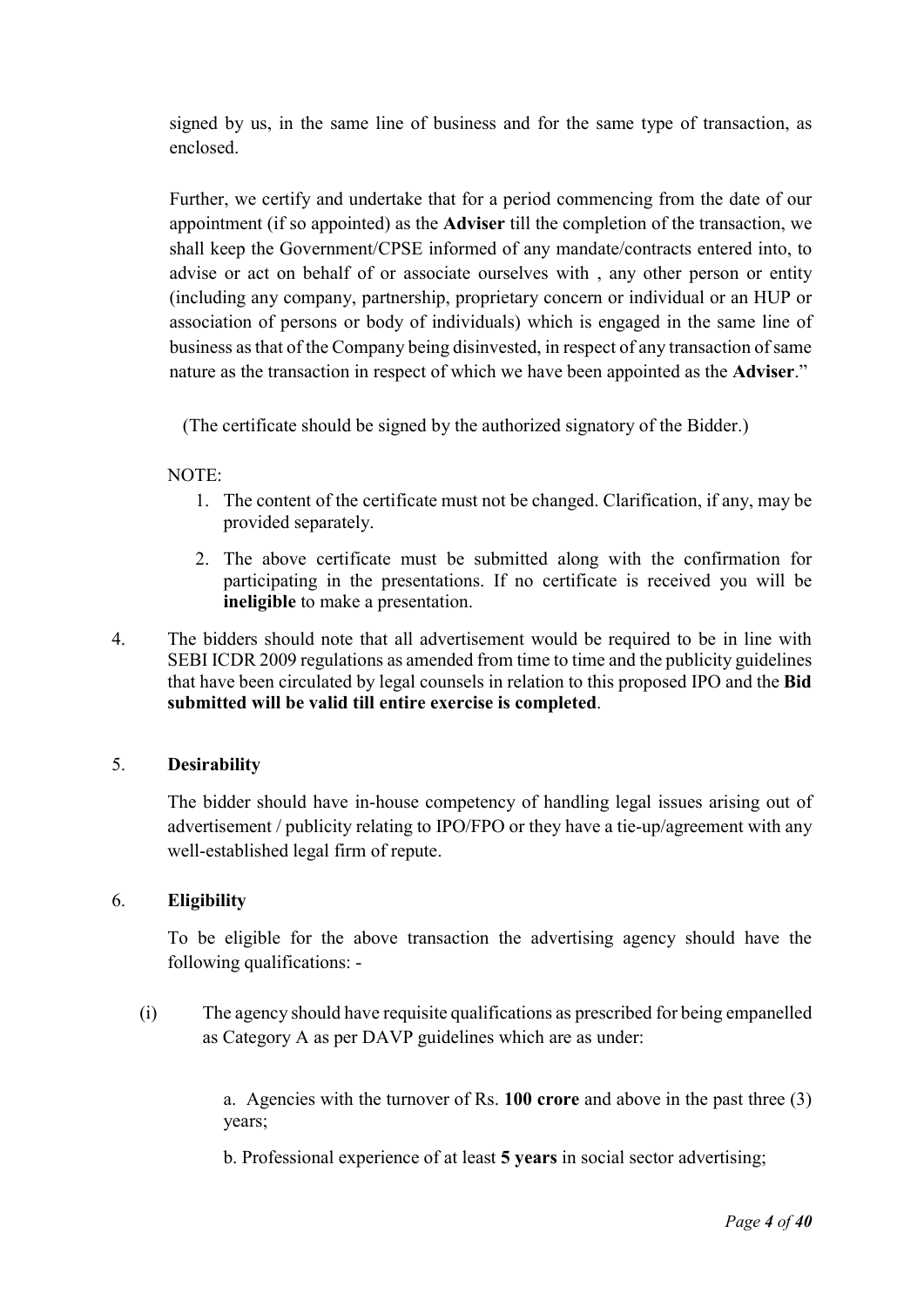#### c. All India / Regional presence at least in 4 states

- (ii) Should have experience in handling issue and statutory advertising for IPO/FPO- 6 years {please furnish the list of issues advertised in the last 6 years and provide one sample for any one issue and Statutory Ads}. Only completed issues would be considered between the period of 01.10.2015 to 30.09.2021
- (iii) The agency should furnish the No Conviction Certificate and No Conflict Certificate as per para 3 of the RFP.
- (iv) The agency should have organized / facilitated interviews, panel discussion on the business news channels in the context of transactions involving capital market (at least one in the past three years).
- (v) The agency should have organized press, analyst, broker conference in at least one occasion.

#### 7. The presentation should cover the following aspects and will be awarded marks as indicated below:

- i. Experience of handling issue and statutory advertising for IPOs/FPOs in the last six years including support for addressing legal issues relating to company law and other legal matters arising out of advertisement / publicity relating to IPO/FPO (40/100)
- ii. Presentation on Public Relations for the present (30/100)
- iii. Capability of organizing the press, analyst and broker conference during the domestic road show and the press conference (20/100)
- iv. Details of interviews, panel discussion etc. to be fixed on the business news channels with company officials, BRLMS and other experts (10/100)

#### 8. Submission of Proposal

- 8.1 Proposals are required to be submitted as per the following directions:
	- i. Cover 1(Online): containing the technical bid as per paragraph 6, to be opened as per critical date sheet.
	- ii. Cover 2 (Online): containing the Financial Bid that should be submitted in the BoQ format provided online along with the tender document (Annexure-C1 to C5 and D1 to D4) to be opened only after the presentations and of only those parties who qualify in the technical bid. The bids will be opened in the presence of the bidders (who are technically qualified based on presentations) immediately after the presentations. L1 would be decided on the basis on the financial bid in the BoQ format as per Annexure-Z. Bids with conditionality will be summarily rejected.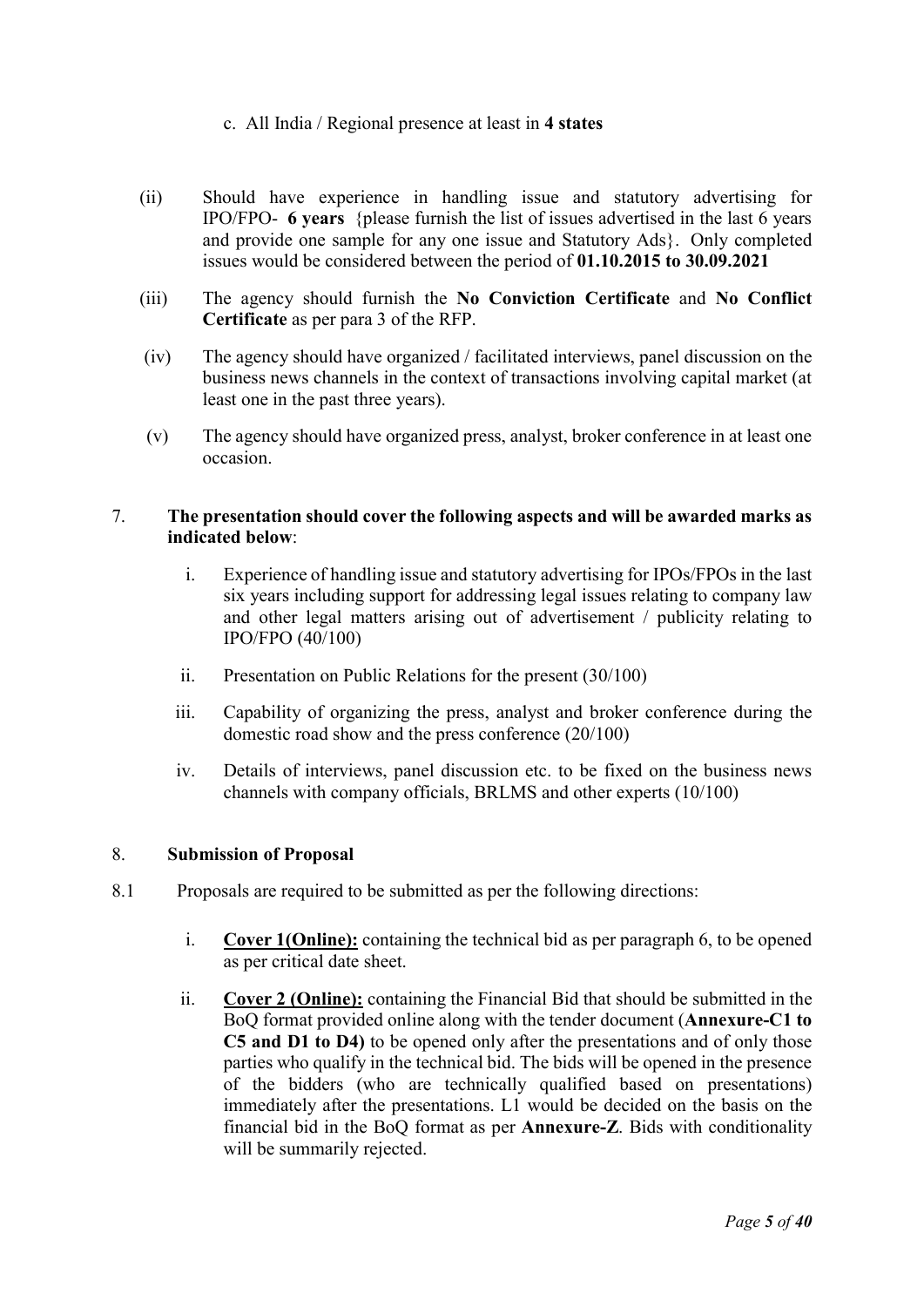- 8.2 Bids shall be uploaded online to CPP portal before bid submission end date/time as per critical date sheet. The Proposals will be opened by the Bid - Opening Committee in the presence of the bidders as per critical date sheet, through video conferencing and otherwise in the Committee Room No. 421, DIPAM, 4th Floor, Block 14, CGO Complex, Lodhi Road, New Delhi.
- 8.3 The Government reserves the sole right to accept or reject any or all Proposals thus received without assigning any reasons thereof.

#### 9. Evaluation process

9.1 Qualified Interested Advertising Agency (applicants) will be required to make a presentation in respect of their proposal before the Selection Committee.

### 9.2 The Schedule of presentation will be posted on the website of DIPAM (http://dipam.gov.in) in due course.

- 9.3 The Selection Committee will evaluate the applicants on the criteria mentioned in paragraph 6 above and based on their Proposal and presentation; short-list them for considering their financial bids. The Selection Committee will open the Financial Bids of only short-listed applicants. The lowest quote (L1) will be appointed Advertising Agency.
- 9.4 In case of a tie in the financial bid, the bidder who has a higher technical score will be selected.
- 10. In case an agency qualifies the cut off mark pre-decided by the Selection Committee, their financial bid as per Annexure-Z (submitted on the CPP Portal as per BoQ format) will be opened. The bid should also include the following costs:
	- i) Advertising Agency fees for the works to be done for the three parties namely, DIPAM, NSC and the BRLMs separately commensurate with the work given by each as stated above.
	- ii) Negotiated rates as per DIPAM media plan given in Annexure-D1, D2, D3 and D4.
	- iii) Negotiated rates for Corporate media as per media plan given in Annexure-C1, C2, C3, C4 and C5.
- 11. If any part of the Media plan is not implemented by the agency with the prior approval of DIPAM then Pro rata deduction will be made from the bills as per the rates quoted in the Annexures, subject to other conditions mentioned in the Annexures.
- 12. The amount quoted by the bidder should be inclusive of all the applicable taxes except GST, cess, duties, any type of charge, etc. However, GST should be indicated separately. The nature of tax should be indicated separately while raising the bills for payment. All bills are to be raised in INR and will be payable in INR only after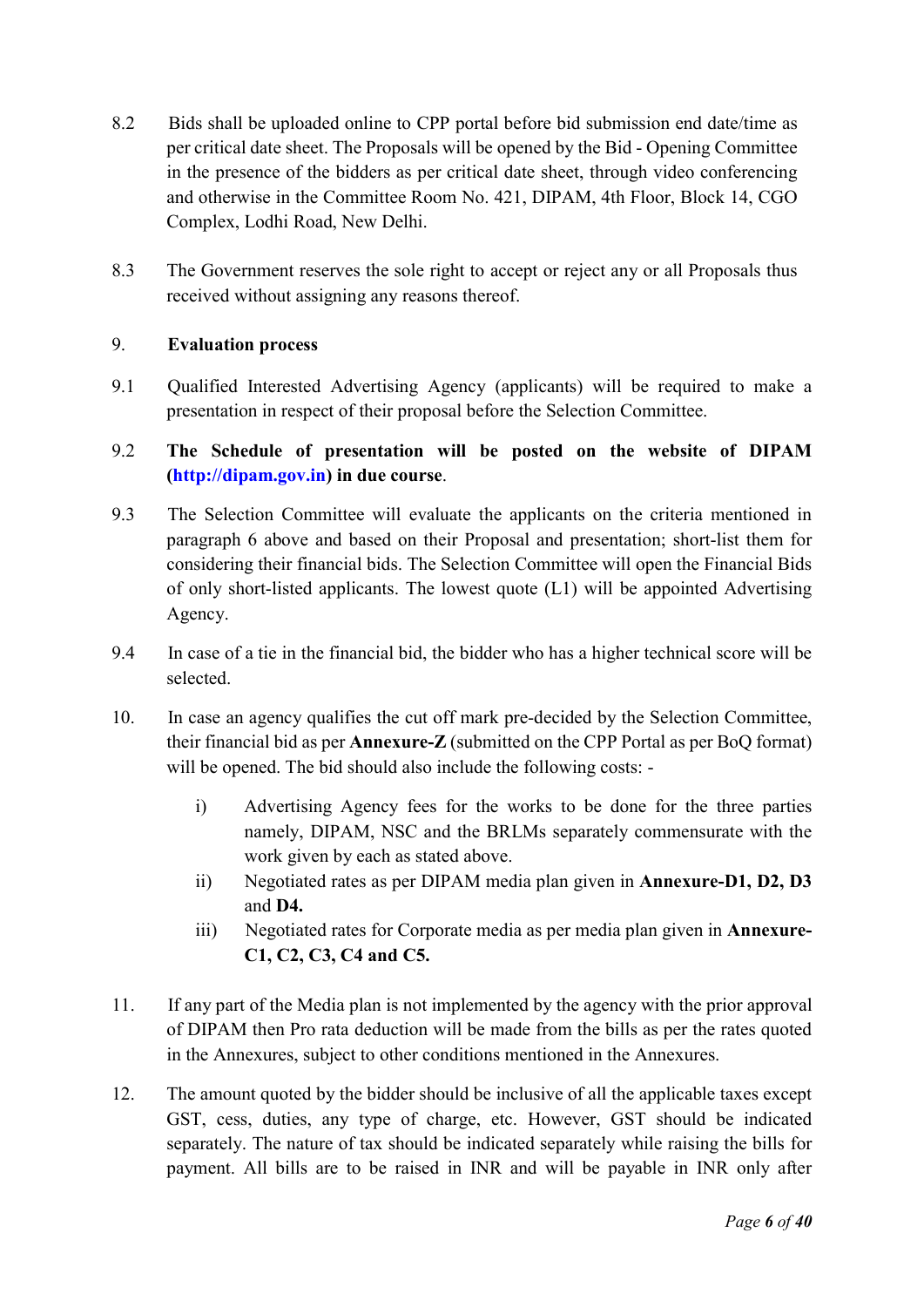completion of the IPO. The Bidder is required to quote the price in INR (in a sealed envelope). The price quoted by the Bidder should be minimum Rs 1.00 (Rupee one) or in multiples of Rs 1.00 (Rupee One), failing which the financial bid would be rejected. However, in case the Issue is deferred for an indefinite period, the agency will be paid for any ads actually released by the agency up to that date. The price quoted should be unconditional and inclusive of the expenditure for the work assigned to the Advertising Agency as mentioned in RFP.

- 13. The bidders shall quote in their proposals lump sum price for the entire scope of works covered under the RFP, as required in the Bid Proposal Schedules on a FIRM price basis valid till the complete execution of the order. The bidders shall also quote the breakup of the lump sum price in the relevant schedules of Bid Proposal for various components of scope of work/ services. It may be mentioned that Scope of Work and Media Plan indicated in Annexure-X and 1A above shall be used for evaluation of bids and declaring the L1 for award of work. However, this Scope of Work/ Media Plan is tentative at this stage and may undergo change as per requirement of DIPAM/Company. The payment to the advertising agency in such situation will be made on per unit rate indicated in the bid for the actual quantities as required by DIPAM /Company.
- 14. The bidders should note that all advertisements would be required to be in line with SEBI ICDR 2009 regulations as amended from time to time and the publicity guidelines that have been circulated by legal counsels in relation to this proposed IPO issue.
- 15. For any further clarification, please contact Ms. Mamta Meena, Deputy Director, Ministry of Finance, DIPAM, Room No 431, 4th Floor, Block 11, CGO Complex, Lodhi Road, New Delhi- 110003, Tel 011-24363054, Email: to mamta.meena@nic.in

\*\*\*\*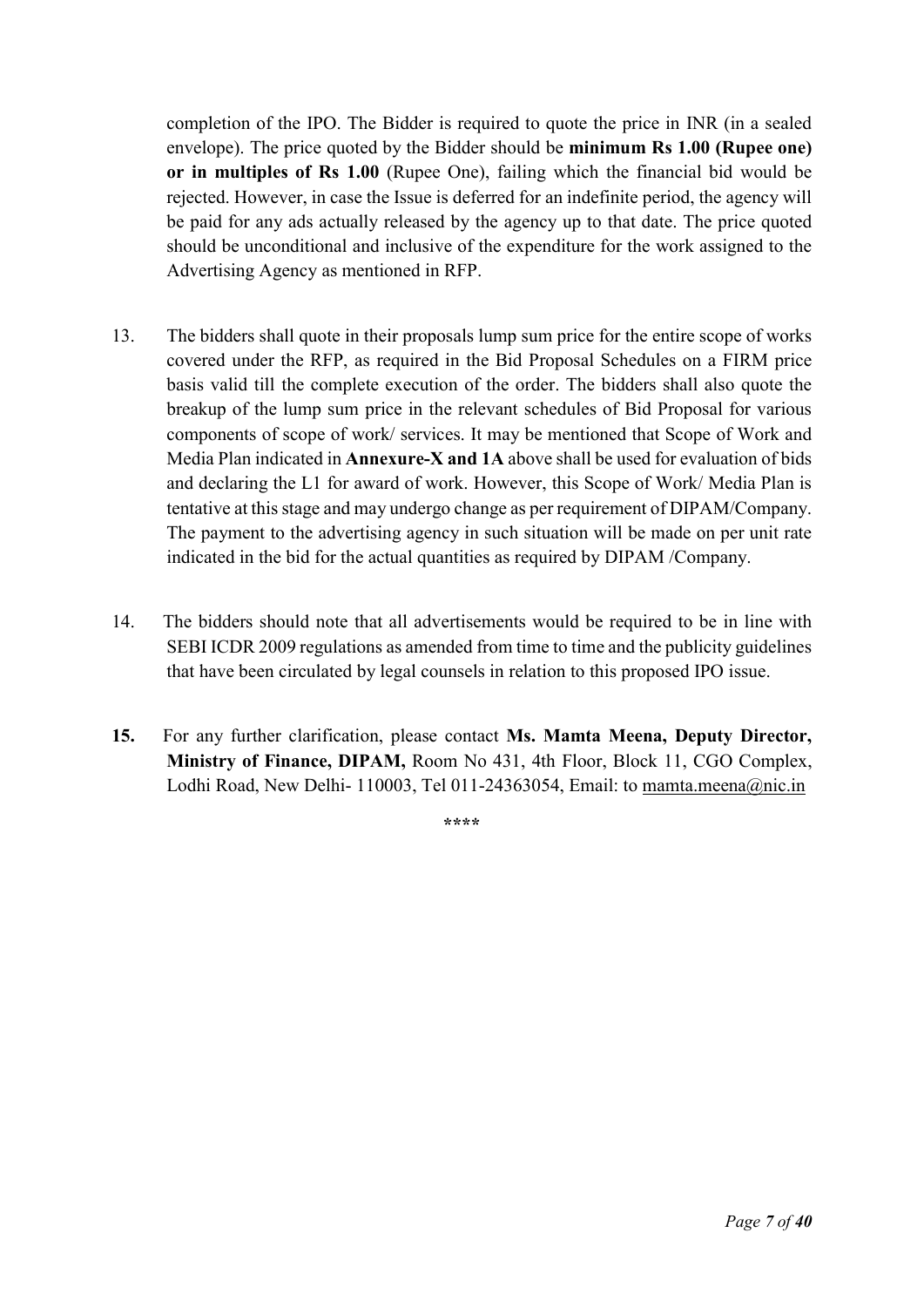#### Instructions for Online Bid Submission:

The bidders are required to submit soft copies of their bids electronically on the CPP Portal, using valid Digital Signature Certificates. The instructions given below are meant to assist the bidders in registering on the CPP Portal, prepare their bids in accordance with the requirements and submitting their bids online on the CPP Portal.

More information useful for submitting online bids on the CPP Portal may be obtained at: https://eprocure.gov.in/eprocure/app

#### REGISTRATION

- 1. Bidders are required to enroll on the e-Procurement module of the Central Public Procurement Portal (URL: https://eprocure.gov.in/eprocure/app) by clicking on the link "Online bidder Enrollment" on the CPP Portal which is free of charge.
- 2. As part of the enrolment process, the bidders will be required to choose a unique username and assign a password for their accounts.
- 3. Bidders are advised to register their valid email address and mobile numbers as part of the registration process. These would be used for any communication from the CPP Portal.
- 4. Upon enrolment, the bidders will be required to register their valid Digital Signature Certificate (Class III Certificates with signing key usage) issued by any Certifying Authority recognized by CCA India (e.g. Sify / nCode / eMudhra etc.), with their profile.
- 5. Only one valid DSC should be registered by a bidder. Please note that the bidders are responsible to ensure that they do not lend their DSC's to others which may lead to misuse.
- 6. Bidder can then log into the site through the secured log-in by entering their user ID / password and the password of the DSC / e-Token.

#### SEARCHING FOR TENDER DOCUMENTS

- 1. There are various search options built in the CPP Portal, to facilitate bidders to search active tenders by several parameters. These parameters could include Tender ID, Organization Name, Location, Date, Value, etc. There is also an option of advanced search for tenders, wherein the bidders may combine a number of search parameters such as Organization Name, Form of Contract, Location, Date, Other keywords etc. to search for a tender published on the CPP Portal.
- 2. Once the bidders have selected the tenders they are interested in, they may download the required documents / tender schedules. These tenders can be moved to the respective 'My Tenders' folder. This would enable the CPP Portal to intimate the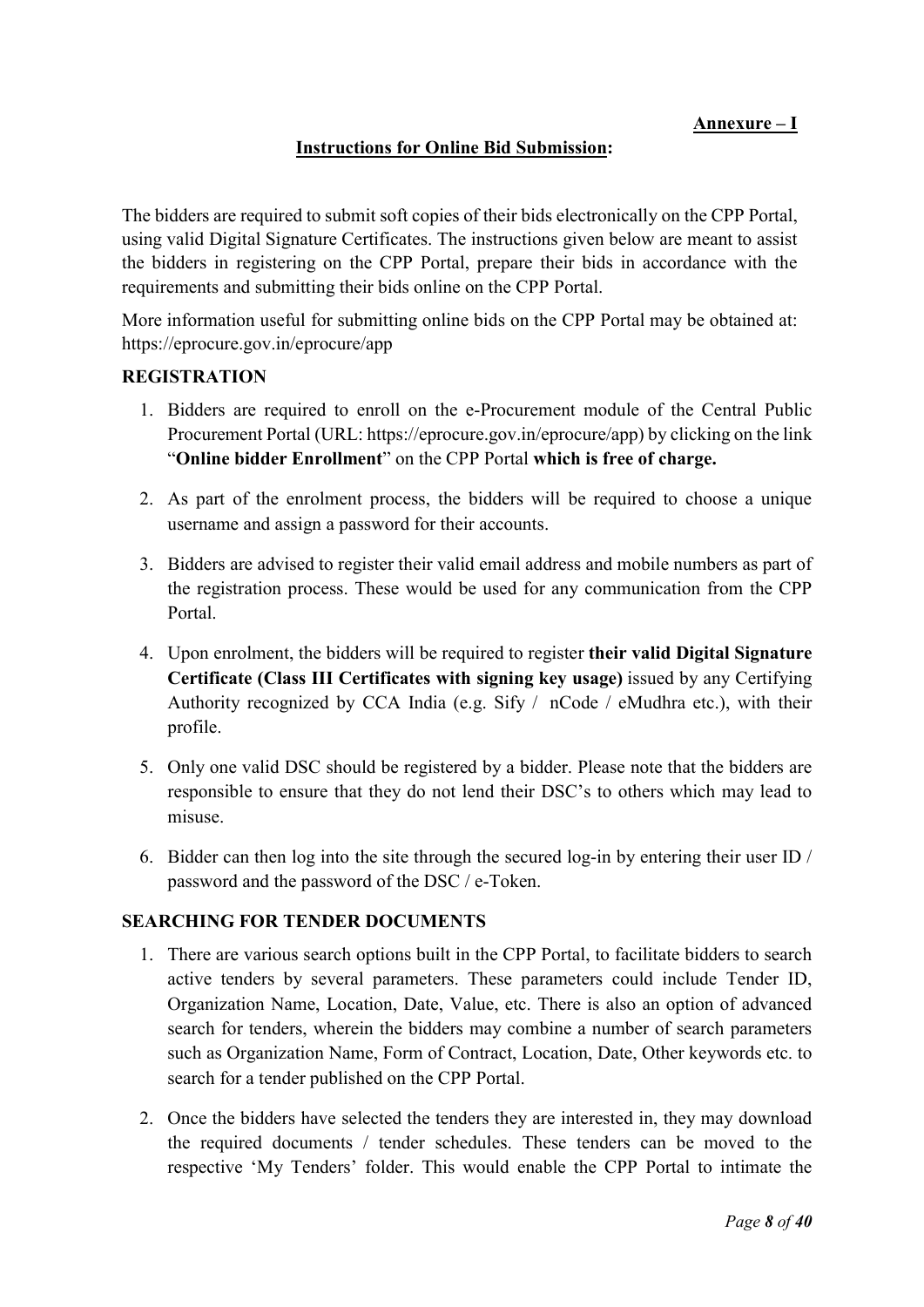bidders through SMS / e-mail in case there is any corrigendum issued to the tender document.

3. The bidder should make a note of the unique Tender ID assigned to each tender, in case they want to obtain any clarification / help from the Helpdesk.

#### PREPARATION OF BIDS

- 1. Bidder should take into account any corrigendum published on the tender document before submitting their bids.
- 2. Please go through the tender advertisement and the tender document carefully to understand the documents required to be submitted as part of the bid. Please note the number of covers in which the bid documents have to be submitted, the number of documents - including the names and content of each of the document that need to be submitted. Any deviations from these may lead to rejection of the bid.
- 3. Bidder, in advance, should get the bid documents ready to be submitted as indicated in the tender document / schedule and generally, they can be in PDF / XLS / RAR / DWF/JPG formats. Bid documents may be scanned with 100 dpi with black and white option which helps in reducing size of the scanned document.
- 4. To save the time and effort required in uploading the same set of standard documents which are required to be submitted as a part of every bid, a provision of uploading such standard documents (e.g. PAN card copy, annual reports, auditor certificates etc.) has been provided to the bidders. Bidders can use "My Space" or ''Other Important Documents'' area available to them to upload such documents. These documents may be directly submitted from the "My Space" area while submitting a bid, and need not be uploaded again and again. This will lead to a reduction in the time required for bid submission process.

#### SUBMISSION OF BIDS

- 1. Bidder should log into the site well in advance for bid submission so that they can upload the bid in time i.e. on or before the bid submission time. Bidder will be responsible for any delay due to other issues.
- 2. The bidder has to digitally sign and upload the required bid documents one by one as indicated in the tender document.
- 3. Bidder has to select the payment option as "offline" to pay the tender fee / EMD as applicable and enter details of the instrument.
- 4. Bidder should prepare the EMD as per the instructions specified in the tender document. The original should be posted/couriered/given in person to the official concerned, latest by the last date of bid submission or as specified in the tender documents. The details of the DD/any other accepted instrument, physically sent, should tally with the details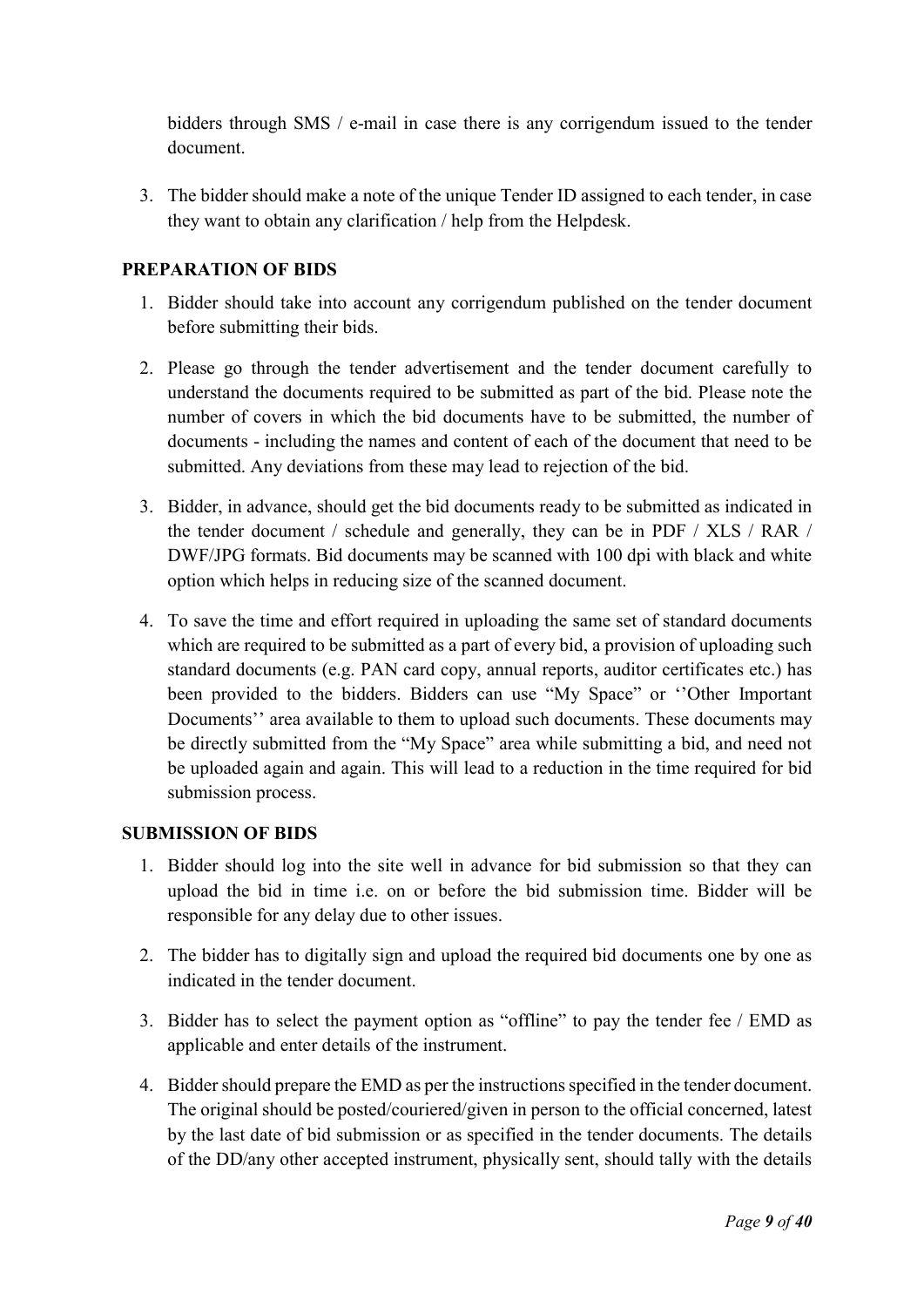available in the scanned copy and the data entered during bid submission time. Otherwise the uploaded bid will be rejected.

- 5. Bidders are requested to note that they should necessarily submit their financial bids in the format provided and no other format is acceptable. If the price bid has been given as a standard BoQ format with the tender document, then the same is to be downloaded and to be filled by all the bidders. Bidders are required to download the BoQ file, open it and complete the blue coloured (unprotected) cells with their respective financial quotes and other details (such as name of the bidder). No other cells should be changed. Once the details have been completed, the bidder should save it and submit it online, without changing the filename. If the BoQ file is found to be modified by the bidder, the bid will be rejected.
- 6. The server time (which is displayed on the bidders' dashboard) will be considered as the standard time for referencing the deadlines for submission of the bids by the bidders, opening of bids etc. The bidders should follow this time during bid submission.
- 7. All the documents being submitted by the bidders would be encrypted using PKI encryption techniques to ensure the secrecy of the data. The data entered cannot be viewed by unauthorized persons until the time of bid opening. The confidentiality of the bids is maintained using the secured Socket Layer 128 bit encryption technology. Data storage encryption of sensitive fields is done. Any bid document that is uploaded to the server is subjected to symmetric encryption using a system generated symmetric key. Further this key is subjected to asymmetric encryption using buyers/bid openers public keys.
- 8. The uploaded tender documents become readable only after the tender opening by the authorized bid openers.
- 9. Upon the successful and timely submission of bids (i.e. after Clicking "Freeze Bid Submission" in the portal), the portal will give a successful bid submission message  $\&$ a bid summary will be displayed with the bid no. and the date & time of submission of the bid with all other relevant details.
- 10. The bid summary has to be printed and kept as an acknowledgement of the submission of the bid. This acknowledgement may be used as an entry pass for any bid opening meetings.

#### ASSISTANCE TO BIDDERS

- 1. Any queries relating to the tender document and the terms and conditions contained therein should be addressed to the Tender Inviting Authority for a tender or the relevant contact person indicated in the tender.
- 2. Any queries relating to the process of online bid submission or queries relating to CPP Portal in general may be directed to the 24x7 CPP Portal Helpdesk.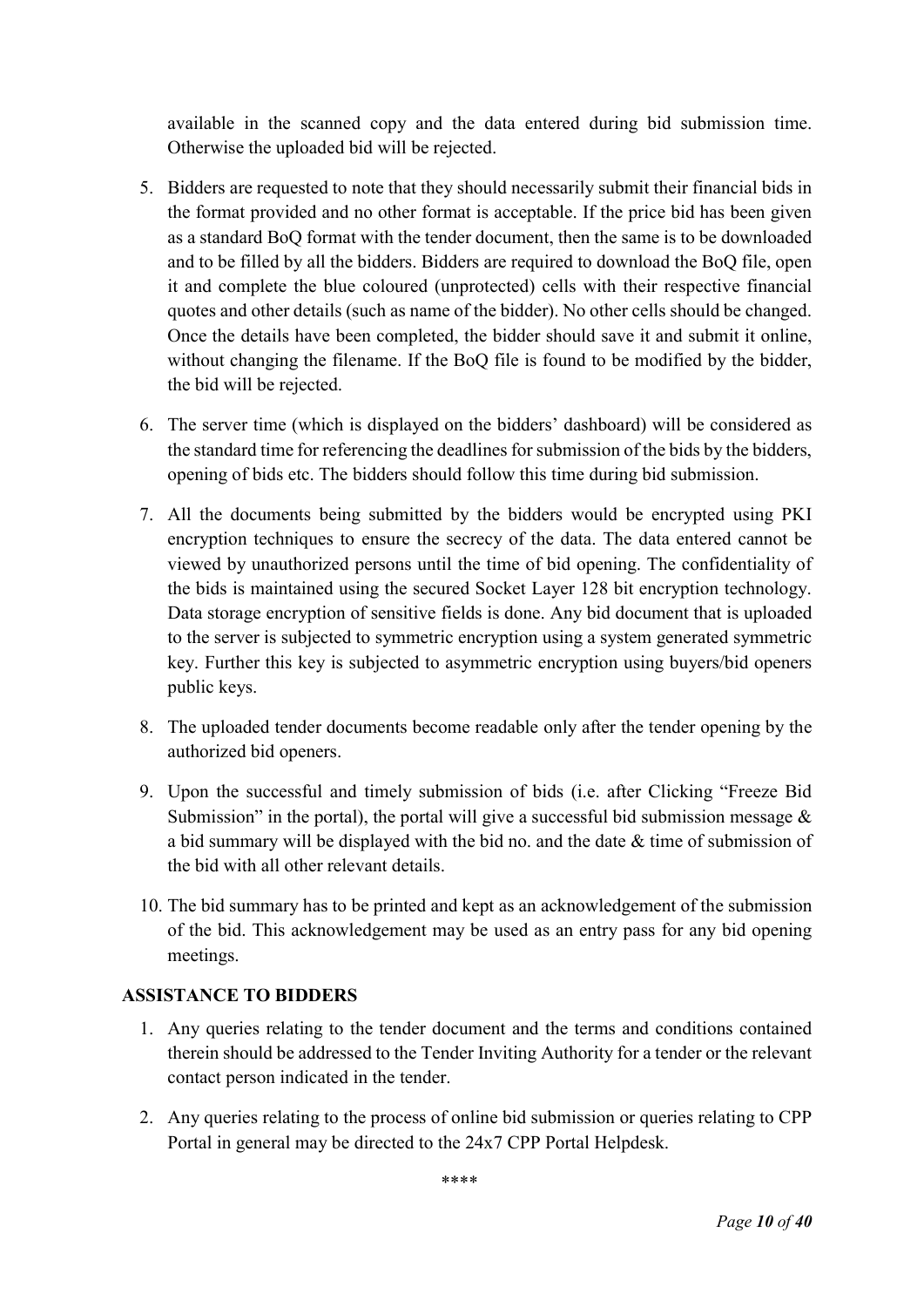### Annexure-X

#### Indicative Scope of Work for IPO Advertising

#### Formulate advertisement plan

- o Assisting the Company/DIPAM in all aspects of corporate and Offer related Publicity Material and Offer Advertisements in accordance with the guidelines and restrictions for publicity provided under Regulation 60, in Chapter VI along with other applicable provisions of the SEBI ICDR Regulations and Section 30 of the Companies Act, 2013 as amended and the memorandum setting out the guidelines and restrictions on publicity prepared by legal counsels appointed for the Offer and provided to the Company/DIPAM in connection with the Offer.
- o Recommend a suitable Media Plan for both corporate advertising and statutory advertisements, as per prevailing market conditions

#### Release of advertisements related to the IPO/FPO

- o Conceptualising, drafting and developing all editorial material including press release, Offer analysis, various Offer Advertisements and other Publicity Material, including all statutory Advertisements in connection with the Offer as prescribed under the Companies Act, 2013, as amended and the SEBI ICDR Regulations, such as the announcement of the filing of the draft red herring prospectus ("DRHP"), registering the red herring prospectus ("RHP") with Registrar of Companies ("RoC"), announcement of price band, Offer opening advertisement, Offer closing advertisement, public notices / addenda / corrigenda, if any, announcement of Offer Price (if any), basis of allotment advertisement and submit them to the Company/ DIPAM, the BRLMs and the legal counsel(s) of the Offer for their approval.
- o As a condition to the release or distribution of any Publicity Material and/or Advertisements related to the Company and/or to the Offer, issued by the Company and/or any Company representative during the term of the Advertising Agency Agreement, obtain prior consent from the BRLMs and the legal counsel(s) to the Offer, for the Offer Advertisement, Publicity Material, the media plan and the release schedule, and release or distribute the same only after the content of such communication has been approved by the Company, the BRLMs and the legal counsel(s) to the Offer
- o Release the approved Offer Advertisements and/or Publicity Material as per the media plan and the release schedule as approved by the Company/ DIPAM, the BRLMs and the legal counsel to the Offer
- o Provide confirmation on publication of Offer Advertisements in all statutory newspapers.
- $\circ$  Reporting of any supplementary information that may be added to the Offer Documents at a later stage. The advertising agency shall be responsible for preparing and issuing any corrigenda and/or advertisements in connection with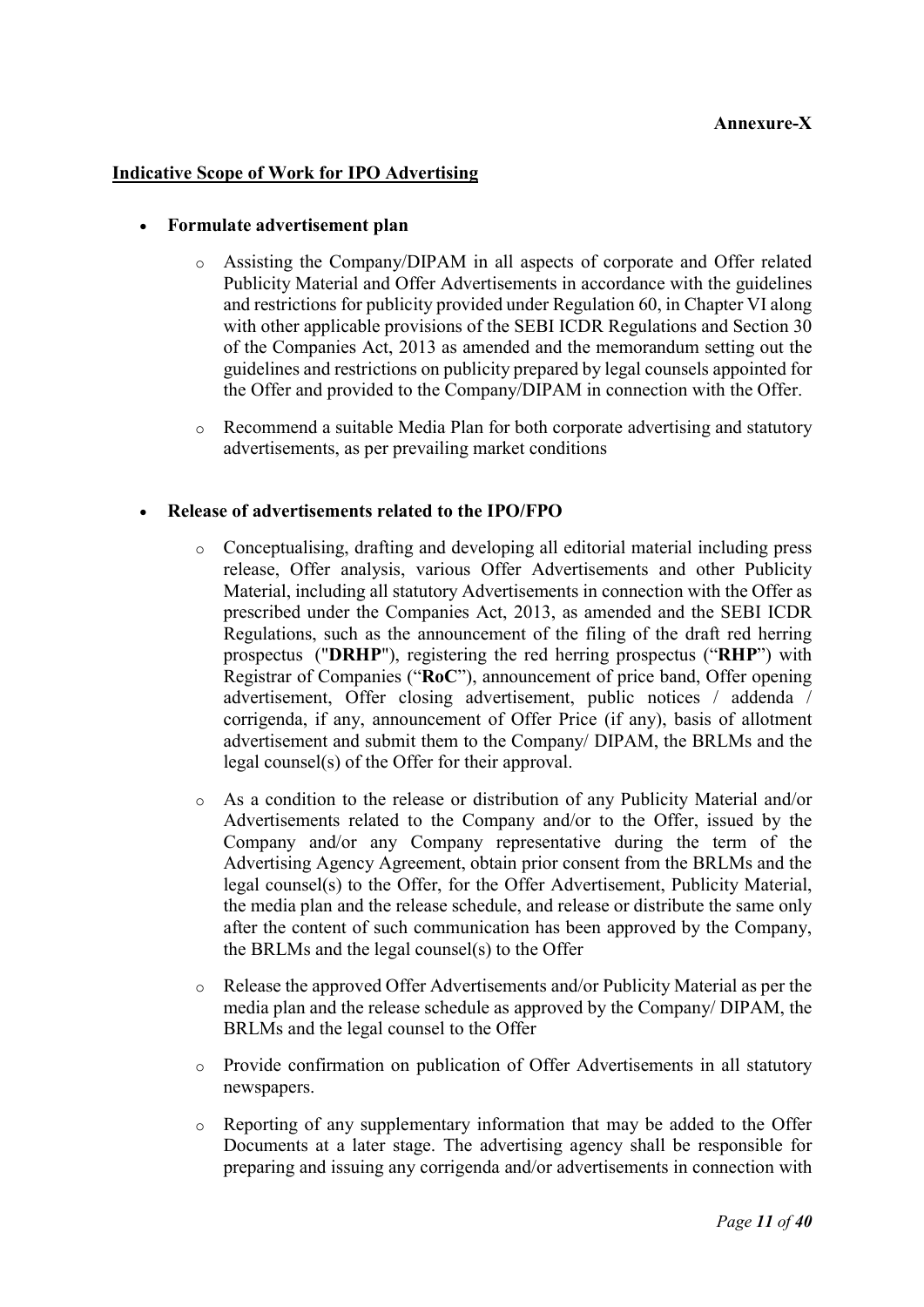any supplementary information that may be added to the Offer Documents at a later stage.

### Undertake publicity campaign

o Creation of Corporate Advertisements based on the contents of the DRHP/RHP

- Designing, developing and publication of advertisements for the print media; and
- Conceptualizing, designing, preparations and cost of display of select outdoor hoardings and signage.
- Conceptualizing, Arranging and Drafting Interviews, Featured Articles, Talk Shows, Press Conferences, Press Releases etc. that are in compliance with the applicable law.
- Creation of corporate film to showcase the strengths and achievements, on the basis of the contents of the DRHP/RHP, to be showcased at the roadshows
- Creation of Offer TVC as per the RHP and SEBI ICDR Regulations
- Print invitation cards, folders/brochures -- Creation of collaterals for the domestic road shows as per the mandated guidelines including printing of invitation cards, folders/brochures, etc

### Organise domestic road shows

- Management of domestic road shows (in compliance with applicable law) for media, broker and analysts as per the plans developed. The Agency has to make all the required arrangements for successful conduct of the road shows. The agency has to book the venue at the hotels in consultation with Company for successful conduct of Broker's/ Analyst's/ Press Conference which shall invariably include all logistics like Decoration, Press Compendium, Banners, Backdrops, Corporate Film, Audio-Visual Equipment and 42" LCD/LED Displays, Aids etc., Photocopy/Internet/E-mail facilities etc.
- The agency should arrange successful coverage (which is in compliance with the applicable law) of the events in the Print and Electronic media (TV, Radio, Internet (Blog, banner) etc.
- Conceptualizing, Designing and Drafting required communications (which is in compliance with the applicable law) to invitees (journalists, brokers, analysts etc) for various Road Shows in consultation with BRLMs and Company, as per prevalent SEBI Regulations.
- Ensuring wide and active participation by leading brokers, media personnel and analysts in the meets and conferences.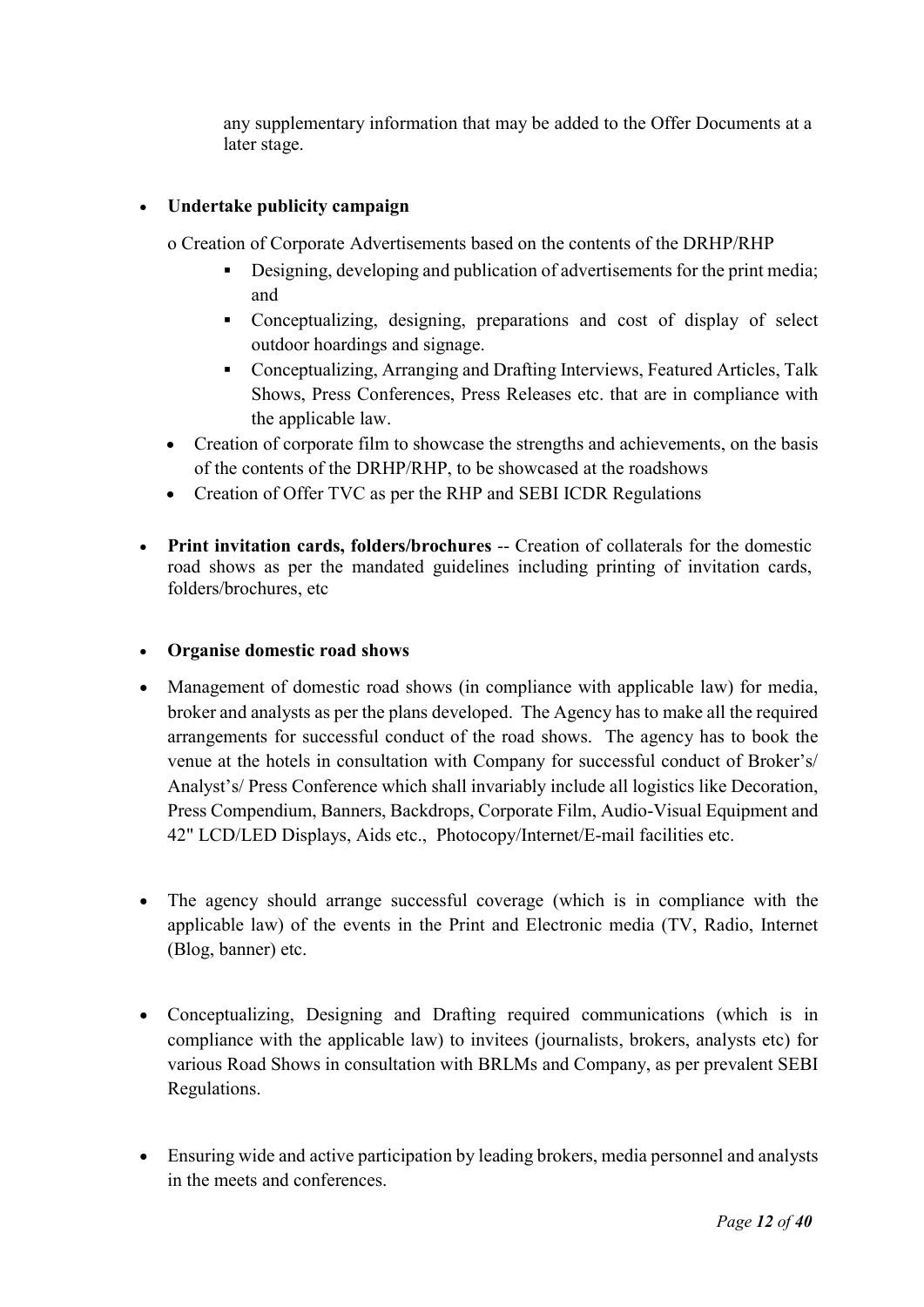### • Organise listing ceremony Management of the Listing ceremony, including collaterals

### • Undertake other public relation activities

- Provide training and orientation to the officials of DIPAM, top management and other senior executives of Company in effectively dealing with media, investors, brokers, analysts and opinion influencers.
- Track and provide the media coverage related to the Company (including major business magazines) on a day-to-day basis on all working days from the date of filing of the draft red herring prospectus ("DRHP") with SEBI and providing copies of such media coverage to the Company and the BRLMs till the listing of the Equity Shares of the Company on the Stock Exchanges. For media coverage related to the Company being published and / or disseminated on days other than the working days, the advertising agency shall track and provide information about the same on the next working day to the BRLMs. The advertising agency shall provide all the relevant information required to be submitted under Regulation 60(14) of the SEBI ICDR Regulations to SEBI in relation to the compliance report in the format specified in Part D of Schedule XIII of SEBI ICDR Regulations. The advertising agency shall provide a monthly compilation with an executive summary at the end of every month and a hard-bound compilation of all reports at the closure of the Offer.
- Create and maintain a backup of media/ press releases of the Company from the date of the meeting of the board of directors of the Company in which the Offer is approved, notwithstanding that the same is prior to the commencement of the term of this engagement.
- The Agency will be required to arrange select media interactions on a one-on-one basis and ensure enough and proper coverage for the Company in various mass communication media.
- The Agency will be required to conceptualize, design and draft all communications to the media such as press releases etc. and ensure that such communications press release etc. are in compliance with the applicable law and to coordinate with the legal counsel(s) and BRLMs in relation to release of all communication regarding the IPO.
- Assist the Company and the BRLMs in taking appropriate steps in relation to any misreporting in media / reporting not supported by disclosures in the Offer Documents.
- Performing such other functions, duties, obligations and services as are required under applicable law (including the rules and regulations prescribed by SEBI) in respect of the Offer, including, but not limited to, such functions, duties, obligations and services as may be more specifically set forth in the Advertising Agreement.
- All public relation activities shall be carried out by the Advertising Agency.
- The Advertising Agency will conduct a communication audit prior to the development of the communication strategy and plan. The audit would include management briefings,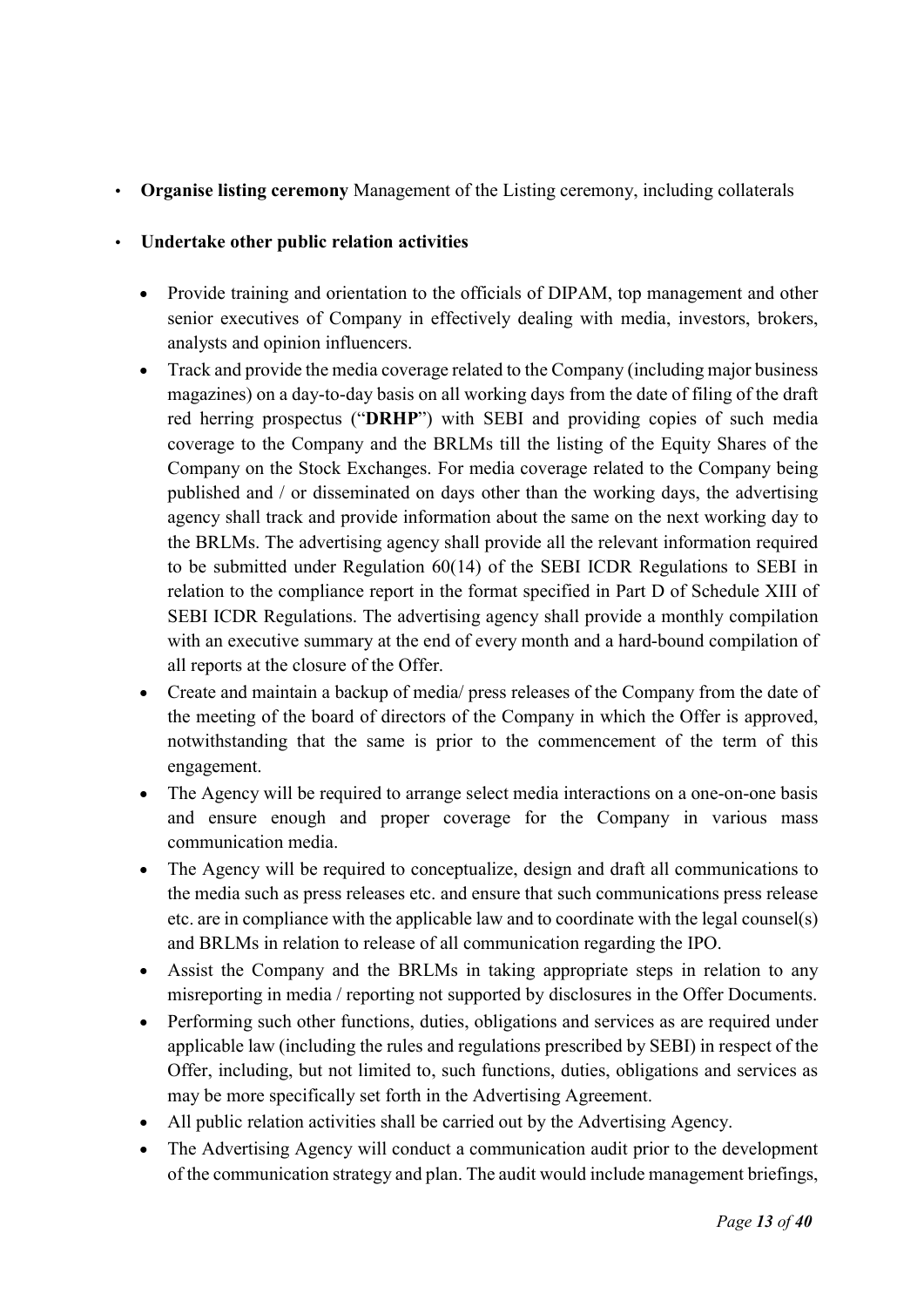secondary research on the sector and a perception study amongst media correspondents covering the sector, analysts and brokers. The audit results would be used for developing communications strategies and plans.

- Writing and developing editorial material, including backgrounders, press releases and IPO analysis, Advertisements and Initial Public Offer Advertisements consistent with the Offer Documents, the SEBI ICDR Regulations, Companies Act other applicable laws and the Publicity Memorandum governing such communications.
- Reporting of any supplementary information that may be added to the Offer Documents at a later stage. The Advertising Agency shall be responsible for preparing and issuing any corrigenda and/or Publicity Material in connection with any supplementary information that may be added to the Offer Documents at a later stage.
- Managing media relations with all categories of media relevant to the marketing of the Offer, including the dissemination of Advertisements and press materials, as applicable, during the Applicable Period.
- Management of relevant "business as usual" announcements during the Applicable Period in accordance with the SEBI ICDR Regulations, other applicable laws and the Publicity Memorandum.
- Assisting the Company in managing crisis situations related to the IPO, if any.
- The Advertising Agency agrees that for compliance with the SEBI ICDR Regulations, other applicable laws in relation to the IPO and the Publicity Memorandum, it will, in consultation with the BRLMs, provide copies of all news reports and press releases issued for and on behalf of the Company in any media including:
	- o all editions of such statutory newspapers (English and Hindi) as may be decided by the

Company in consultation with the BRLMs and intimated to the Advertising Agency;

- o all editions of non-statutory newspapers (as may be decided by the Company in consultation with the BRLMs and intimated to the Advertising Agency) where advertisements have been published;
- o all editions of major business magazines and journals to the BRLMs, the Company and their respective legal counsel(s) on a weekly basis, for period between the date of filing of the DRHP with SEBI up to the 30 days from listing date of the Initial Public Offer.
- Co-ordination with the BRLMs and the legal advisors to the Company for approvals on all communications issued during the exercise.
- Facilitate visits of key journalists on behalf of Company.
- Conduct media workshops for assisting the management for media interactions by the company
- Initiate relationship meetings with relevant media journalists and facilitate interactions resulting in appropriate corporate and management profiling stories.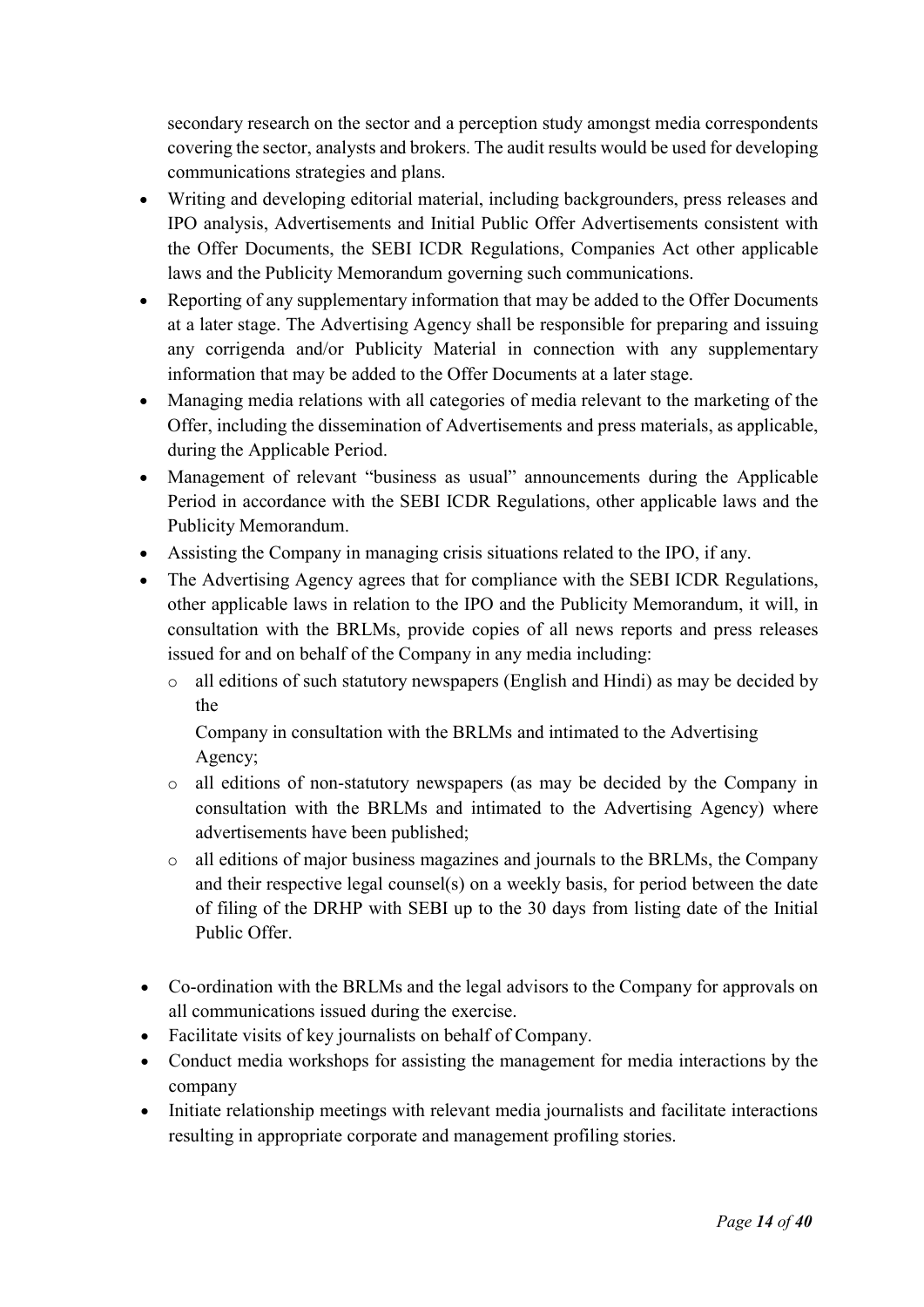- Providing a statement on a weekly basis by way of e-mails or otherwise, in the agreed format to the BRLMs (with a copy to the Company).
- The Advertising Agency hereby acknowledges that they are aware of the requirements specified under Chapter VI of the SEBI ICDR Regulations, including Regulation 60 and the Companies Act, and agrees to assist the Company in all aspects of corporate and IPO related Publicity Material and statutory Advertisements in accordance with the guidelines and restrictions for publicity provided under Regulation 60 in Chapter VI of the SEBI ICDR Regulations, other applicable laws and the Publicity Memorandum. Such Advertisements must be prepared and completed within the schedule prepared by the Company and the BRLMs.
- The Advertising Agency shall develop all advertising to promote the Initial Public Offer using tombstone formats accepted for such advertising. The Initial Public Offer advertising campaign will comprise print, television, outdoor, radio and other medium as advised by the Company and the BRLMs.
- The Advertising Agency shall develop media plans that meet the campaign objectives in terms of reach and "Opportunity to See".
- The Advertising Agency will assist the Company in managing media relations in relation to the Initial Public Offer, including the dissemination of Publicity Material, until the date on which the equity shares of the Company are allotted in connection with the Offer.
- The Advertising Agency would distribute any Advertisement (including Offer Advertisements) and/or Publicity Material relating to the Company and/or the Offer, only after the content of such communication has been approved by the Company, the BRLMs and the legal counsel(s) to the Company and BRLMs and the release is authorized by the Company and the BRLMs.
- The Advertising Agency will prepare, develop and place various Offer Advertisements and other Publicity Material inter-alia including all statutory advertisements in connection with the Offer and public notices, addenda and corrigenda and submit them to the Company, the BRLMs and the legal counsel(s) to the Company and BRLMs for their approval.
- The Advertising Agency will release the approved Offer Advertisements and Publicity Material as per the media plan and release schedule approved by the Company and the BRLMs. o The Advertising Agency undertakes and represents to the Company and the BRLMs that they would adhere to all the requirements as provided in the SEBI ICDR Regulations, other applicable laws and the Publicity Memorandum relating to Advertisements, Offer Advertisements and Publicity Material prepared or issued by the Advertising Agency.
- The Advertising Agency represents that the BRLMs can rely on its confirmation for providing compliance certificate in connection with press releases, Offer Advertisements and/or Publicity Material to SEBI in this regard.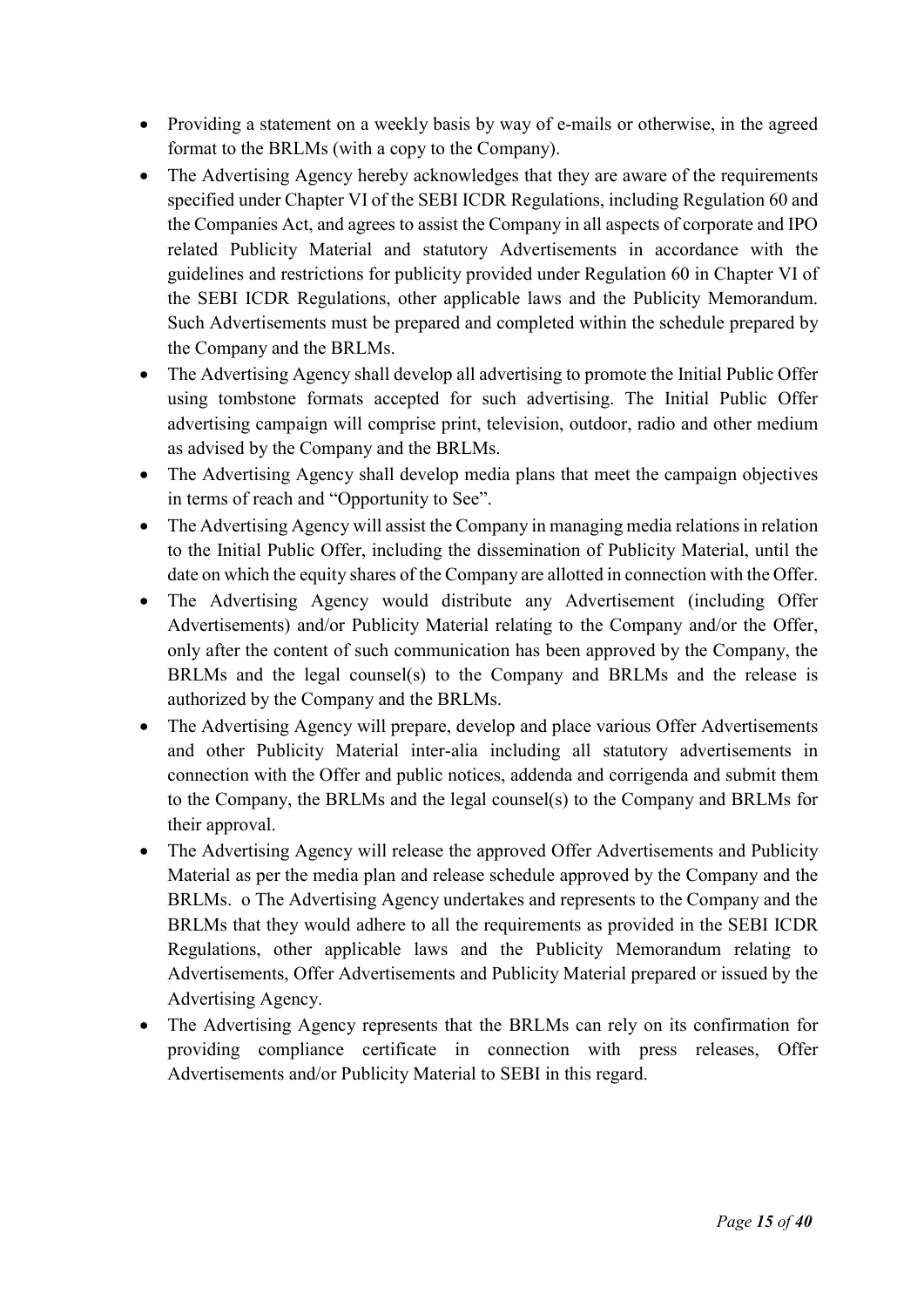- The Advertising Agency represents that the amendments or corrections proposed by the BRLMs and the legal counsel(s) to the Company and the BRLMs will be incorporated in letter and spirit.
- The Advertising Agency shall comply with the requirements of the SEBI ICDR Regulations and applicable laws and not to directly or indirectly induce others to carry out in any manner the publicity which may be restricted under the SEBI ICDR Regulations, other applicable laws and the Publicity Memorandum.
- The Advertising Agency shall assist the Company in writing and developing all editorial material including press releases, Initial Public Offer analysis, etc., in accordance with the provisions of the SEBI ICDR Regulations, other applicable laws governing such Publicity Material and the Publicity Memorandum.
- The Advertising Agency expressly agrees that it will create and maintain a back-up of media/press releases of the Company from the date of filing of the DRHP with SEBI.
- The Advertising Agency will negotiate with the media for best possible rates for the advertising campaigns. All rate benefits offered by the media will be passed on to the Company in line with the commercial terms as detailed in the Agreement.
- The Advertising Agency will buy advertising time, space and material on the Company's behalf on instructions or prior approval of the Company. The Company will honour the Advertising Agency's commitments arising out of any such contracts or agreements entered into by the Advertising Agency on the Company's behalf. Cancellations or revisions requested for by the Company in writing will be subject to the terms and conditions mentioned in the Agreement.
- The Advertisements will be released by the Advertising Agency based on media plans and cost estimates approved by the Company/DIPAM.
- The Advertising Agency shall be responsible for ensuring timely release and publication of advertisements (in the relevant newspapers) as per the schedule approved by the Company and the BRLMs.
- Any other communication and activity as advised by the Company and the BRLMs.
- Handle legal issues arising out of advertisement / publicity relating to IPO independently.
- The broad scope of work is indicative only and not exhaustive in any manner. The scope of work will be listed in the agreement once the Advertising Agency is appointed. Further, DIPAM/Company reserves the right to modify the same at any stage at its sole discretion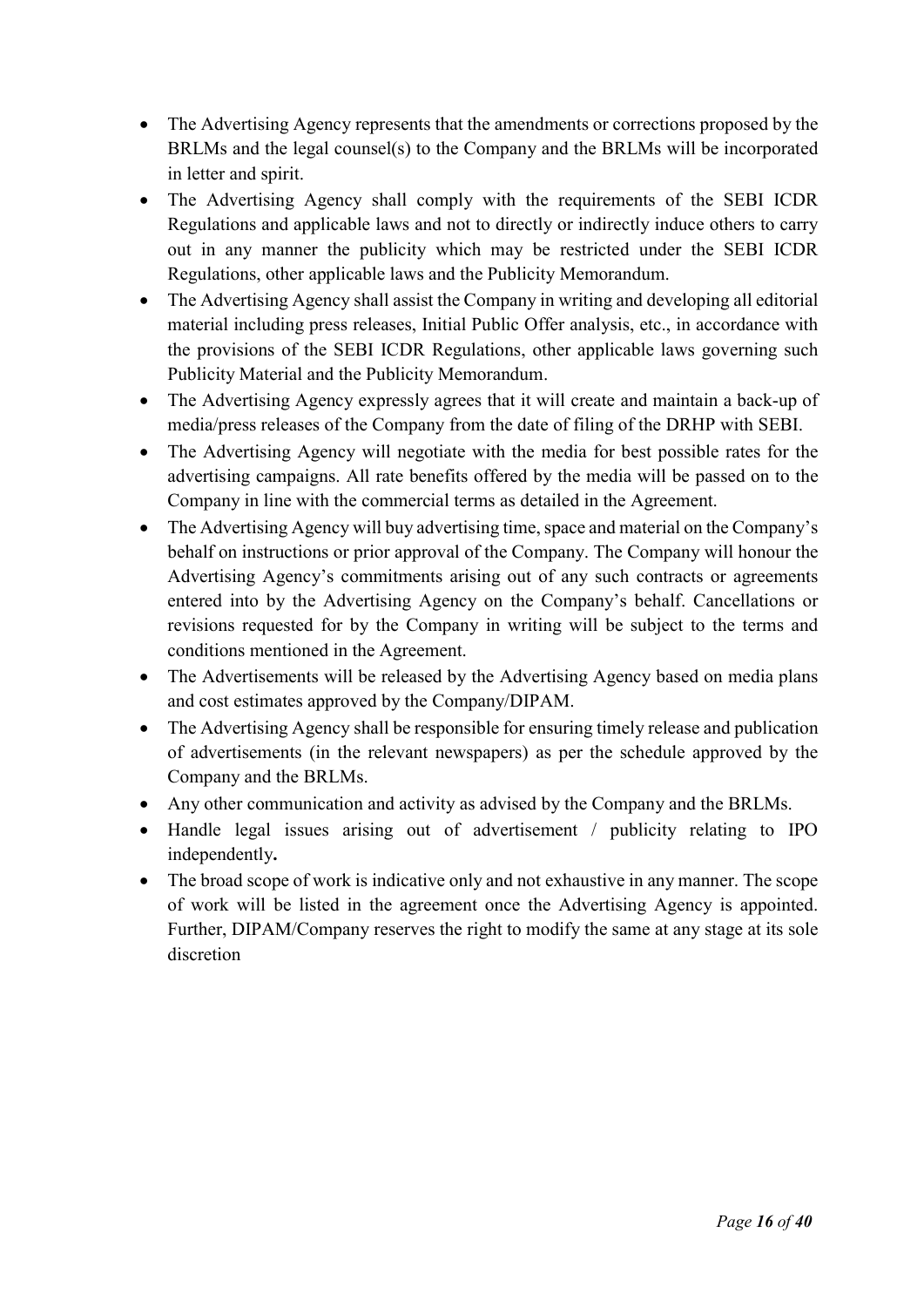#### Annexure-Y

## F.No.3/2/2017-DIPAM-V Government of India Ministry of Finance Department of Disinvestment

 Block 14, CGO Complex, Lodhi Road, New Delhi- 110003 Dated the 8th June, 2011

#### OFFICE MEMORANDUM

#### Subject: Guidelines for qualification of Advisers for disinvestment process.

In order to inspire public confidence in the selection of Advisers through competitive bidding, the Government had framed comprehensive and transparent guidelines defining the criteria for their selection. In addition to using a set of criteria like sector experience, knowledge, commitment etc., additional criteria for qualification/disqualification of the parties to act as Advisers to the Government for disinvestment transactions were prescribed by the Department of Disinvestment vide its O.M. No. 5/3/2011 – Policy dated 2.5.2011.

2. In supersession of the above-mentioned O.M. of this Department, the revised criteria for qualification/disqualification of the parties to act as Advisers for disinvestment transactions would be as under:

- a. Any conviction by a Court of Law or indictment/adverse order by a regulatory authority for a grave offence against the Advising concern or its sister concern would constitute a disqualification. Grave offence would be defined to be of such a nature that it outrages the moral sense of the community. The decision in regard to the nature of offence would be taken on a case-to-case basis after considering the facts of the case and relevant legal principles by the Government. Similarly, the decision in regard to the relationship between the sister concerns would be taken based on relevant facts and after examining whether the two concerns are substantially controlled by the same person/persons.
- b. In case such a disqualification takes place, after the entity has already been appointed as Adviser, the party would be under an obligation to withdraw voluntarily from the disinvestment process, failing which the Government would have the liberty to terminate the appointment/contract.
- c. Disqualification shall continue for a period that Government deems appropriate.
- d. Any entity, which is disqualified from participating in the disinvestment process, would not be allowed to remain associated with it or get associated merely because it has preferred an appeal against the order based on which it has been disqualified. The mere pendency of appeal will have no effect on the disqualification.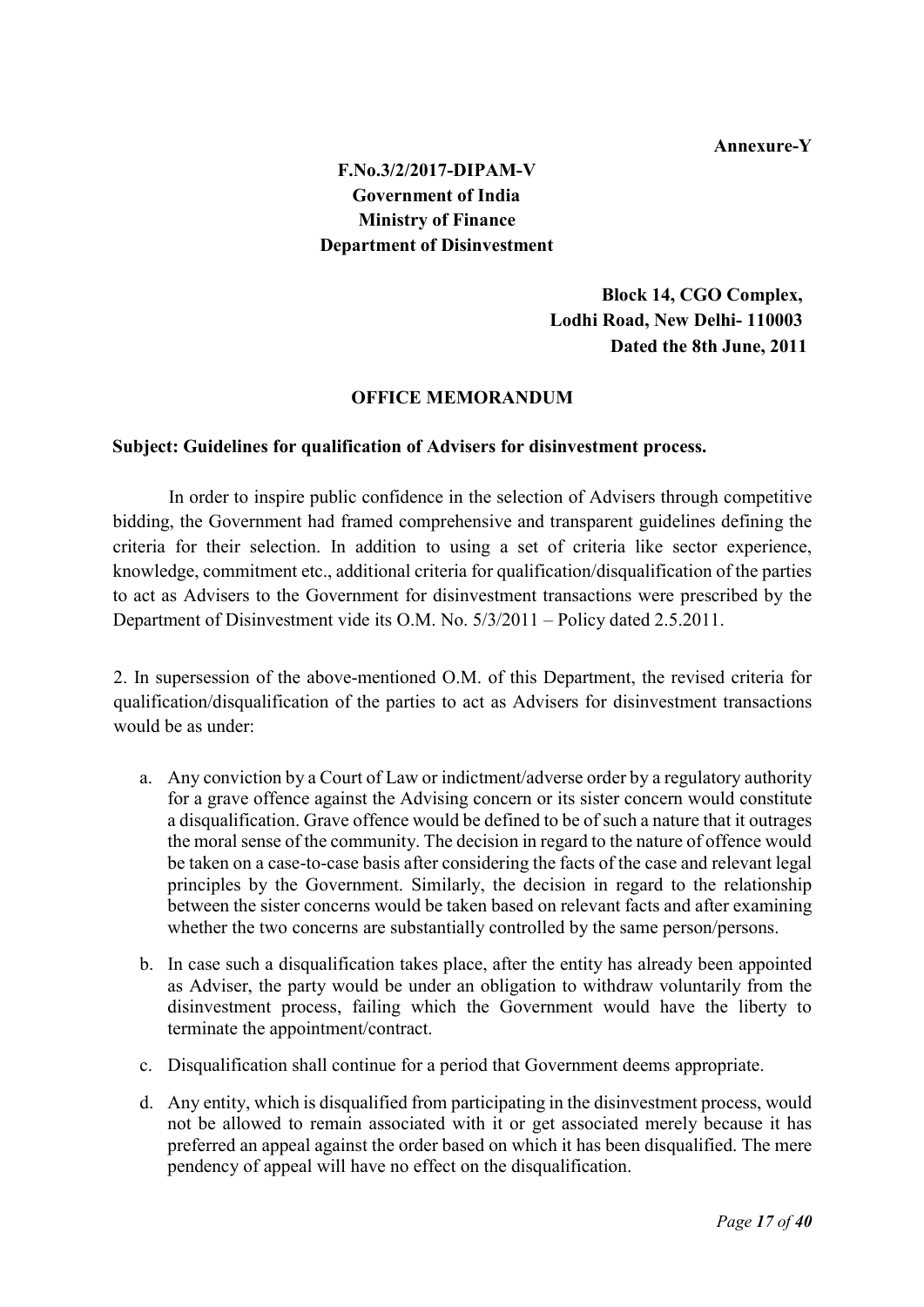- e. The disqualification criteria would come into effect immediately and would apply to all the Advisers already appointed by the Government for various disinvestment transactions, which have not yet been completed.
- f. Before disqualifying a concern, a Show Cause Notice why it should not be disqualified would be issued to it and it would be given an opportunity to explain its position.
- g. Henceforth, these criteria will be prescribed in the advertisements seeking Expressions of Interest (EOI) from the interested parties to act as Adviser. Further, the interested parties shall be required to provide with their EOI an undertaking to the effect that no investigation by a regulatory authority is pending against them. In case any investigation is pending against the concern or its sister concern or against the CEO or any of its Directors/ Managers/Employees, full details of such investigation including the name of the investigating agency, the charge/offence for which the investigation has been launched, name and designation of persons against whom the investigation has been launched and other relevant information should be disclosed, to the satisfaction of the Government. For other criteria also, similar undertaking will be obtained along with EOI. They would also have to give an undertaking that if they are disqualified as per the prescribed criteria, at any time before the transaction is completed, they would be required to inform the Government of the same and voluntarily withdraw from the assignment.
- h. The interested parties would also be required to submit a list of or disclose any mandated transactions which are in the same line of business as that of the company (being disinvested) in respect of any transaction of same nature as the transaction for which the Government and/or the Company (being disinvested) is proposing to select or have appointed the Adviser and confirm in writing that there exists no conflict of interest as on the date of submitting their proposal for appointment/ their appointment as Advisers in handling of the transaction and that, in future, if such a conflict of interest arises, the Adviser would immediately intimate the Government/Company (being disinvested) of the same.

The Government/Company (being disinvested) shall at its sole discretion after providing due and reasonable opportunity decide whether such future conflict of interest shall materially adversely affect the interest of the Government and the Company (being disinvested) in relation to the transaction and shall be entitled to grant the consent to the Adviser to continue as Adviser or terminate the appointment of the Adviser. For disinvestment purposes, conflict of interest is defined to include engaging in any activity or business by the Adviser in association with any third Party, during the engagement, which would or may be reasonably expected to, directly or indirectly, materially adversely affect the interest of Government of India and/ or the Company (being disinvested) in relation to the transaction, and in respect of which the Adviser has or may obtain any proprietary or confidential information during the engagement, that, if known to any other client of the Adviser, could be used in any manner by such client to the material disadvantage of Government of India and/ or the Company (being disinvested) in the transaction.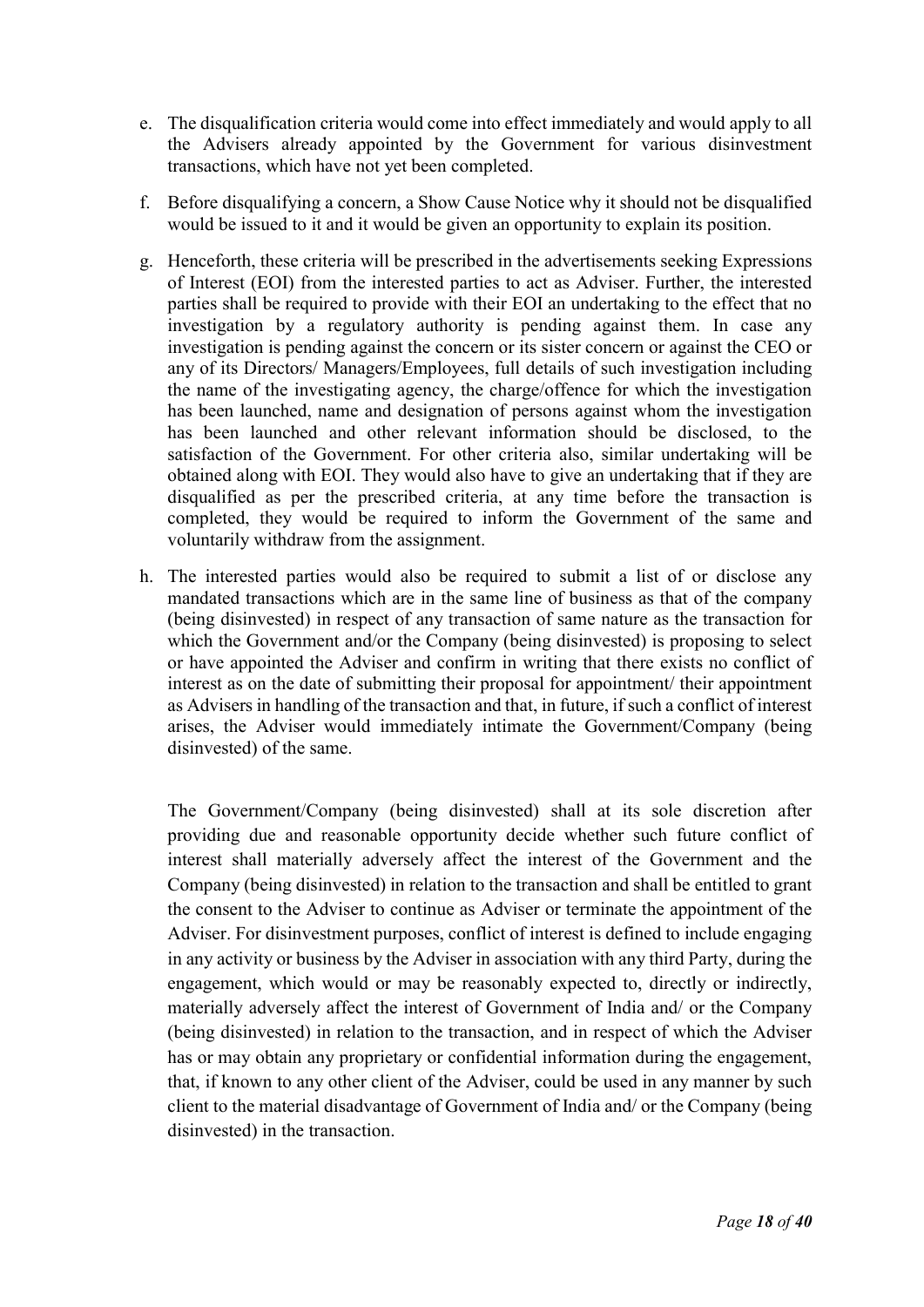- i. The conflict of interest would be deemed to have arisen if any Adviser in respect of the transaction is appointed by a third party for advising or acting on behalf of or associated with any other person or entity (including any company, partnership, proprietary concern or individual or an HUF or association of persons or body of individuals) which is engaged in the same line of business as that of the Company (being disinvested), in respect of any transaction of same nature as the transaction for which the Government and/or the Company (being disinvested) is proposing to select or have appointed the Adviser. Further, the decision of the Government/Company (being divested) as to whether such other person or entity is engaged in the same line of business as that of the Company being disinvested, shall be final and binding on the Adviser.
- j. The conflict of interest would also be deemed to have arisen if any Adviser firm/ concern has any professional or commercial relationship with any bidding firm/ concern for the same disinvestment transaction during the pendency of such transaction. In this context, both Adviser firm and bidding firm would mean the distinct and separate legal entities and would not include their sister concern, group concern or affiliates etc. The professional or commercial relationship is defined to include acting on behalf of the bidder or undertaking any assignment for the bidder of any nature, whether or not directly related to disinvestment transaction. (This clause is applicable in strategic sale only).
- k. The interested parties would also be required to give information and disclose that as on the date of submitting their proposal for appointment/ their appointment as Advisers in respect of the transaction, they are advising or acting on behalf of or associated with any other person or entity (including any company, partnership, proprietary concern or individual or an HUF or association of persons or body of individuals) which is engaged in the same line of business as that of the Company (being disinvested), in respect of any transaction of same nature as the transaction for which the Government and/or the Company (being disinvested) is proposing to select or have appointed the Adviser.

- In the event the Adviser fails to disclose that it is advising or acting on behalf of or associated with any other person or entity which is engaged in the same line of business as that of the Company (being disinvested), in respect of any transaction of same nature as the transaction for which the Government and/ or the Company (being disinvested) is proposing to select or have appointed the Adviser, at the time of giving the aforementioned undertaking, the Government/Company (being disinvested) shall be entitled to terminate their appointment. Before terminating the appointment, a show cause notice stating why its appointment should not be terminated would be issued giving it an opportunity to explain its position.

l. For a period commencing from the date of appointment of the Adviser till the completion of the transaction, the Adviser shall keep the Company/ Government informed of any mandate/contract entered into to advise or act on behalf of or associate itself with, any other person or entity (including any company, partnership, proprietary concern or individual or an HUF or association of persons or body of individuals) which is engaged in the same line of business as that of the Company being disinvested, in respect of any transaction of same nature as the transaction in respect of which the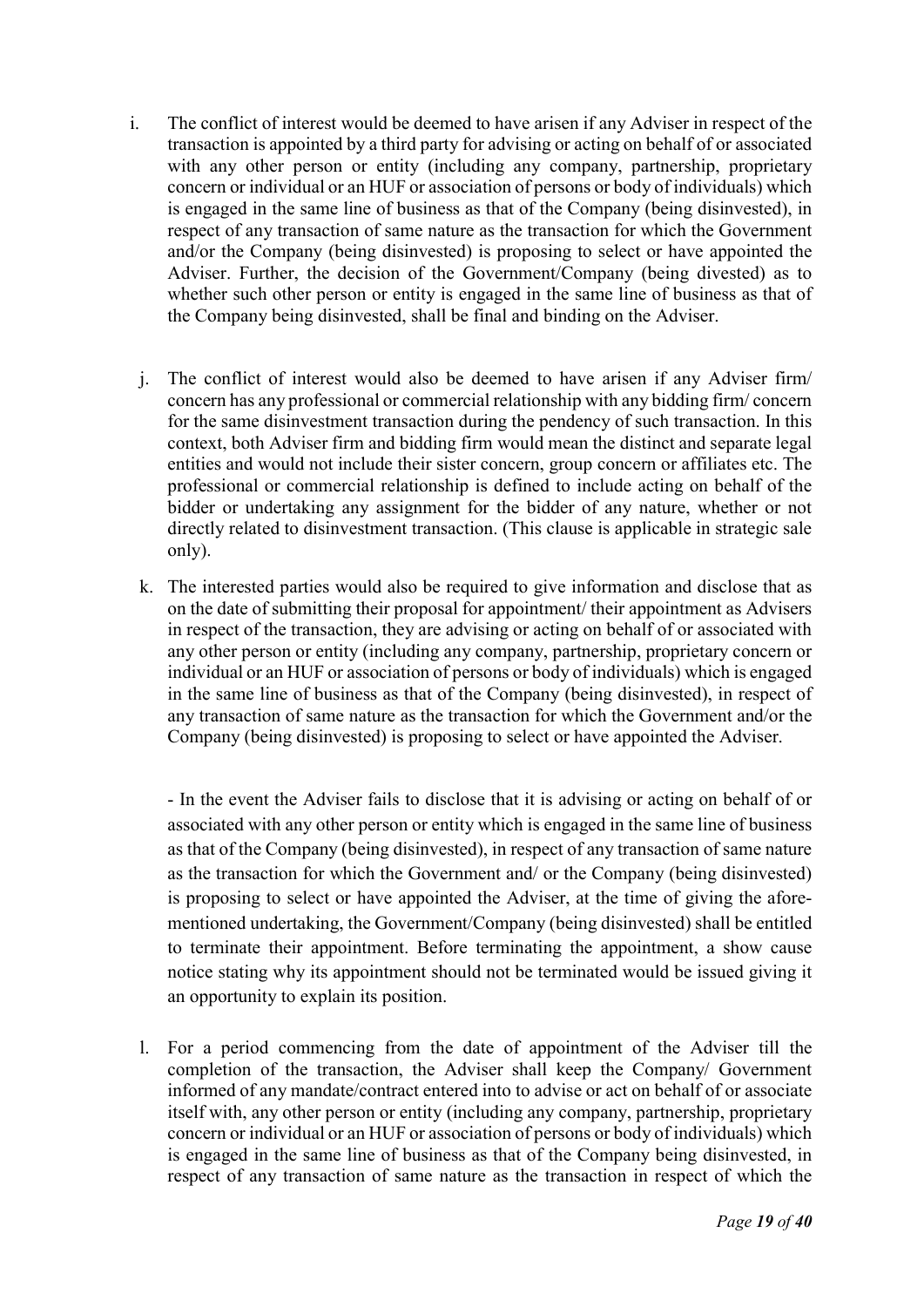Adviser has been appointed as the Adviser. Provided that, if six months or more have elapsed from the date of appointment as Adviser to the government disinvestment transaction, the Adviser would normally be permitted by the

Government/Company (being disinvested), save for exigent circumstances. The decision of the Government/Company (being disinvested) in this regard shall be final and binding on the Adviser. Further, the decision of the Government/Company (being divested) as to whether such other person or entity is engaged in the same line of business as that of the Company being disinvested, shall be final and binding on the Adviser.

- m. For the purpose of clauses  $(k)$  and  $(l)$  above, the  $n$ , nature" of transaction may include, but not be limited to, a capital market transaction which in turn could include, but not be limited to, a domestic offering of shares or any other security, whether by way of initial public offer or further public offer or qualified institutions placement or issue of IDRs or by any other manner, as well as the international offering of securities, whether by way of issue of ADRs, GDRs or FCCBs or by any other manner.
- n. In the event the Adviser fails to obtain the prior written consent of the Government/Company (being disinvested) as aforesaid, the Government/ Company (being disinvested) shall be entitled to terminate the appointment of the Adviser. Before terminating the appointment, a show cause notice stating why its appointment should not be terminated would be issued to the Adviser giving it an opportunity to explain its position.

 (V.P.Gupta) Deputy Secretary to the Government of India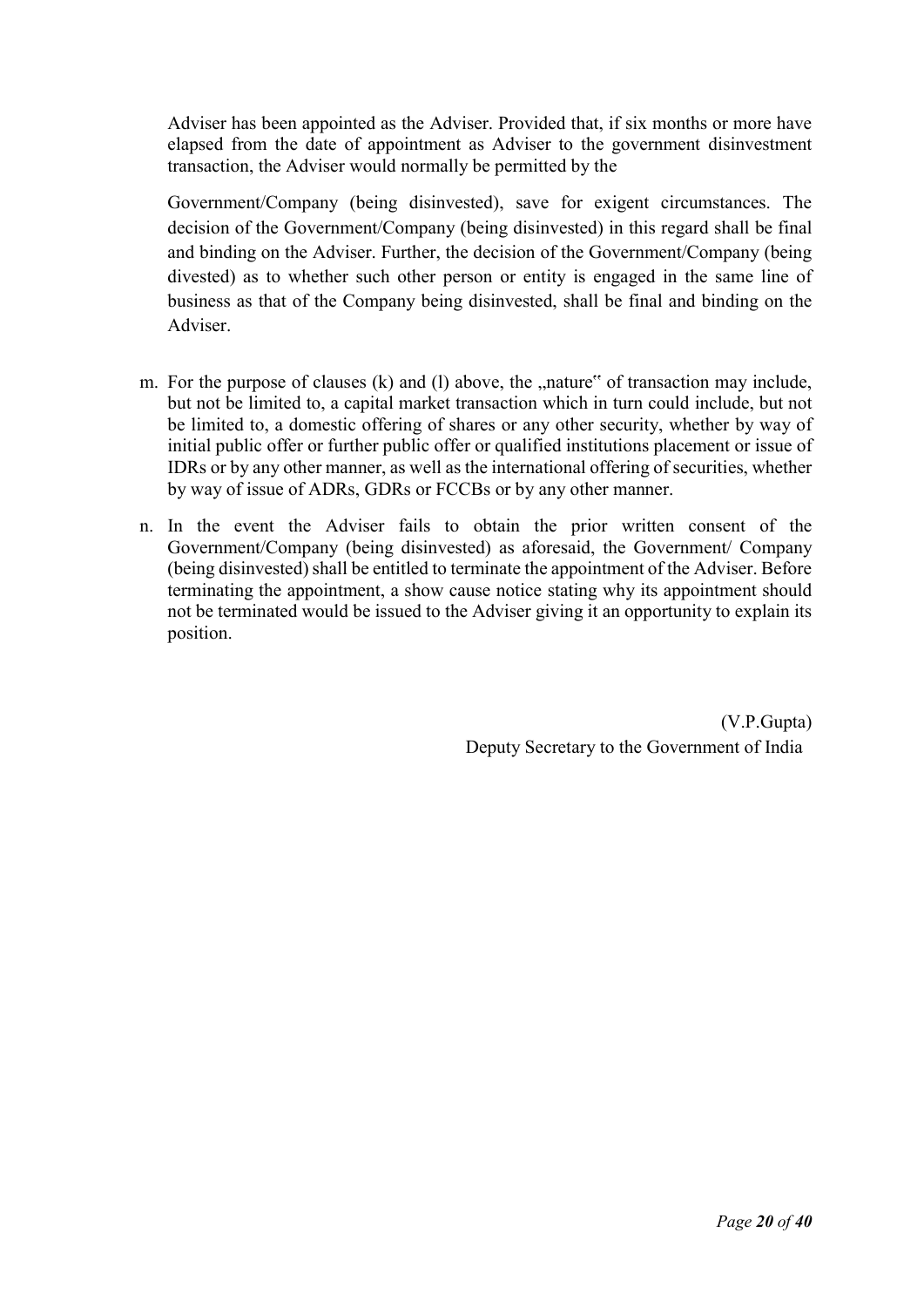#### Print Media Plan

#### A. For Statutory Ads

For Statutory Ads the selection of newspapers will be based on lowest cost basis from English and Hindi, National Daily Newspapers and Regional Newspaper\* to meet the statutory requirements of SEBI regarding publicity.

#### I. DRHP filing and RHP Registration Ads

- a. Size of Ads 24 cm x 50cm B/W
- b. Number of Ins 02
- II. Price Band Announcement Ad
	- a. Size of Ads 33 cm x 50 cm B/w
	- b. Number of Ins- 01

#### III. Basis of Allotment

- a. Size of Advt. 28 cm x 50 cm
- b. Number of Ins- 01

\*: Financial Express and Jansatta combo or Business Standard (English and Hindi) and any Regional Newspaper if required as per SEBI guidelines.

#### B. For Issue Ads

- I. Ads as per the media list given at Annexure A1 and A2; and A3
	- a. Issue Open/Issue Closes for QIB/Issue Closes. (3-Insertions)
	- b. Size of Advt.24 cm x 45 cm B/W
- II. Media Plan for TV at Annexure A4.

#### C. For Corporate Ads

#### **Newspapers**

Media list given at A1 and A3

- a. No. of Insertions: up to 2
- b. Size: 825 sq. cm colour

#### Magazines

#### Media list given at A6

- a. No. of Insertion; 1
- b. Size Full page Colour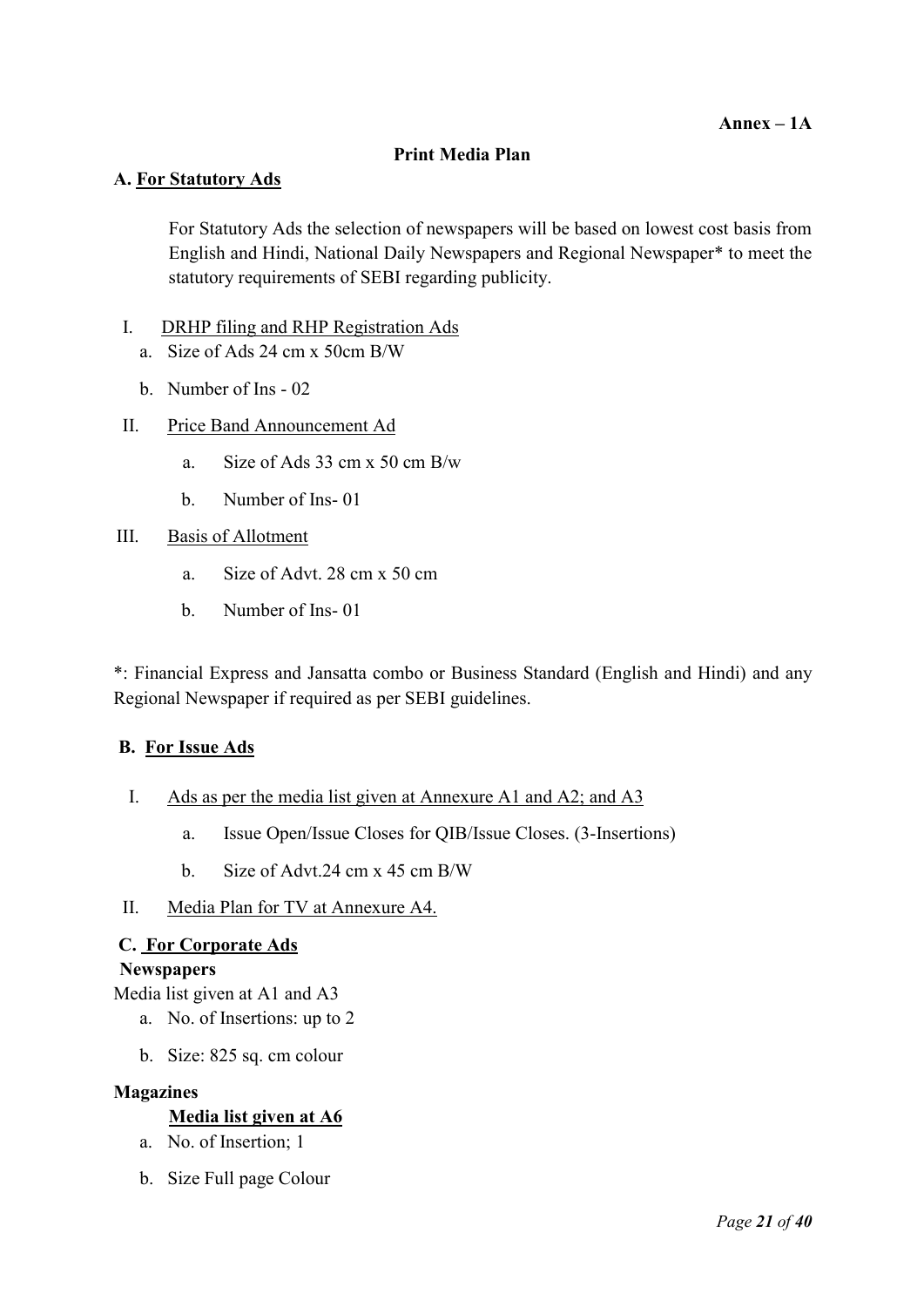#### Annex-A1

## **List of Tier I Cities and Newspapers**

| $\mathbf{S}.\mathbf{No}$ | <b>City</b>      | <b>Top English and Regional Newspapers</b> |                                               |  |  |
|--------------------------|------------------|--------------------------------------------|-----------------------------------------------|--|--|
| 11                       | Mumbai           | <b>English</b>                             | Marathi                                       |  |  |
|                          |                  | $\overline{1}$ . The Times of India        | Maharasthra Times<br>1.                       |  |  |
|                          |                  |                                            | Loksatta<br>2.                                |  |  |
| $\overline{\mathbf{2}}$  | Ahmedabad        | <b>English</b>                             | Gujarati                                      |  |  |
|                          |                  | 1. The Times of India                      | Gujarat Samachar<br>1.                        |  |  |
|                          |                  |                                            | Divya Bhaskar<br>2.                           |  |  |
| 3                        | <b>Delhi</b>     | <b>English</b>                             | Hindi                                         |  |  |
|                          |                  | 1.<br>Times<br>The Times of<br>2.          | The Hindustan <sup> </sup> 1. Navbharat Times |  |  |
|                          |                  | India                                      |                                               |  |  |
| 4                        | Kolkata          | <b>English</b>                             | Bengali                                       |  |  |
|                          |                  | 1. The Telegraph                           |                                               |  |  |
| 5.                       | Jaipur           | <b>English</b>                             | Hindi                                         |  |  |
|                          |                  |                                            | 1. Dainik Bhaskar                             |  |  |
| 6.                       | Rajkot           | <b>English</b>                             | Gujarati                                      |  |  |
|                          |                  |                                            | Sandesh<br>1.                                 |  |  |
|                          |                  |                                            | Divya Bhaskar<br>2.                           |  |  |
| 7.                       | Chennai          | <b>English</b>                             | <b>Tamil</b>                                  |  |  |
|                          |                  | 1. The Hindu                               |                                               |  |  |
| 8.                       | <b>Bangalore</b> | <b>English</b>                             | Kannada                                       |  |  |
|                          | (Bengaluru)      | 1. The Times of India                      |                                               |  |  |
| 9.                       | <b>Hyderabad</b> | <b>English</b>                             | <b>Telugu</b>                                 |  |  |
|                          |                  | 1. Deccan Chronicle                        |                                               |  |  |
| 10.                      | <b>Baroda</b>    | English                                    | Gujarati                                      |  |  |
|                          |                  | 1. Indian Express                          | 1.<br>Gujarat Samachar                        |  |  |
|                          |                  |                                            | Sandesh<br>2.                                 |  |  |
| 11.                      | <b>Surat</b>     | <b>English</b>                             | Gujarati                                      |  |  |
|                          |                  |                                            | Gujarat Samachar<br>1.                        |  |  |
|                          |                  |                                            | Sandesh<br>2.                                 |  |  |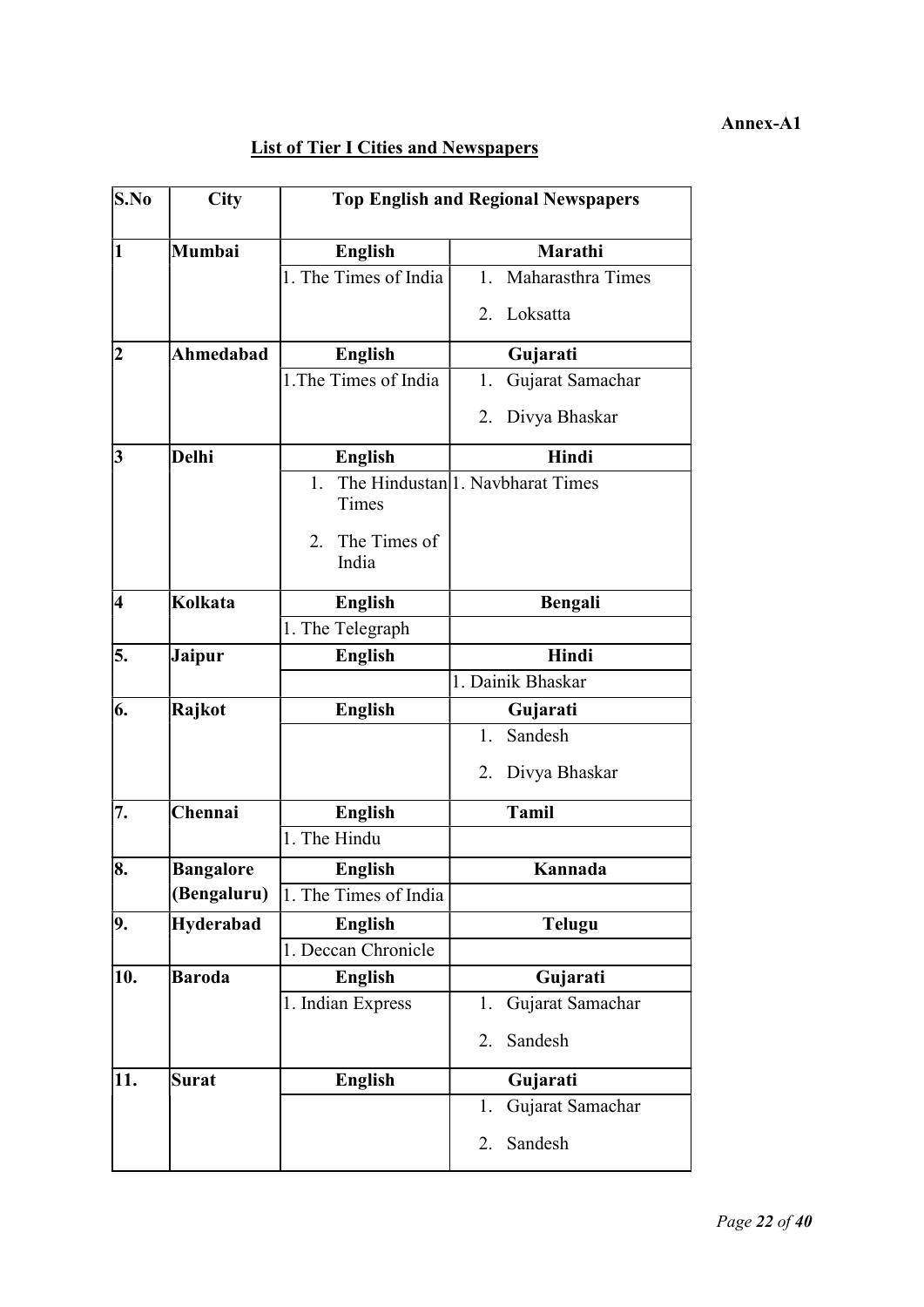#### Annex-A2

## List of Tier II Cities and Newspapers

| S.No | City                | <b>Top Regional Newspapers</b> |
|------|---------------------|--------------------------------|
| 1.   | Lucknow             | Hindi                          |
|      |                     | Dainik Jagran                  |
| 2.   | Bhopal              | Hindi                          |
|      |                     | Patrika                        |
| 3.   | Chandigarh          | Punjabi                        |
|      |                     | The Tribune                    |
| 4.   | <b>Bhubaneshwar</b> | Odia                           |
|      |                     | Sambad                         |
| 5.   | Guwahatil           | <b>Assamese</b>                |
|      |                     | AsomiyaPartidin                |
| 6.   | Vijaywada           | <b>Telugu</b>                  |
|      |                     | Sakshi                         |
| 7.   | Kochi               | <b>Malayalam</b>               |
|      |                     | Malayala Manorama              |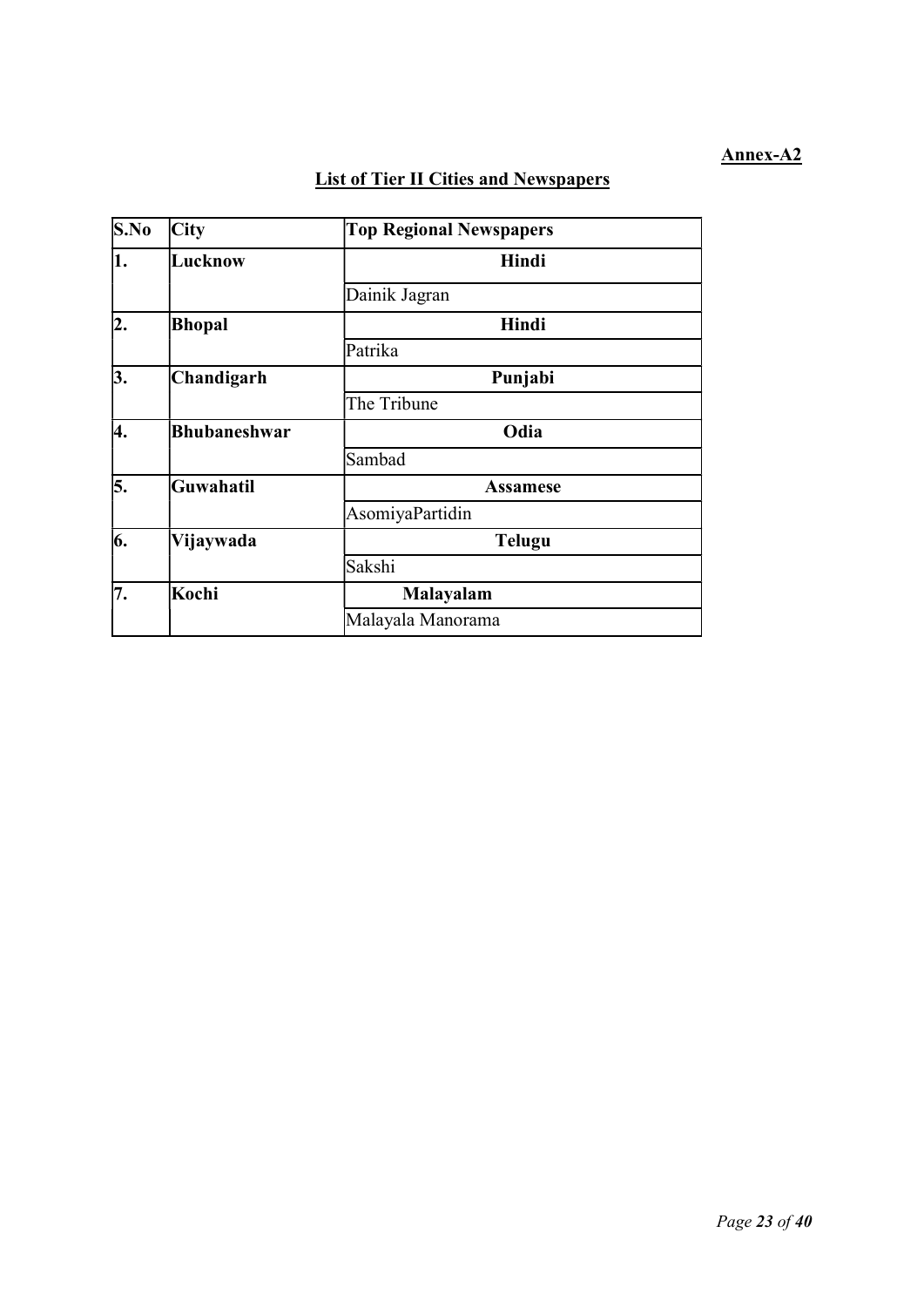## List of Financial Newspapers

All editions in all languages of Economic Times, Mint, Business Standard, The Financial Express and The Hindu Business Line

Note:- In Corporate Advt. Two Insertions in ET and One Insertion in other News Papers.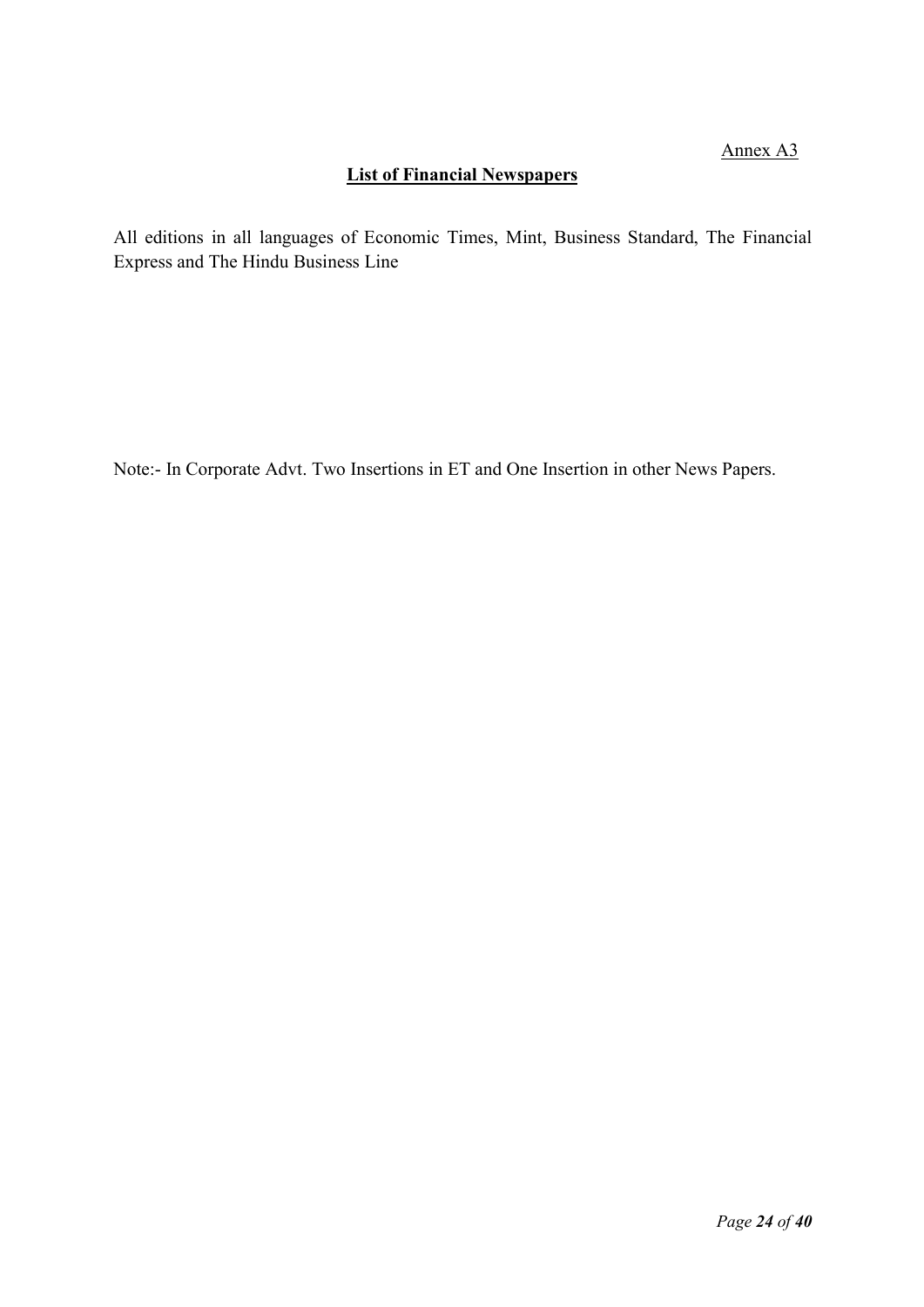#### Annex A4

| Sl. ChannelNo.            | <b>TimeBand</b>   | No. of            | No. of  | Edit(sec) | <b>Total</b><br>Second- |
|---------------------------|-------------------|-------------------|---------|-----------|-------------------------|
|                           |                   | $\mathbf{Days}^@$ | spots   |           | age                     |
|                           |                   |                   | per day |           |                         |
| 1.CNBC Awaaz * 9AM to 4PM |                   | 5Days             | 12      | 30        | 1800                    |
| 2.Zee Business*           | 9AM to 4PM        | 5 Days            | 12      | 30        | 1800                    |
| 3.CNBC TV 18*             | 9AM to 4PM        | 5 Days            | 12      | 30        | 1800                    |
| $4.ET NOW*$               | 9AM to 4PM        | 5 Days            | 12      | 30        | 1800                    |
| 5.CNBC                    | Bazar* 9AM to 4PM | 5 Days            | 12      | 30        | 1800                    |
| (Gujarati Channel)        |                   |                   |         |           |                         |
| 6.Aaj Tak#                | 7PM to 11PM       | 5 Days            | 6       | 30        | 900                     |
| 7.Zee News#               | 7PM to 11PM       | 5 Days            | 6       | 30        | 900                     |
| $8.$ Times now#           | 7PM to 11PM       | 5 Days            | 6       | 30        | 900                     |
| $9.$ News $9#$            | 7PM to 11PM       | 5 Days            | 6       | 30        | 900                     |
| 10.D.D. News#             | 7PM to 11PM       | 5 Days            | 6       | 30        | 900                     |

## TELEVISIONPLAN–ISSUE

1. \*: On closing day only till 1PM.

- 2. #: Ensure that there is no telecast on issue closing day.
- 3. Bills should be supported by Adex report and original Telecast Certificate issued by the respective channel. No payment if telecast outside the time band. 90% execution mandatory in each channel, else no payment for that channel.
- 4. @:The actual campaign period could vary, which would be adjusted Pro-Rata.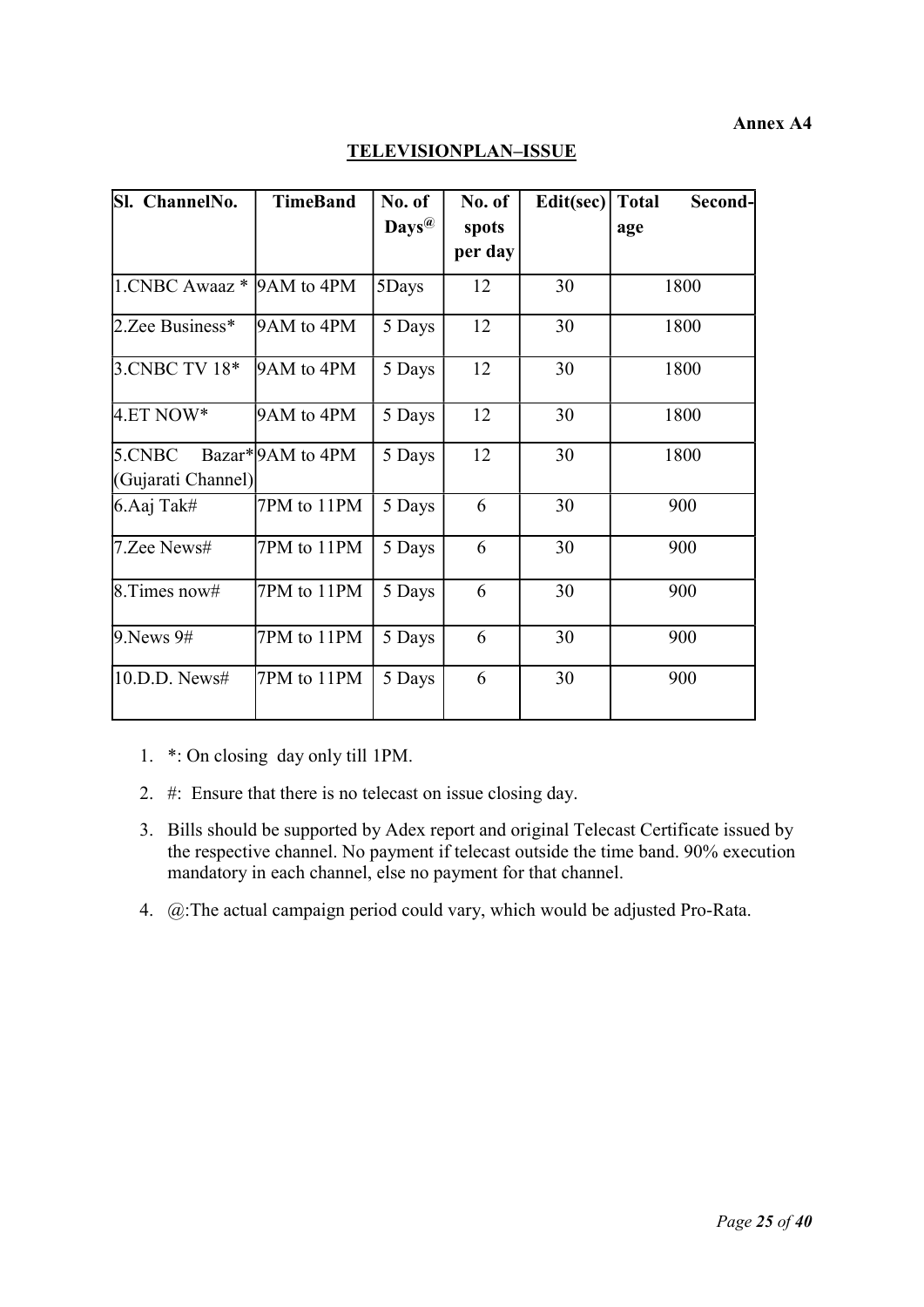### Annex-A5

## Hoarding List

| <b>Outdoor Media Plan</b> |                                                         |          |         |    |    |       |  |
|---------------------------|---------------------------------------------------------|----------|---------|----|----|-------|--|
| <b>City</b>               | Location<br>Media<br><b>Size</b><br>Sqft<br><b>Type</b> |          |         |    |    |       |  |
| Mumbai                    | Marine Drive                                            | Hoarding | Flit    | 20 | 30 | 600   |  |
| Mumbai                    | Peddar Road                                             | Hoarding | MT/Flit | 20 | 20 | 400   |  |
| Mumbai                    | Haji Ali                                                | Hoarding | ET/Flit | 30 | 20 | 600   |  |
| Mumbai                    | Worli Naka                                              | Hoarding | MT/Flit | 20 | 20 | 400   |  |
| Mumbai                    | Prabhadevi Road                                         | Hoarding | MT/Flit | 40 | 20 | 800   |  |
| Mumbai                    | Mahim Causeway                                          | Hoarding | ET/Flit | 20 | 20 | 400   |  |
| Mumbai                    | Dadar ROB Flyover                                       | Hoarding | Flit    | 30 | 30 | 900   |  |
| Mumbai                    | Dharavi T - junction                                    | Hoarding | Flit    | 30 | 20 | 600   |  |
| Mumbai                    | Vakola Flyover                                          | Hoarding | MT/Flit | 41 | 41 | 1,681 |  |
| Mumbai                    | Andheri Jog Flyover                                     | Hoarding | ET/Flit | 41 | 41 | 1681  |  |
| Mumbai                    | Borivali S V Road                                       | Hoarding | Nlit    | 30 | 20 | 600   |  |
| Mumbai                    | Dadar T T Flyover                                       | Hoarding | MT/Flit | 40 | 20 | 800   |  |
| Mumbai                    | <b>Byculla Flyover</b>                                  | Hoarding | ET/Flit | 20 | 20 | 400   |  |
| Mumbai                    | J J Flyover                                             | Hoarding | Flit    | 20 | 20 | 400   |  |
| Mumbai                    | Sion Highway                                            | Hoarding | ET/Flit | 40 | 40 | 1,600 |  |
| Mumbai                    | Santacruz Chembur Link Road                             | Hoarding | Flit    | 25 | 25 | 625   |  |
|                           | (SCLR)                                                  |          |         |    |    |       |  |
| Mumbai                    | Vashi Toll Naka                                         | Hoarding | Flit    | 30 | 20 | 600   |  |
| Mumbai                    | Mulund Toll Naka                                        | Hoarding | Nlit    | 40 | 40 | 1,600 |  |
|                           | Ahmedabad Vijay Cross Road                              | Hoarding | Nlit    | 30 | 15 | 450   |  |
|                           | Ahmedabad Mithakhali Circle                             | Hoarding | Flit    | 30 | 20 | 600   |  |
| Ahmedabad Paldi Cir       |                                                         | Hoarding | Flit    | 30 | 15 | 450   |  |
|                           | Polytechnic Cross Roads,                                |          |         |    |    |       |  |
| Ahmedabad                 | Opp. Stock Exchange                                     | Hoarding | Flit    | 30 | 15 | 450   |  |
|                           | Ahmedabad Stadium Circle, C G Road                      | Hoarding | Flit    | 20 | 20 | 400   |  |
|                           | Ahmedabad Shreyas Flyover bridge                        | Hoarding | Flit    | 30 | 20 | 600   |  |
|                           | Ahmedabad Panjrapole circle                             | Hoarding | Flit    | 40 | 20 | 800   |  |
|                           | Ahmedabad Drive in road                                 | Hoarding | Flit    | 30 | 15 | 450   |  |
| Surat                     | Athwalines, Parle Point                                 | Hoarding | Flit    | 35 | 25 | 875   |  |
| Surat                     | <b>Bhatar Char Rasta Fly-over</b>                       | Hoarding | Flit    | 20 | 20 | 400   |  |
| Surat                     | Railway Station Fly-over                                | Hoarding | Flit    | 30 | 20 | 600   |  |
| Baroda                    | R C Dutt road, Nr. Anjali                               | Hoarding | Flit    | 20 | 20 | 400   |  |
|                           | chamber                                                 |          |         |    |    |       |  |
| Baroda                    | Shashtri bridge,                                        | Hoarding | Flit    | 20 | 20 | 400   |  |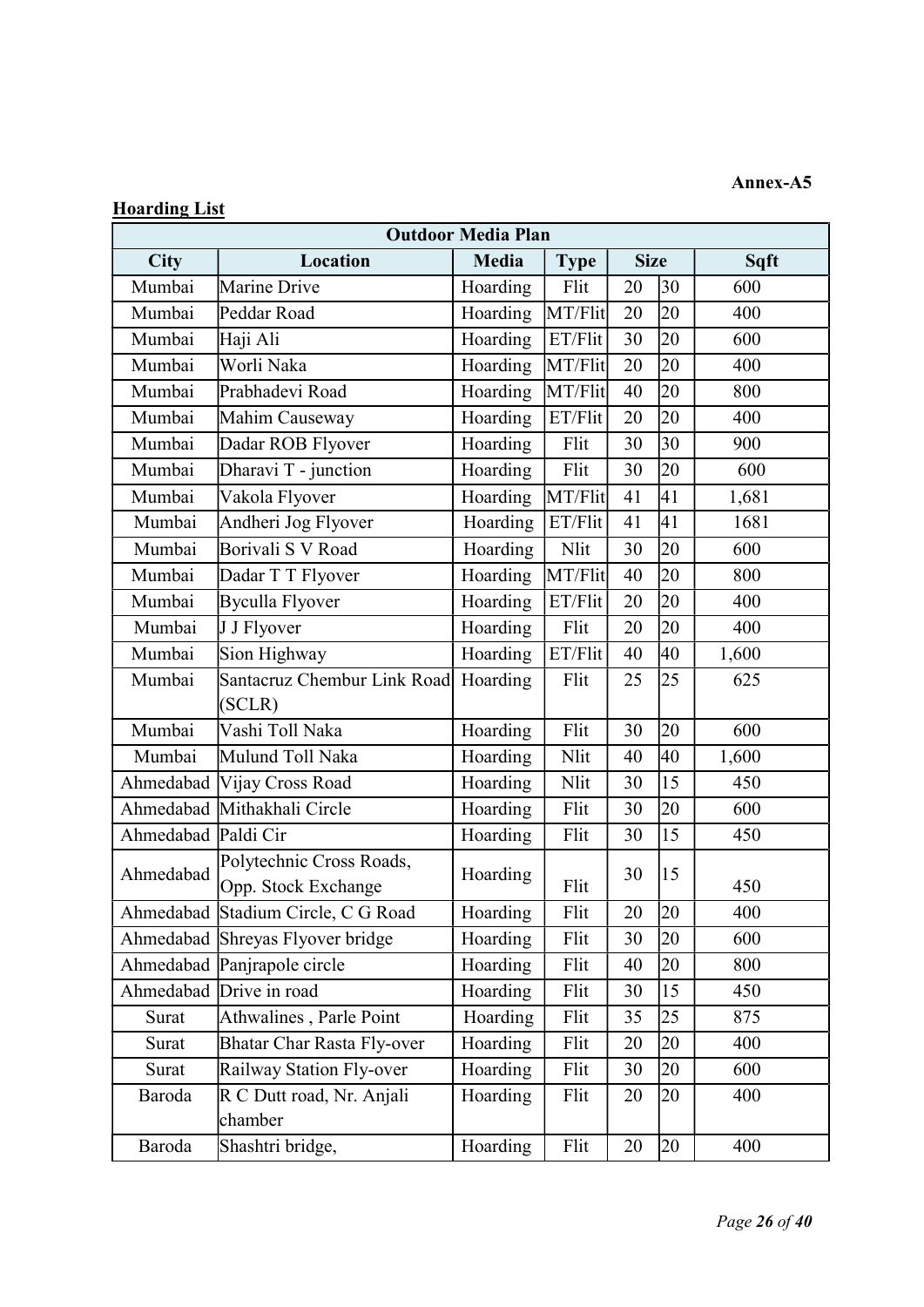| Baroda | Old Padra Road, Nr. Sakar  | Hoarding    | Flit        | 30      | <b>20</b> | 600 |
|--------|----------------------------|-------------|-------------|---------|-----------|-----|
|        | Complex                    |             |             |         |           |     |
| Rajkot | Commecial area - Centre    | Hoarding    | Nlit        | 20      | 20        | 400 |
| Rajkot | TrikonBaugeSq              | Hoarding    | Nlit        | 30      | 15        | 450 |
| Rajkot | Jubliee chowk              | Hoarding    | Nlit        | 30      | 15        | 450 |
| Delhi  | ITO Twrds Darya ganj       | Hoarding    | Flit        | 20      | 10        | 200 |
| Delhi  | Mathura road near nehru    | Hoarding    | Flit        | 20      | 10        | 200 |
|        | place                      |             |             |         |           |     |
| Delhi  | Pragati Maidan opp supreme | Hoarding    | Flit        | 20      | 10        | 200 |
|        | court                      |             |             |         |           |     |
| Delhi  | Defence colony             | Hoarding    | Flit        | 20      | 10        | 200 |
| Delhi  | Mayapuritwrdsdhaulankauan  | Hoarding    | Flit        | 20      | 10        | 200 |
| Delhi  | Lodi road towards Habit    | Bus shelter | <b>Blit</b> | Various |           | 250 |
|        | centre                     |             |             |         |           |     |
| Delhi  | Pragati madain             | Bus shelter | <b>Blit</b> | Various |           | 250 |

 Note: No. of hoarding in each of the location will be One and will be for 10 days. (5 Days for corporate and 5 Days for issue ads)

If any hoarding is not available during the campaign period, alternative hoarding with the same size, location should be suggested by the Agency.

The photograph of the hoardings with Lat long and GPS coordinates to be submitted after execution along with the bills.

Hoardings in the State Capital and other Cities of the State in which the CPSE is located. (to be selected by the CPSE) (Company specific)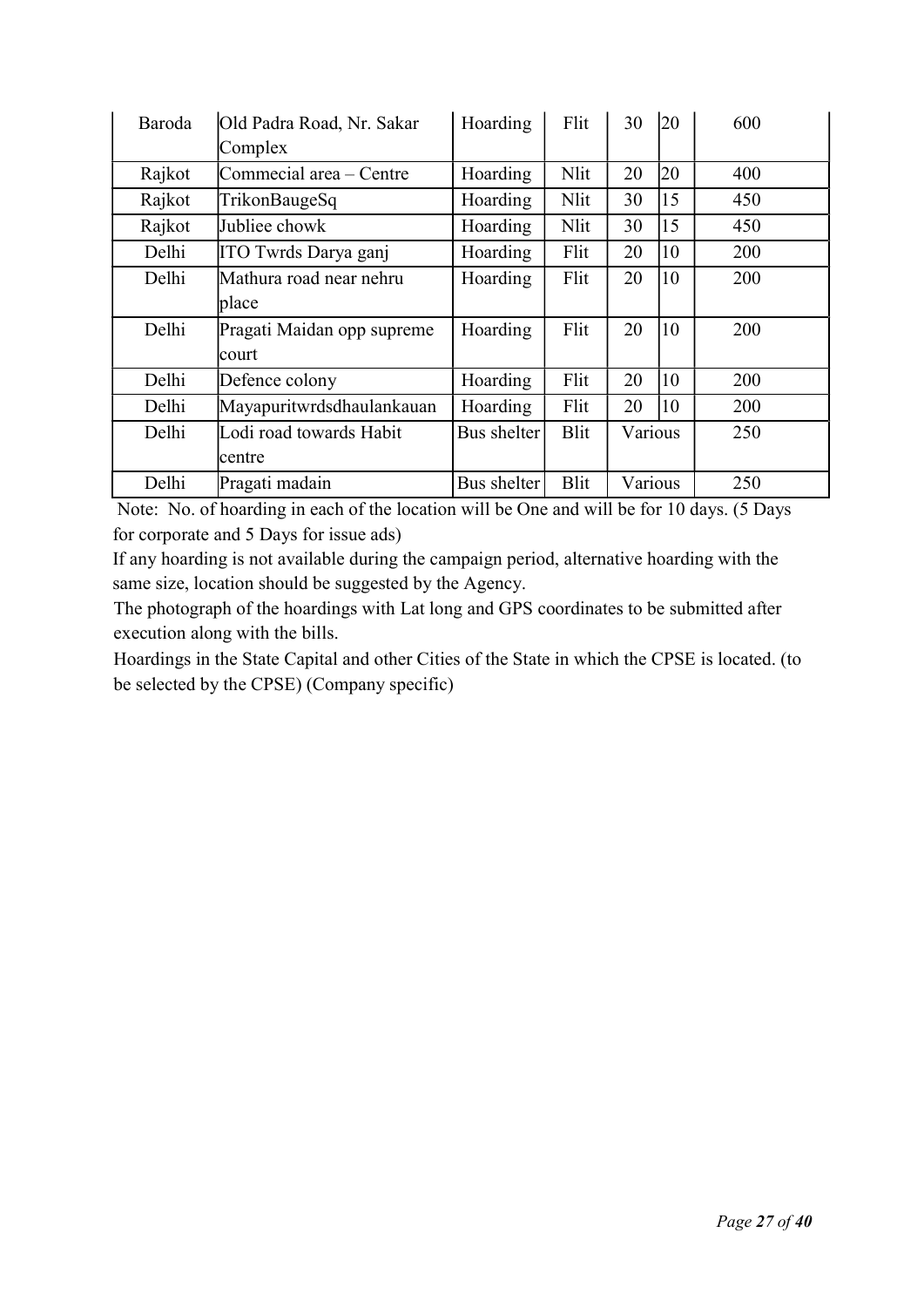### Annex-A6

## **Magazines**

|    | SI No   Name of the magazine | Language       | <b>Size</b>             |
|----|------------------------------|----------------|-------------------------|
|    |                              |                |                         |
| 1. | <b>India Today</b>           | Hindi          | Full Page One Insertion |
| 2. | <b>Business Today</b>        | <b>English</b> | Full Page One Insertion |
| 3. | <b>Business World</b>        | <b>English</b> | Full Page One Insertion |
| 4. | <b>Dalal Street</b>          | <b>English</b> | Full Page One Insertion |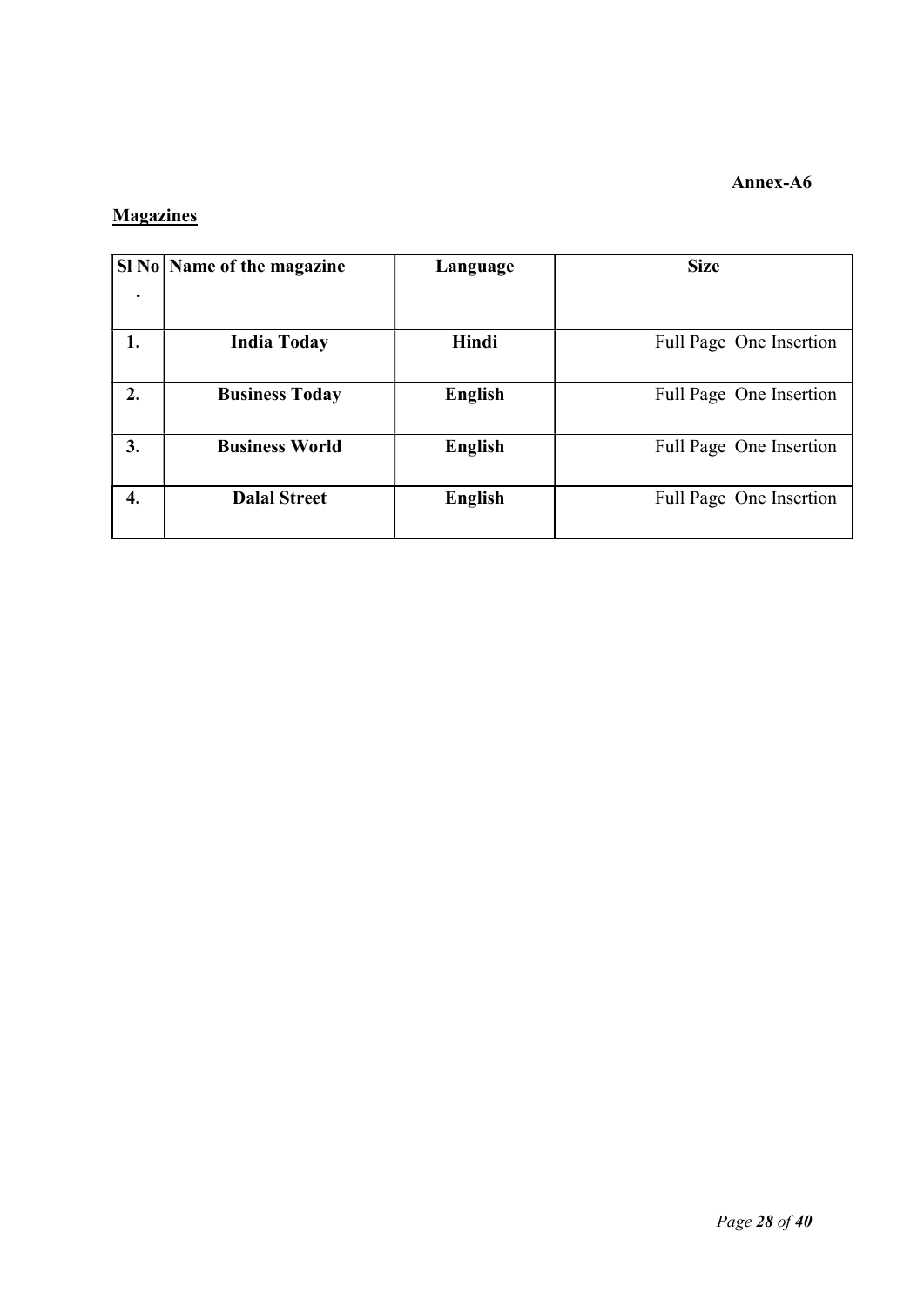| <b>Publications</b>                                                    | Edition | Card Rate per Nego rate per sq. Total<br>gross cm.<br>cm.<br>sq.<br>(Rs.) | Gross (Rs.) | Negotiated<br>Rate |
|------------------------------------------------------------------------|---------|---------------------------------------------------------------------------|-------------|--------------------|
|                                                                        |         |                                                                           |             |                    |
|                                                                        |         |                                                                           |             |                    |
|                                                                        |         |                                                                           |             |                    |
|                                                                        |         |                                                                           |             |                    |
|                                                                        |         |                                                                           |             |                    |
|                                                                        |         |                                                                           |             |                    |
|                                                                        |         |                                                                           |             |                    |
|                                                                        |         |                                                                           |             |                    |
|                                                                        |         |                                                                           |             |                    |
|                                                                        |         |                                                                           |             |                    |
| Total (excluding taxes) (For all newspapers in Annexure-A1 for 3 issue |         |                                                                           |             |                    |
| Ads)                                                                   |         |                                                                           |             |                    |
| <b>Taxes</b>                                                           |         |                                                                           |             |                    |
| <b>Grand Total</b>                                                     |         |                                                                           |             |                    |

## Format for Financial Quote forAnnexure-A1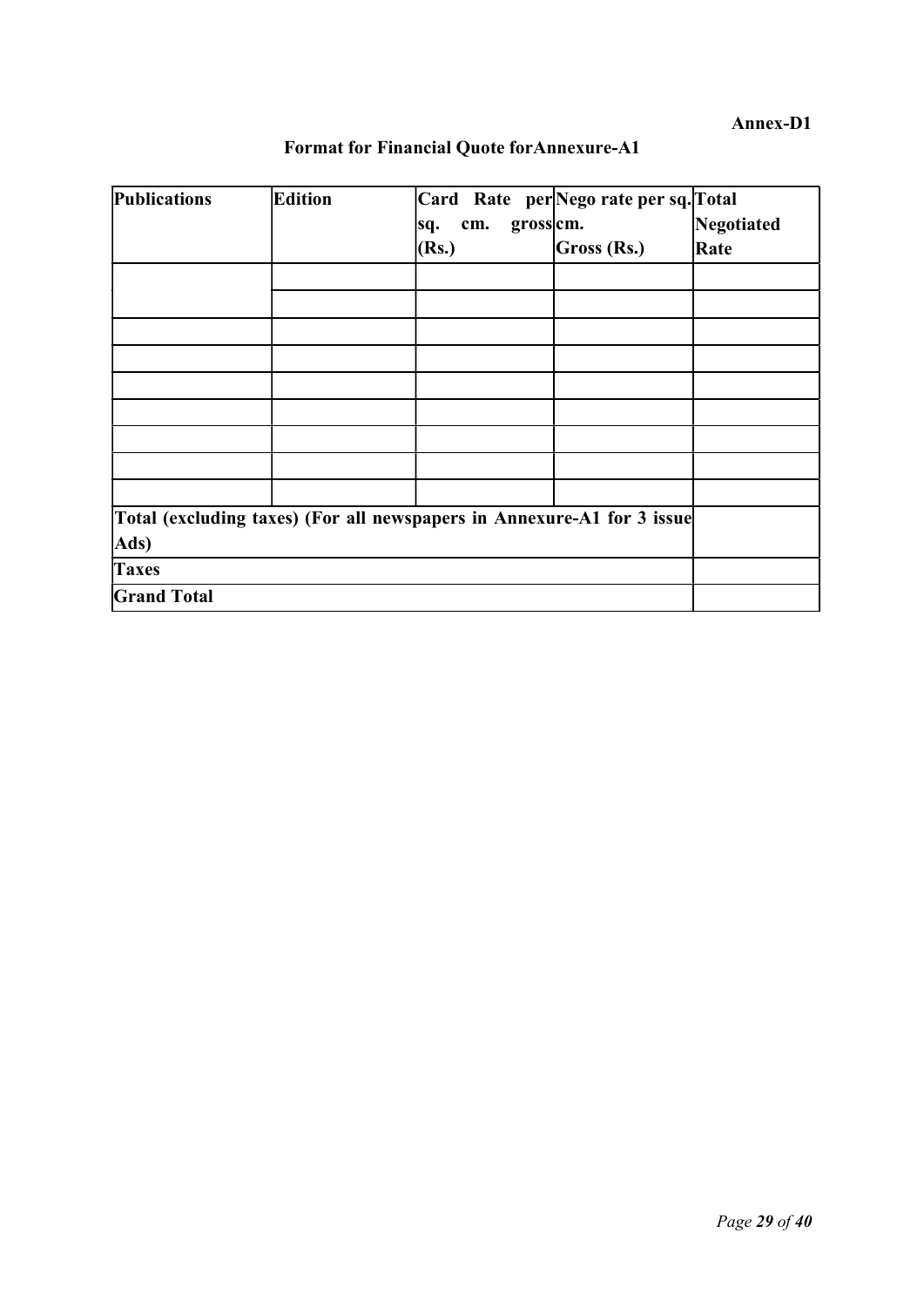# Format for Financial Quote forAnnexure-A2

| Publications                                                          | Edition | Card Rate per Nego rate per sq. Total |             |            |
|-----------------------------------------------------------------------|---------|---------------------------------------|-------------|------------|
|                                                                       |         | gross cm.<br>cm.<br>sq.               |             | Negotiated |
|                                                                       |         | (Rs.)                                 | Gross (Rs.) | Rate       |
|                                                                       |         |                                       |             |            |
|                                                                       |         |                                       |             |            |
|                                                                       |         |                                       |             |            |
|                                                                       |         |                                       |             |            |
|                                                                       |         |                                       |             |            |
|                                                                       |         |                                       |             |            |
|                                                                       |         |                                       |             |            |
|                                                                       |         |                                       |             |            |
|                                                                       |         |                                       |             |            |
| Total (excluding taxes)(For all newspapers in Annexure-A2 for 3 issue |         |                                       |             |            |
| Ads)                                                                  |         |                                       |             |            |
| <b>Taxes</b>                                                          |         |                                       |             |            |
| <b>Grand Total</b>                                                    |         |                                       |             |            |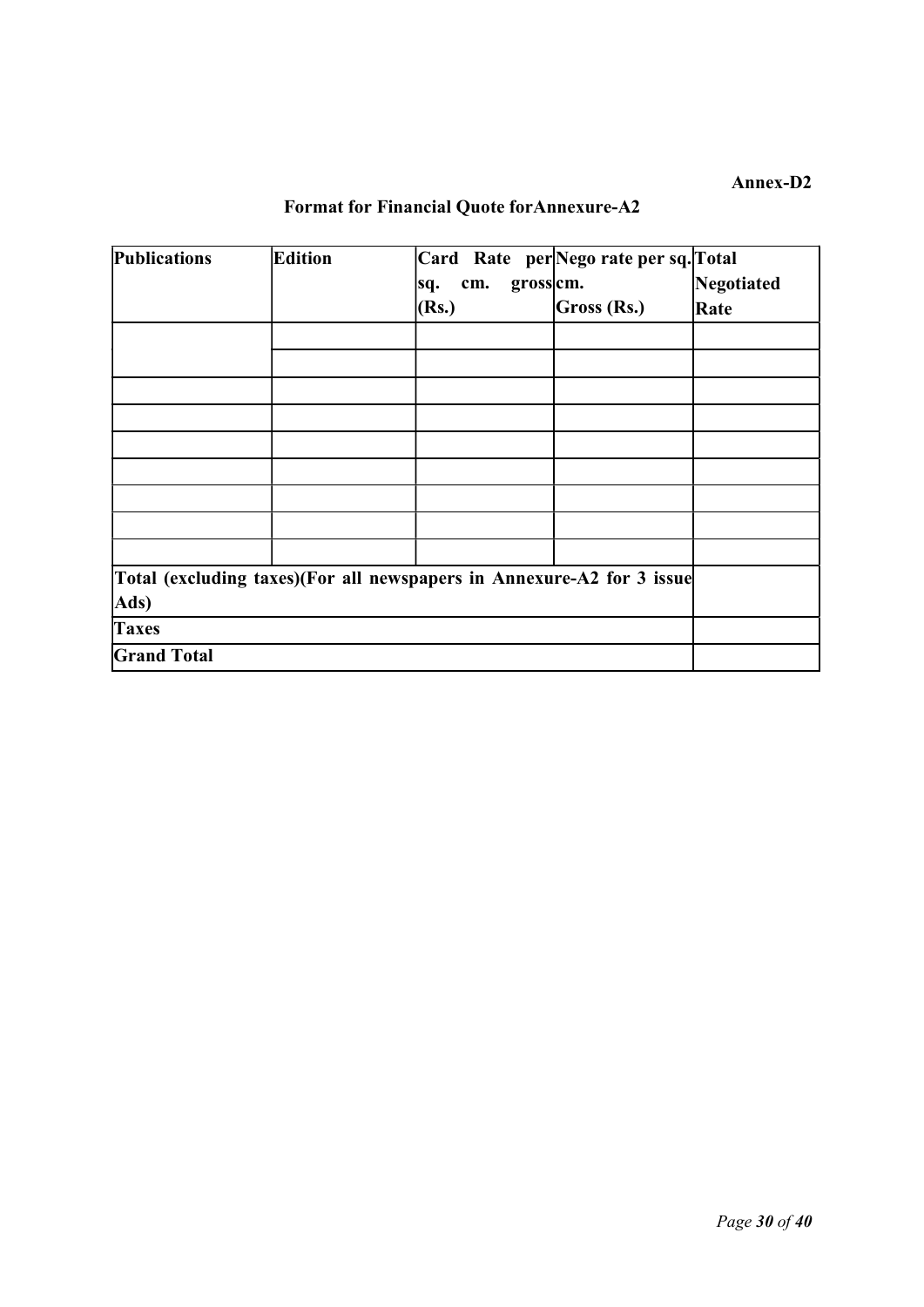| <b>Publications</b>                                                   | <b>Edition</b> |                        | Card Rate per Nego rate per sq. Total |            |
|-----------------------------------------------------------------------|----------------|------------------------|---------------------------------------|------------|
|                                                                       |                | grosscm.<br>cm.<br>sq. |                                       | Negotiated |
|                                                                       |                | (Rs.)                  | Gross (Rs.)                           | Rate       |
|                                                                       |                |                        |                                       |            |
|                                                                       |                |                        |                                       |            |
|                                                                       |                |                        |                                       |            |
|                                                                       |                |                        |                                       |            |
|                                                                       |                |                        |                                       |            |
|                                                                       |                |                        |                                       |            |
|                                                                       |                |                        |                                       |            |
|                                                                       |                |                        |                                       |            |
|                                                                       |                |                        |                                       |            |
| Total (excluding taxes)(For all newspapers in Annexure-A3 for 3 issue |                |                        |                                       |            |
| Ads)                                                                  |                |                        |                                       |            |
| <b>Taxes</b>                                                          |                |                        |                                       |            |
| <b>Grand Total</b>                                                    |                |                        |                                       |            |

## Format for Financial Quote for Annexure- A3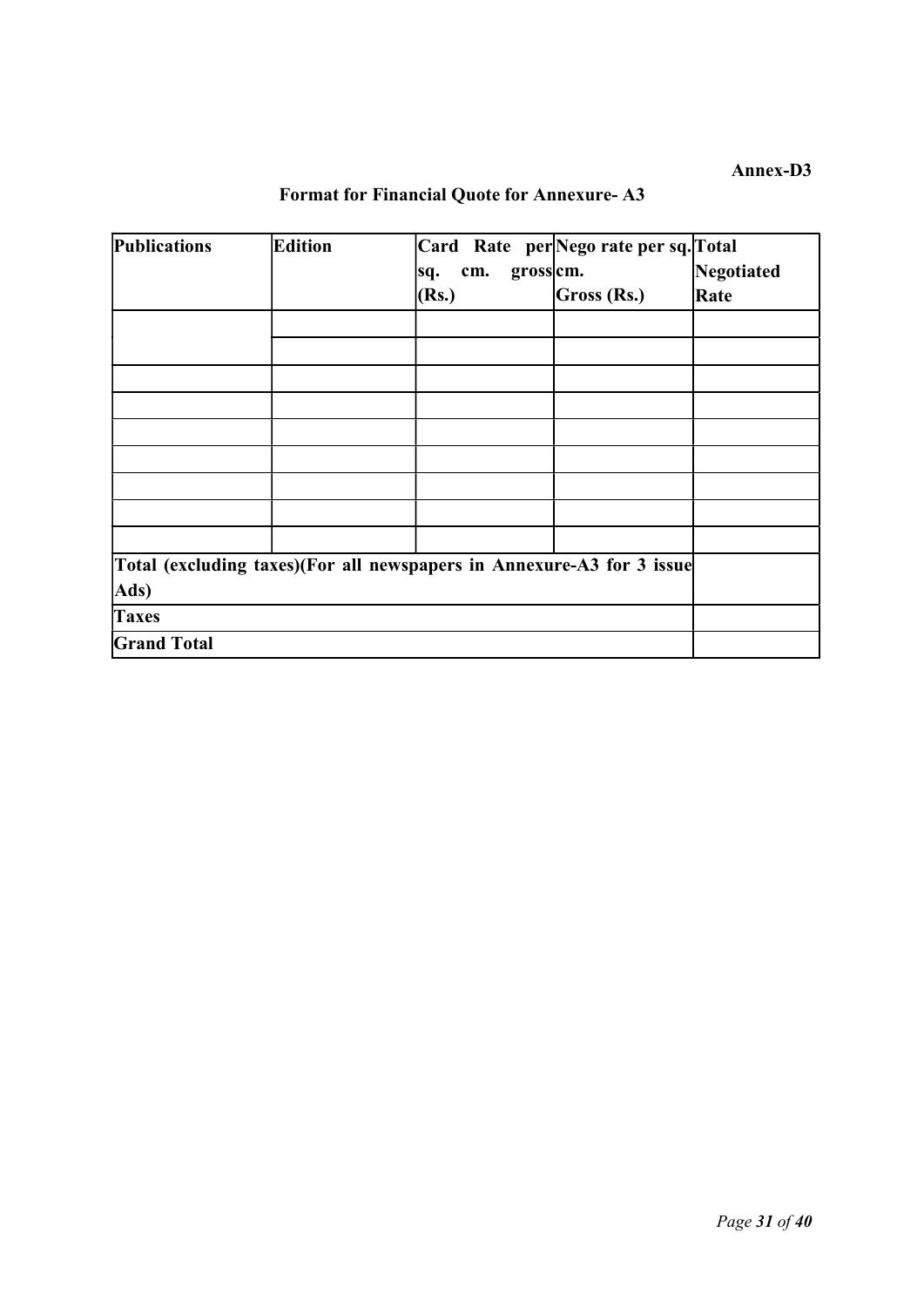## Format for Financial Quote for Annexure- A4 TELEVISIONPLAN–ISSUE

| Sl. Channel                | <b>TimeBa</b> | No.ofDa                            | No.ofspot      | Edit(se | <b>Total</b> |     | Card Negotia Tota                                                         |  |
|----------------------------|---------------|------------------------------------|----------------|---------|--------------|-----|---------------------------------------------------------------------------|--|
| No.                        | nd            | $\mathbf{y}\mathbf{s}^{\circledR}$ | sper day       | c)      |              |     | Seco rate pted rate l net                                                 |  |
|                            |               |                                    |                |         |              |     | nd- a $\left  \text{er} \right  10$ for 10 s $\left  \text{cost} \right $ |  |
|                            |               |                                    |                |         | ge           | sec | ec                                                                        |  |
| $1.CNBC Awa$ 9AM to 4      |               | 5 Days                             | $\mathbf{1}$   | 30      | 1800         |     |                                                                           |  |
| $az *$                     | PM            |                                    | $\overline{2}$ |         |              |     |                                                                           |  |
| 2. Zee Busines $9AM$ to 4  |               | 5 Days                             | 1              | 30      | 1800         |     |                                                                           |  |
| $s^*$                      | PM            |                                    | $\overline{2}$ |         |              |     |                                                                           |  |
| 3. CNBC TV 1 9 AM to 4     |               | 5 Days                             | $\mathbf{1}$   | 30      | 1800         |     |                                                                           |  |
| $8*$                       | PM            |                                    | $\overline{2}$ |         |              |     |                                                                           |  |
| $4.ET NOW*$                | 9AM to 4      | 5 Days                             | $\mathbf{1}$   | 30      | 1800         |     |                                                                           |  |
|                            | PM            |                                    | $\overline{2}$ |         |              |     |                                                                           |  |
| 5.CNB                      | 9AM to 4      | 5 Days                             | $\mathbf{1}$   | 30      | 800          |     |                                                                           |  |
| $\mathsf{C}$               | Ba PM         |                                    | $\overline{2}$ |         |              |     |                                                                           |  |
| zar*                       |               |                                    |                |         |              |     |                                                                           |  |
| (Gujarati Cha              |               |                                    |                |         |              |     |                                                                           |  |
| $ $ nnel $)$               |               |                                    |                |         |              |     |                                                                           |  |
| 6.Aaj Tak#                 | 7PM to 11     | 5 Days                             | 6              | 30      | 900          |     |                                                                           |  |
|                            | PM            |                                    |                |         |              |     |                                                                           |  |
| 7.Zee News#                | 7PM to $11$   | 5 Days                             | 6              | 30      | 900          |     |                                                                           |  |
|                            | PM            |                                    |                |         |              |     |                                                                           |  |
| 8. Times now# 7PM to 11    |               | 5 Days                             | 6              | 30      | 900          |     |                                                                           |  |
|                            | PM            |                                    |                |         |              |     |                                                                           |  |
| 9. News 9#                 | $7PM$ to $11$ | 5 Days                             | 6              | 30      | 900          |     |                                                                           |  |
|                            | PM            |                                    |                |         |              |     |                                                                           |  |
| $[10.D.D. News]$ 7PM to 11 |               | 5 Days                             | 6              | 30      | 900          |     |                                                                           |  |
| #                          | PM            |                                    |                |         |              |     |                                                                           |  |
| Total (excluding taxes)    |               |                                    |                |         |              |     |                                                                           |  |
| <b>Taxes</b>               |               |                                    |                |         |              |     |                                                                           |  |
| <b>GST Component</b>       |               |                                    |                |         |              |     |                                                                           |  |
| <b>Grand Total</b>         |               |                                    |                |         |              |     |                                                                           |  |

- 1. \*: On closing day only till 1PM.
- 2. #: Ensure that there is no telecast on issue closing day.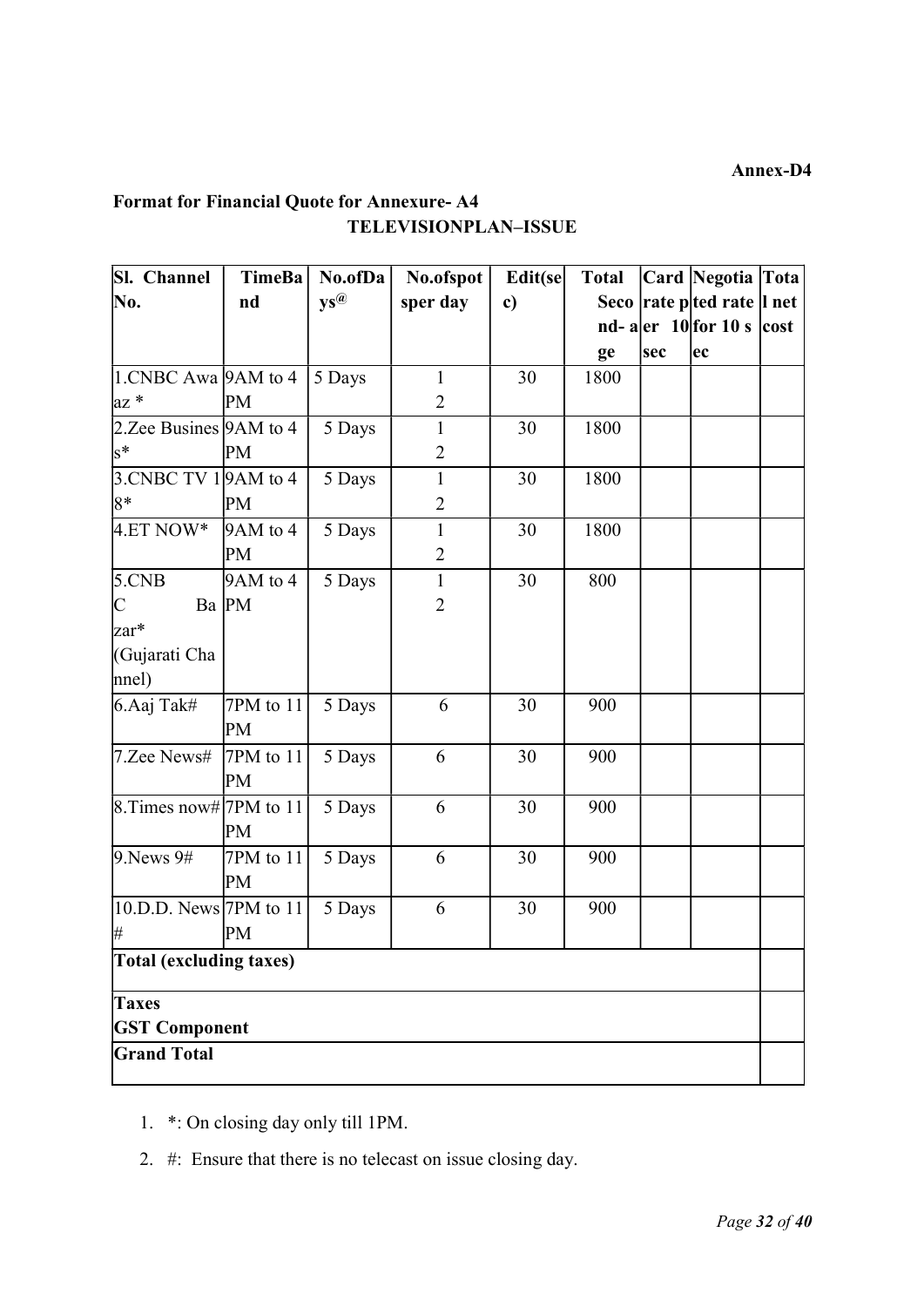- 3. Bills should be supported by Adex report and original Telecast Certificate issued by the respective channel. No payment if telecast outside the time band. 90% execution mandatory in each channel, else no payment for that channel.
- 4. @:The actual campaign period could vary, which would be adjusted Pro-Rata.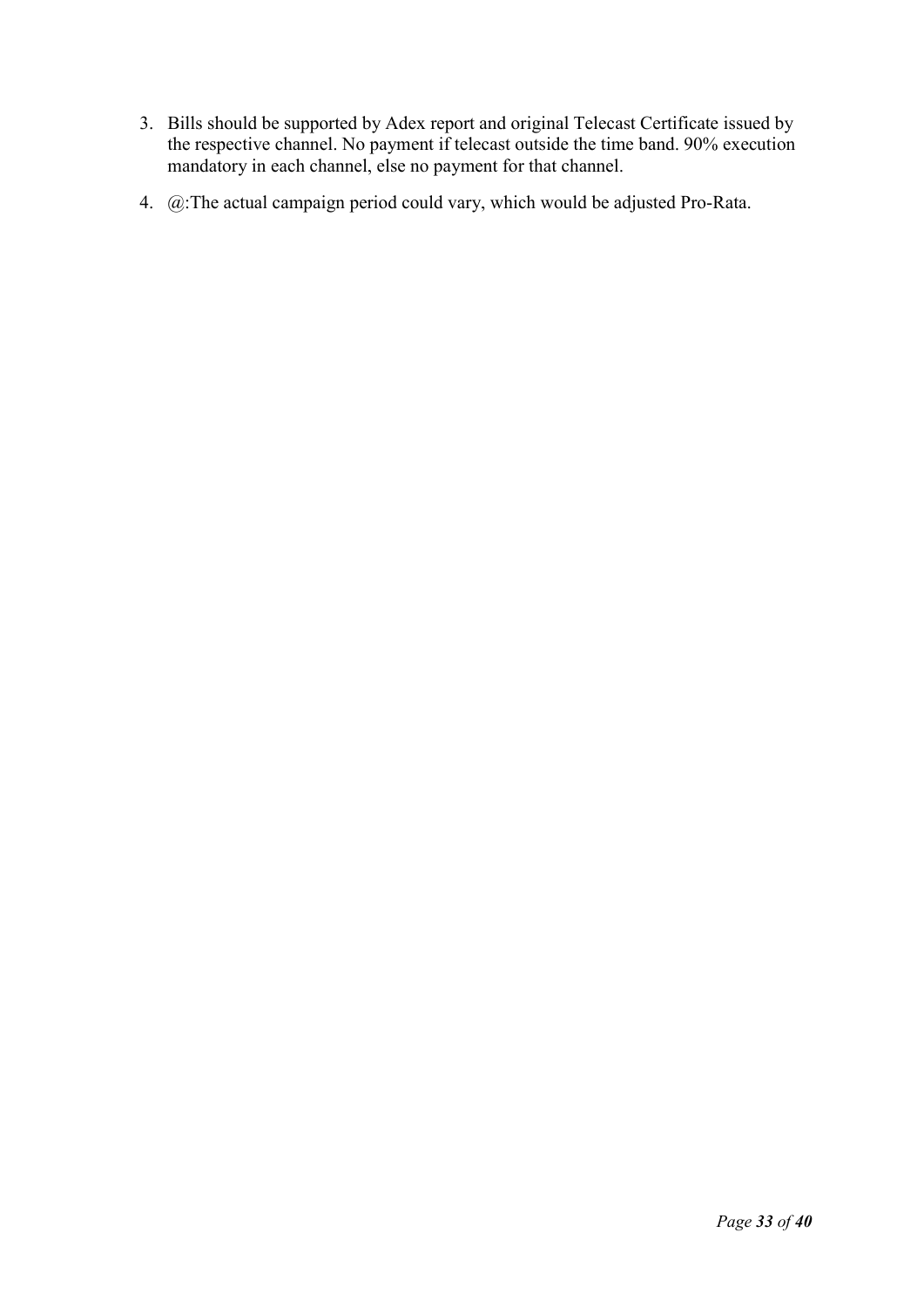Annex C1

## Financial quotes for Corporate Ad in Newspaper for Annexure A1

| of Card Rate<br><b>Advt</b><br>$erd$ Rate<br><b>Insertion</b><br>per sq. cm.<br>Rate<br>gros<br>sq. cm.<br>s(Rs.)<br>Gross(Rs<br>. )<br>825 sq. cm. 2<br>Colour<br>825 sq. cm. 2<br>Colour<br>825 sq. cm. 2<br>Colour<br>825 sq. cm. 2<br>Colour<br>825 sq. cm. 2<br>Colour<br>825 sq. cm. 2<br>Colour<br>Total (excluding of taxes) (For all newspapers in Annexure-A1 for Two<br>insertions)<br><b>Taxes</b><br><b>GST Component</b><br><b>Grand Total</b> | Publicatio n | Editio n | Size of | Corporate Ad in Newspaper<br>No. |       |                        |
|--------------------------------------------------------------------------------------------------------------------------------------------------------------------------------------------------------------------------------------------------------------------------------------------------------------------------------------------------------------------------------------------------------------------------------------------------------------|--------------|----------|---------|----------------------------------|-------|------------------------|
|                                                                                                                                                                                                                                                                                                                                                                                                                                                              |              |          |         |                                  | Nego. | <b>Total Negotiate</b> |
|                                                                                                                                                                                                                                                                                                                                                                                                                                                              |              |          |         |                                  |       |                        |
|                                                                                                                                                                                                                                                                                                                                                                                                                                                              |              |          |         |                                  |       |                        |
|                                                                                                                                                                                                                                                                                                                                                                                                                                                              |              |          |         |                                  |       |                        |
|                                                                                                                                                                                                                                                                                                                                                                                                                                                              |              |          |         |                                  |       |                        |
|                                                                                                                                                                                                                                                                                                                                                                                                                                                              |              |          |         |                                  |       |                        |
|                                                                                                                                                                                                                                                                                                                                                                                                                                                              |              |          |         |                                  |       |                        |
|                                                                                                                                                                                                                                                                                                                                                                                                                                                              |              |          |         |                                  |       |                        |
|                                                                                                                                                                                                                                                                                                                                                                                                                                                              |              |          |         |                                  |       |                        |
|                                                                                                                                                                                                                                                                                                                                                                                                                                                              |              |          |         |                                  |       |                        |
|                                                                                                                                                                                                                                                                                                                                                                                                                                                              |              |          |         |                                  |       |                        |
|                                                                                                                                                                                                                                                                                                                                                                                                                                                              |              |          |         |                                  |       |                        |
|                                                                                                                                                                                                                                                                                                                                                                                                                                                              |              |          |         |                                  |       |                        |
|                                                                                                                                                                                                                                                                                                                                                                                                                                                              |              |          |         |                                  |       |                        |
|                                                                                                                                                                                                                                                                                                                                                                                                                                                              |              |          |         |                                  |       |                        |
|                                                                                                                                                                                                                                                                                                                                                                                                                                                              |              |          |         |                                  |       |                        |
|                                                                                                                                                                                                                                                                                                                                                                                                                                                              |              |          |         |                                  |       |                        |
|                                                                                                                                                                                                                                                                                                                                                                                                                                                              |              |          |         |                                  |       |                        |
|                                                                                                                                                                                                                                                                                                                                                                                                                                                              |              |          |         |                                  |       |                        |
|                                                                                                                                                                                                                                                                                                                                                                                                                                                              |              |          |         |                                  |       |                        |
|                                                                                                                                                                                                                                                                                                                                                                                                                                                              |              |          |         |                                  |       |                        |
|                                                                                                                                                                                                                                                                                                                                                                                                                                                              |              |          |         |                                  |       |                        |
|                                                                                                                                                                                                                                                                                                                                                                                                                                                              |              |          |         |                                  |       |                        |
|                                                                                                                                                                                                                                                                                                                                                                                                                                                              |              |          |         |                                  |       |                        |
|                                                                                                                                                                                                                                                                                                                                                                                                                                                              |              |          |         |                                  |       |                        |
|                                                                                                                                                                                                                                                                                                                                                                                                                                                              |              |          |         |                                  |       |                        |
|                                                                                                                                                                                                                                                                                                                                                                                                                                                              |              |          |         |                                  |       |                        |
|                                                                                                                                                                                                                                                                                                                                                                                                                                                              |              |          |         |                                  |       |                        |
|                                                                                                                                                                                                                                                                                                                                                                                                                                                              |              |          |         |                                  |       |                        |
|                                                                                                                                                                                                                                                                                                                                                                                                                                                              |              |          |         |                                  |       |                        |
|                                                                                                                                                                                                                                                                                                                                                                                                                                                              |              |          |         |                                  |       |                        |
|                                                                                                                                                                                                                                                                                                                                                                                                                                                              |              |          |         |                                  |       |                        |
|                                                                                                                                                                                                                                                                                                                                                                                                                                                              |              |          |         |                                  |       |                        |
|                                                                                                                                                                                                                                                                                                                                                                                                                                                              |              |          |         |                                  |       |                        |
|                                                                                                                                                                                                                                                                                                                                                                                                                                                              |              |          |         |                                  |       |                        |

## $C$ orporate  $Ad$  in  $N$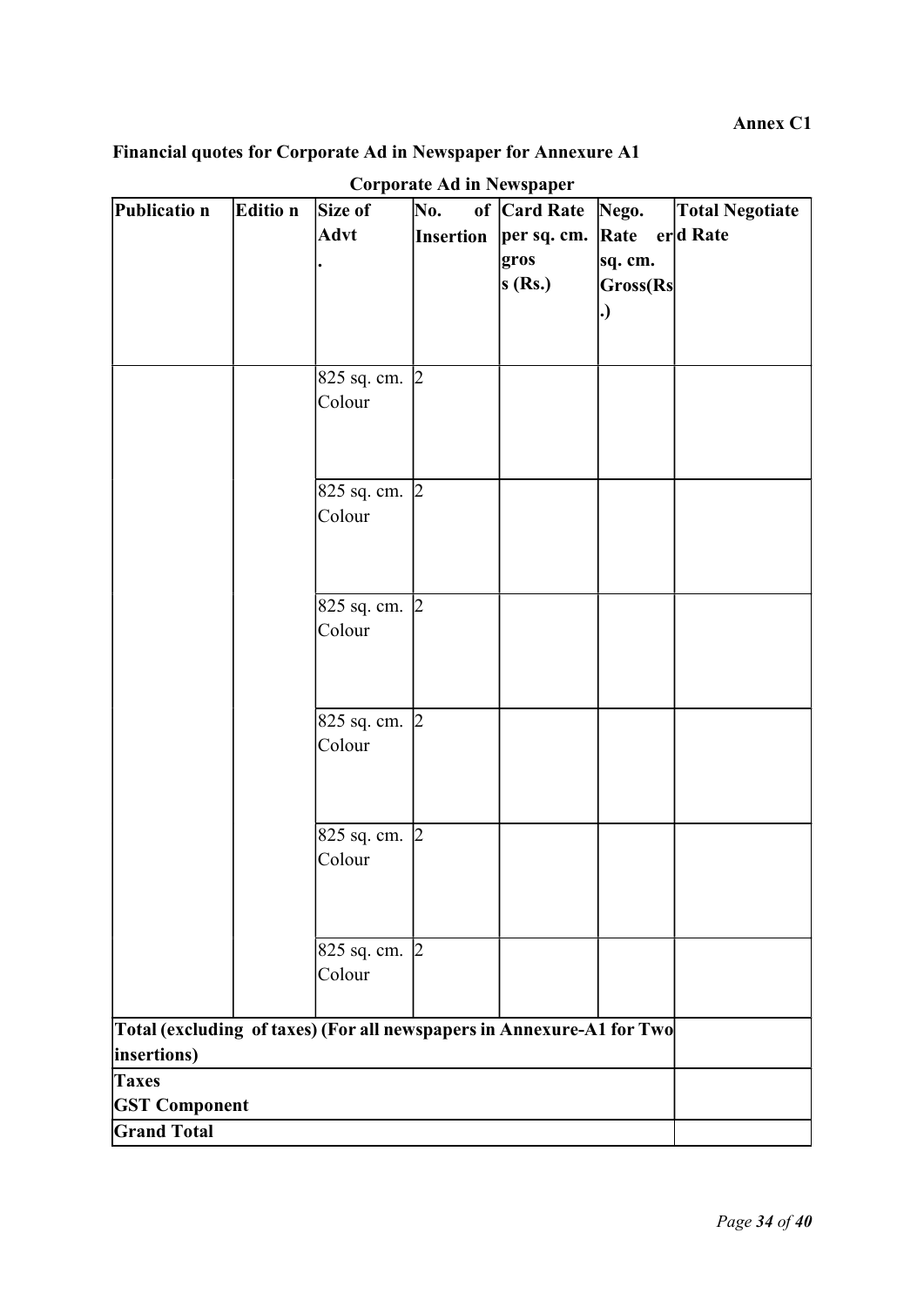Annex C2

## Financial quotes for Corporate Ad in Newspaper for Annexure A3

| Publicati on                                                          | Edition | Size of   | Curpurate Au in Penspaper<br>No. | of | <b>Card</b> | Nego.           | Total      |
|-----------------------------------------------------------------------|---------|-----------|----------------------------------|----|-------------|-----------------|------------|
|                                                                       |         | Advt.     | Insertion*                       |    | Rate per    | Rate er sq. cm. | Negotiated |
|                                                                       |         |           |                                  |    | sq. cm.     | Gross(Rs.)      | Rate       |
|                                                                       |         |           |                                  |    | gross       |                 |            |
|                                                                       |         |           |                                  |    | (Rs.)       |                 |            |
|                                                                       |         |           |                                  |    |             |                 |            |
|                                                                       |         |           |                                  |    |             |                 |            |
|                                                                       |         |           |                                  |    |             |                 |            |
|                                                                       |         | $825$ sq. | $\overline{2}$                   |    |             |                 |            |
|                                                                       |         | cm.       |                                  |    |             |                 |            |
|                                                                       |         | Colour    |                                  |    |             |                 |            |
|                                                                       |         | 825 sq.   | $\overline{2}$                   |    |             |                 |            |
|                                                                       |         | cm.       |                                  |    |             |                 |            |
|                                                                       |         | Colour    |                                  |    |             |                 |            |
|                                                                       |         |           |                                  |    |             |                 |            |
|                                                                       |         | 825 sq.   | $\overline{2}$                   |    |             |                 |            |
|                                                                       |         | cm.       |                                  |    |             |                 |            |
|                                                                       |         | Colour    |                                  |    |             |                 |            |
|                                                                       |         | 825 sq.   | $\overline{2}$                   |    |             |                 |            |
|                                                                       |         | cm.       |                                  |    |             |                 |            |
|                                                                       |         | Colour    |                                  |    |             |                 |            |
|                                                                       |         | 825 sq.   | $\overline{2}$                   |    |             |                 |            |
|                                                                       |         | cm.       |                                  |    |             |                 |            |
|                                                                       |         | Colour    |                                  |    |             |                 |            |
|                                                                       |         |           |                                  |    |             |                 |            |
|                                                                       |         | 825 sq.   | $\overline{2}$                   |    |             |                 |            |
|                                                                       |         | cm.       |                                  |    |             |                 |            |
|                                                                       |         | Colour    |                                  |    |             |                 |            |
| Total (excluding of taxes) (For all newspapers in Annexure-A3 for Two |         |           |                                  |    |             |                 |            |
| insertions)                                                           |         |           |                                  |    |             |                 |            |
| <b>Taxes</b>                                                          |         |           |                                  |    |             |                 |            |
| <b>GST Component</b>                                                  |         |           |                                  |    |             |                 |            |
| <b>Grand Total</b>                                                    |         |           |                                  |    |             |                 |            |

Corporate Ad in Newspaper

\*Note:- Two Insertions in ET and one Insertion in all others.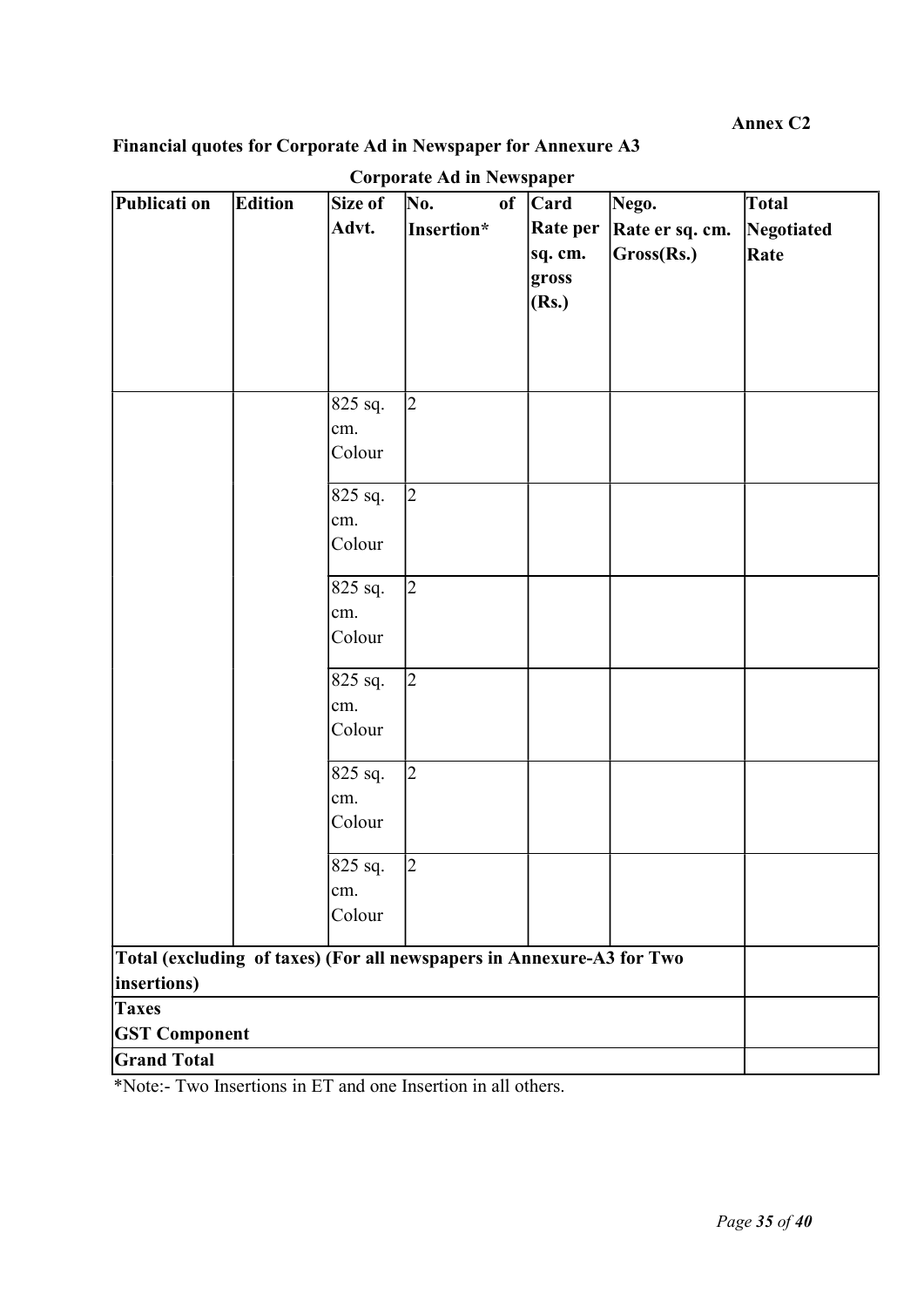#### Annex-C3

#### Financial quotes for Corporate Ad for Annexure A4

| <b>Sl.</b> ChannelN                        | <b>TimeB</b>              | No.of             | No.of          | Edit(se      | <b>Total</b>     | Card raNegotia Total ne        |  |
|--------------------------------------------|---------------------------|-------------------|----------------|--------------|------------------|--------------------------------|--|
| o.                                         | and                       | Days <sup>@</sup> | spots          | $\mathbf{c}$ |                  | Secon te per 1 ted rate cost t |  |
|                                            |                           |                   | per da         |              | $d$ - ag   0 sec | for $10 s$                     |  |
|                                            |                           |                   | $\mathbf{y}$   |              | e                | ec                             |  |
| 1.CNBC Awaa $9AM$ to $4\overline{)5}$ Days |                           |                   | $\mathbf{1}$   | 30           | 1800             |                                |  |
| $z^*$                                      | PM                        |                   | $\overline{2}$ |              |                  |                                |  |
| 2.Zee Business $ 9AM \text{ to } 4 $       |                           | 5 Days            | $\mathbf{1}$   | 30           | 1800             |                                |  |
| l∗                                         | PM                        |                   | $\overline{c}$ |              |                  |                                |  |
| 3.CNBC TV 18 9 AM to 4                     |                           | 5 Days            | $\mathbf{1}$   | 30           | 1800             |                                |  |
| $\ast$                                     | <b>PM</b>                 |                   | $\overline{2}$ |              |                  |                                |  |
| 4.ET NOW*                                  | 9AM to 4                  | 5 Days            | $\mathbf{1}$   | 30           | 1800             |                                |  |
|                                            | PM                        |                   | $\overline{2}$ |              |                  |                                |  |
| 5.CNBC                                     | Baz $ 9AM \text{ to } 4 $ | 5 Days            | $\overline{1}$ | 30           | 1800             |                                |  |
| ar*                                        | PM                        |                   | $\overline{2}$ |              |                  |                                |  |
| (Gujarati Chan                             |                           |                   |                |              |                  |                                |  |
| nel)                                       |                           |                   |                |              |                  |                                |  |
| 6.Aaj Tak#                                 | 7PM to 11 $5$ Days        |                   | 6              | 30           | 900              |                                |  |
|                                            | PM                        |                   |                |              |                  |                                |  |
| 7.Zee News#                                | 7PM to 11 $5$ Days        |                   | 6              | 30           | 900              |                                |  |
|                                            | <b>PM</b>                 |                   |                |              |                  |                                |  |
| $8.$ Times now#                            | 7PM to 11 $5$ Days        |                   | 6              | 30           | 900              |                                |  |
|                                            | PM                        |                   |                |              |                  |                                |  |
| $9.$ News $9#$                             | 7PM to 11 $5$ Days        |                   | 6              | 30           | 900              |                                |  |
|                                            | PM                        |                   |                |              |                  |                                |  |
| 10.D.D. News# 7PM to 11 $\vert$ 5 Days     |                           |                   | 6              | 30           | 900              |                                |  |
|                                            | PM                        |                   |                |              |                  |                                |  |
| <b>Total (excluding taxes)</b>             |                           |                   |                |              |                  |                                |  |
| <b>Taxes</b>                               |                           |                   |                |              |                  |                                |  |
| <b>GST Component</b>                       |                           |                   |                |              |                  |                                |  |
| <b>Grand Total</b>                         |                           |                   |                |              |                  |                                |  |

#### TELEVISIONPLAN–ISSUE

1. \*: On closing day only till 1PM.

- 2. #: Ensure that there is no telecast on issue closing day.
- 3. Bills should be supported by Adex report and original Telecast Certificate issued by the respective channel. No payment if telecast outside the time band. 90% execution mandatory in each channel, else no payment for that channel.
- 4. @:The actual campaign period could vary, which would be adjusted Pro-Rata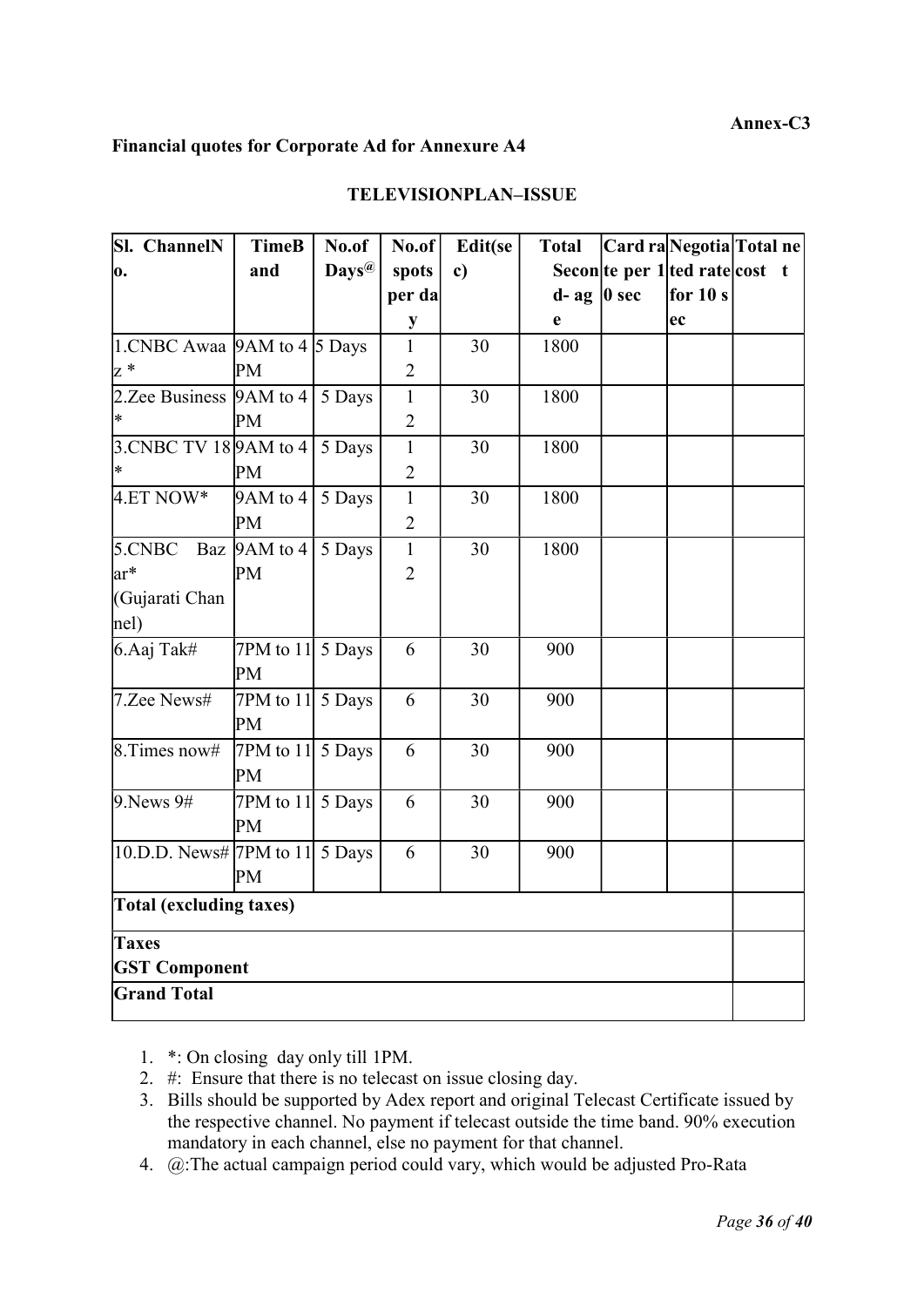## Annex C4

# Format for Financial Quote for Annexure-A5

Hoarding List

| <b>Outdoor Media Plan</b> |                                         |          |             |             |    |       |                   |
|---------------------------|-----------------------------------------|----------|-------------|-------------|----|-------|-------------------|
| City                      | <b>Location</b>                         | Media    | <b>Type</b> | <b>Size</b> |    | Sqft  | <b>Total Cost</b> |
| Mumbai                    | Marine Drive                            | Hoarding | Flit        | 20          | 30 | 600   |                   |
| Mumbai                    | Peddar Road                             | Hoarding | MT/Flit     | 20          | 20 | 400   |                   |
| Mumbai                    | Haji Ali                                | Hoarding | ET/Flit     | 30          | 20 | 600   |                   |
| Mumbai                    | Worli Naka                              | Hoarding | MT/Flit     | 20          | 20 | 400   |                   |
| Mumbai                    | Prabhadevi Road                         | Hoarding | MT/Flit     | 40          | 20 | 800   |                   |
| Mumbai                    | Mahim Causeway                          | Hoarding | ET/Flit     | 20          | 20 | 400   |                   |
| Mumbai                    | Dadar ROB Flyover                       | Hoarding | Flit        | 30          | 30 | 900   |                   |
| Mumbai                    | Dharavi T - junction                    | Hoarding | Flit        | 30          | 20 | 600   |                   |
| Mumbai                    | Vakola Flyover                          | Hoarding | MT/Flit     | 41          | 41 | 1,681 |                   |
| Mumbai                    | Andheri Jog Flyover                     | Hoarding | ET/Flit     | 41          | 41 | 1681  |                   |
| Mumbai                    | Borivali S V Road                       | Hoarding | Nlit        | 30          | 20 | 600   |                   |
| Mumbai                    | Dadar T T Flyover                       | Hoarding | MT/Flit     | 40          | 20 | 800   |                   |
| Mumbai                    | <b>Byculla Flyover</b>                  | Hoarding | ET/Flit     | 20          | 20 | 400   |                   |
| Mumbai                    | J J Flyover                             | Hoarding | Flit        | 20          | 20 | 400   |                   |
| Mumbai                    | Sion Highway                            | Hoarding | ET/Flit     | 40          | 40 | 1,600 |                   |
|                           | Santacruz Chembur Link Road             | Hoarding |             | 25          | 25 |       |                   |
| Mumbai                    | (SCLR)                                  |          | Flit        |             |    | 625   |                   |
| Mumbai                    | Vashi Toll Naka                         | Hoarding | Flit        | 30          | 20 | 600   |                   |
| Mumbai                    | Mulund Toll Naka                        | Hoarding | Nlit        | 40          | 40 | 1,600 |                   |
| Ahmedabad                 | Vijay Cross Road                        | Hoarding | Nlit        | 30          | 15 | 450   |                   |
|                           | Ahmedabad Mithakhali Circle             | Hoarding | Flit        | 30          | 20 | 600   |                   |
| Ahmedabad Paldi Cir       |                                         | Hoarding | Flit        | 30          | 15 | 450   |                   |
|                           | Ahmedabad Polytechnic Cross Roads, Opp. | Hoarding |             | 30          | 15 |       |                   |
|                           | Stock Exchange                          |          | Flit        |             |    | 450   |                   |
| Ahmedabad                 | Stadium Circle, C G Road                | Hoarding | Flit        | 20          | 20 | 400   |                   |
|                           | Ahmedabad Shreyas Flyover bridge        | Hoarding | Flit        | 30          | 20 | 600   |                   |
|                           | Ahmedabad Panjrapole circle             | Hoarding | Flit        | 40          | 20 | 800   |                   |
|                           | Ahmedabad Drive in road                 | Hoarding | Flit        | 30          | 15 | 450   |                   |
| Surat                     | Athwalines, Parle Point                 | Hoarding | Flit        | 35          | 25 | 875   |                   |
| Surat                     | <b>Bhatar Char Rasta Fly-over</b>       | Hoarding | Flit        | 20          | 20 | 400   |                   |
| Surat                     | Railway Station Fly-over                | Hoarding | Flit        | 30          | 20 | 600   |                   |
| Baroda                    | R C Dutt road, Nr. Anjali               | Hoarding |             | 20          | 20 |       |                   |
|                           | chamber                                 |          | Flit        |             |    | 400   |                   |
| Baroda                    | Shashtri bridge,                        | Hoarding | Flit        | 20          | 20 | 400   |                   |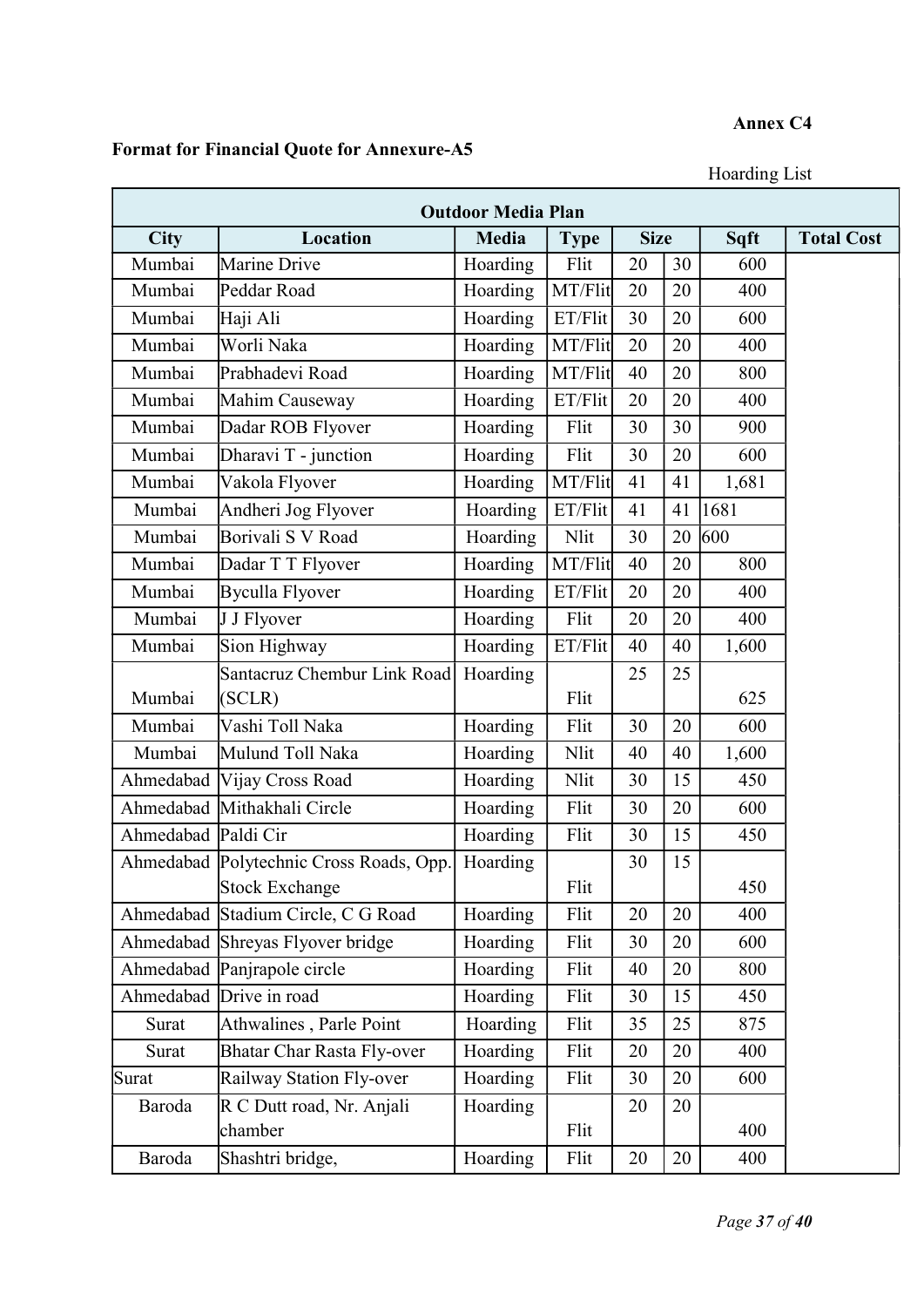| Baroda                         | Old Padra Road, Nr. Sakar      | Hoarding    |      | 30      | 20 |     |  |
|--------------------------------|--------------------------------|-------------|------|---------|----|-----|--|
|                                | Complex                        |             | Flit |         |    | 600 |  |
| Rajkot                         | Commecial area – Centre        | Hoarding    | Nlit | 20      | 20 | 400 |  |
| Rajkot                         | TrikonBaugeSq                  | Hoarding    | Nlit | 30      | 15 | 450 |  |
| Rajkot                         | Jubliee chowk                  | Hoarding    | Nlit | 30      | 15 | 450 |  |
| Delhi                          | ITO Twrds Darya ganj           | Hoarding    | Flit | 20      | 10 | 200 |  |
| Delhi                          | Mathura road near nehru place  | Hoarding    | Flit | 20      | 10 | 200 |  |
| Delhi                          | Pragati Maidan opp supreme     | Hoarding    | Flit | 20      | 10 |     |  |
|                                | court                          |             |      |         |    | 200 |  |
| Delhi                          | Defence colony                 | Hoarding    | Flit | 20      | 10 | 200 |  |
| Delhi                          | Mayapuritwrdsdhaulankauan      | Hoarding    | Flit | 20      | 10 | 200 |  |
| Delhi                          | Lodi road towards Habit centre | Bus shelter | Blit | Various |    | 250 |  |
| Delhi                          | Pragati madain                 | Bus shelter | Blit | Various |    | 250 |  |
| <b>Total (excluding taxes)</b> |                                |             |      |         |    |     |  |
| Taxes                          |                                |             |      |         |    |     |  |
| <b>GST Component</b>           |                                |             |      |         |    |     |  |
| <b>Grand Total</b>             |                                |             |      |         |    |     |  |

Note: No. of hoarding in each of the location will be One and will be for 10 days.(5 Days for Corporate and 5 Days for issue ads)

If any hoarding is not available during the campaign period, alternative hoarding with the same size, location should be suggested by the Agency. The photograph of the hoardings with Lat long and GPS coordinates to be submitted after execution along with the bills.

Hoardings in the State Capital and other Cities of the State in which the CPSE is located. (to be selected by the CPSE) (Company specific)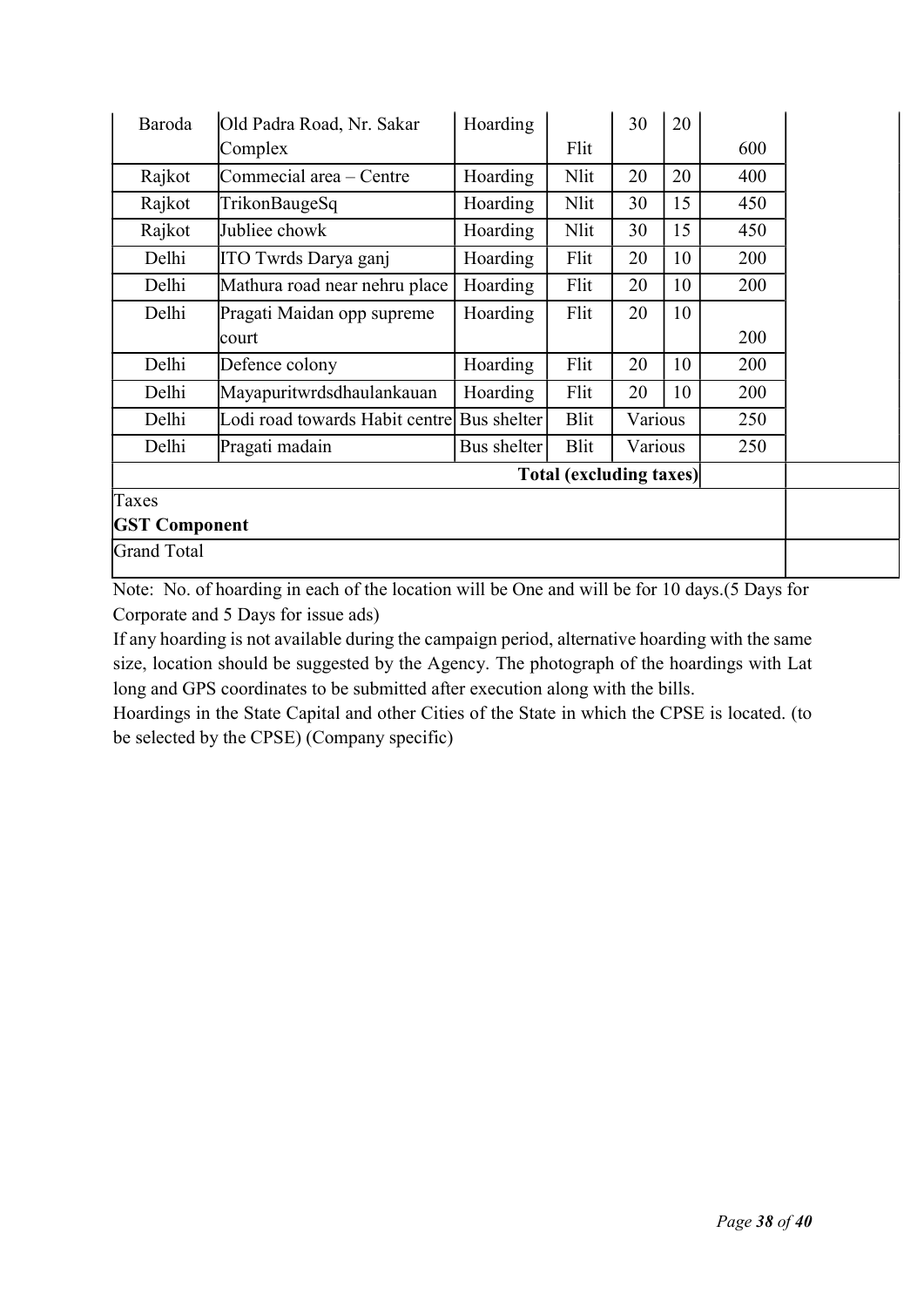## Annex-C5

## Financial quotes for Corporate Ad for Annexure A6

# Magazines

| $SI$ No            | Name of the             | Language       | <b>Size</b> | Card | <b>Negotiated</b> | <b>Total</b> |
|--------------------|-------------------------|----------------|-------------|------|-------------------|--------------|
|                    | magazine                |                |             | Rate | Rate              | <b>Net</b>   |
|                    |                         |                |             |      |                   | Cost         |
| 1.                 | <b>India Today</b>      | Hindi          | Full        |      |                   |              |
|                    |                         |                | Page        |      |                   |              |
|                    |                         |                | One         |      |                   |              |
|                    |                         |                | Insertio    |      |                   |              |
|                    |                         |                | $\mathbf n$ |      |                   |              |
| 2.                 | <b>Business</b>         | <b>English</b> | Full        |      |                   |              |
|                    | <b>Today</b>            |                | Page        |      |                   |              |
|                    |                         |                | One         |      |                   |              |
|                    |                         |                | Insertio    |      |                   |              |
|                    |                         |                | $\mathbf n$ |      |                   |              |
| 3.                 | <b>Business</b>         | <b>English</b> | Full        |      |                   |              |
|                    | World                   |                | Page        |      |                   |              |
|                    |                         |                | One         |      |                   |              |
|                    |                         |                | Insertio    |      |                   |              |
|                    |                         |                | $\mathbf n$ |      |                   |              |
| $\boldsymbol{4}$ . | <b>Dalal Street</b>     | <b>English</b> | <b>Full</b> |      |                   |              |
|                    |                         |                | Page        |      |                   |              |
|                    |                         |                | One         |      |                   |              |
|                    |                         |                | Insertio    |      |                   |              |
|                    |                         |                | $\mathbf n$ |      |                   |              |
|                    | Total (excluding taxes) |                |             |      |                   |              |
| Taxes              | <b>GST Component</b>    |                |             |      |                   |              |
| <b>Grand Total</b> |                         |                |             |      |                   |              |